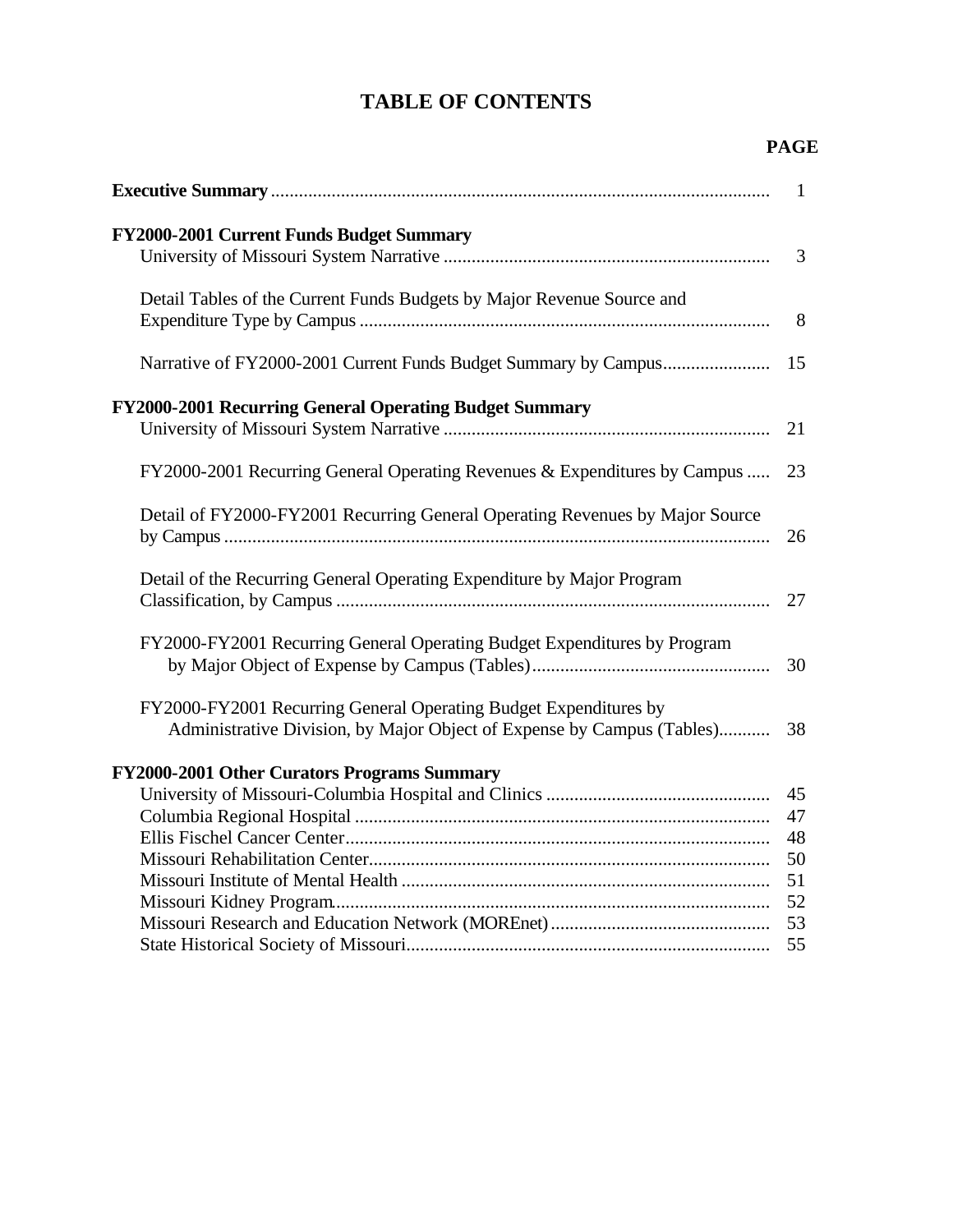# **University of Missouri System FY2000-2001 Operating Budget**

## **Executive Summary**

### **Introduction**

The operating budget for the University of Missouri System presents information on estimated revenues and planned expenditures for the University's current funds. Excluded from this document are loan funds, endowment and similar funds, retirement and similar funds, plant funds, and agency funds.

Current funds include resources of the University that are expendable for any purpose directly related to the primary missions of the University, i.e., instruction, research, and public service, and related support services. Current funds are comprised of three subgroups of funds. These fund subgroups are general operating, unrestricted designated, and restricted funds. General operating funds are unrestricted in nature and are used to support the primary missions of the University System. Designated funds are those funds that are designated for specific uses by administrative policies, and restricted funds are those that are restricted in use by donor or supporting agency.

The financial schedules contained in this document are presented in a manner consistent with financial reporting guidelines and definitions of the National Association of College and University Business Officers. Following this Executive Summary, the second section of this document displays information on the current funds budgets of the University of Missouri System. The third section provides summary information on the recurring general operating budget of the University System in total, and the recurring general operating budgets of each campus, University Outreach and Extension, System Administration, and University-Wide Resources. The last section presents general information and summary operating budgets for the other Curators' programs, which include the University of Missouri-Columbia Hospital and Clinics, Ellis Fischel Cancer Center, the Missouri Rehabilitation Center, Columbia Regional Hospital, the Missouri Institute of Mental Health, the Missouri Kidney Program, the State Historical Society of Missouri, and the Missouri Research and Education Network (MOREnet).

As in previous years, state appropriations for the University of Missouri are subject to a 3.0% withholding by the State of Missouri. The University's FY2000-2001 budget includes state appropriations at an amount equal to 97.0% of gross state appropriations allocated to the University.

### **Structure of the Budget**

As indicated above, the Current Funds operating budget of the University of Missouri System consists of three subgroups: general operating funds, designated funds and restricted funds. The Current Funds section of this document contains information on the above subgroups, inclusive of fund balances. This section displays the budgets for the system as a whole, the four campuses, University Outreach and Extension, System Administration, and University-Wide Resources by major revenue source and expenditure type. The educational and general budgets included in the Current Funds operating budget summaries encompass the major instructional, research, and public service activities of the University plus related support services. The major educational and general program areas are instruction, research, public service, academic support, student services, institutional support,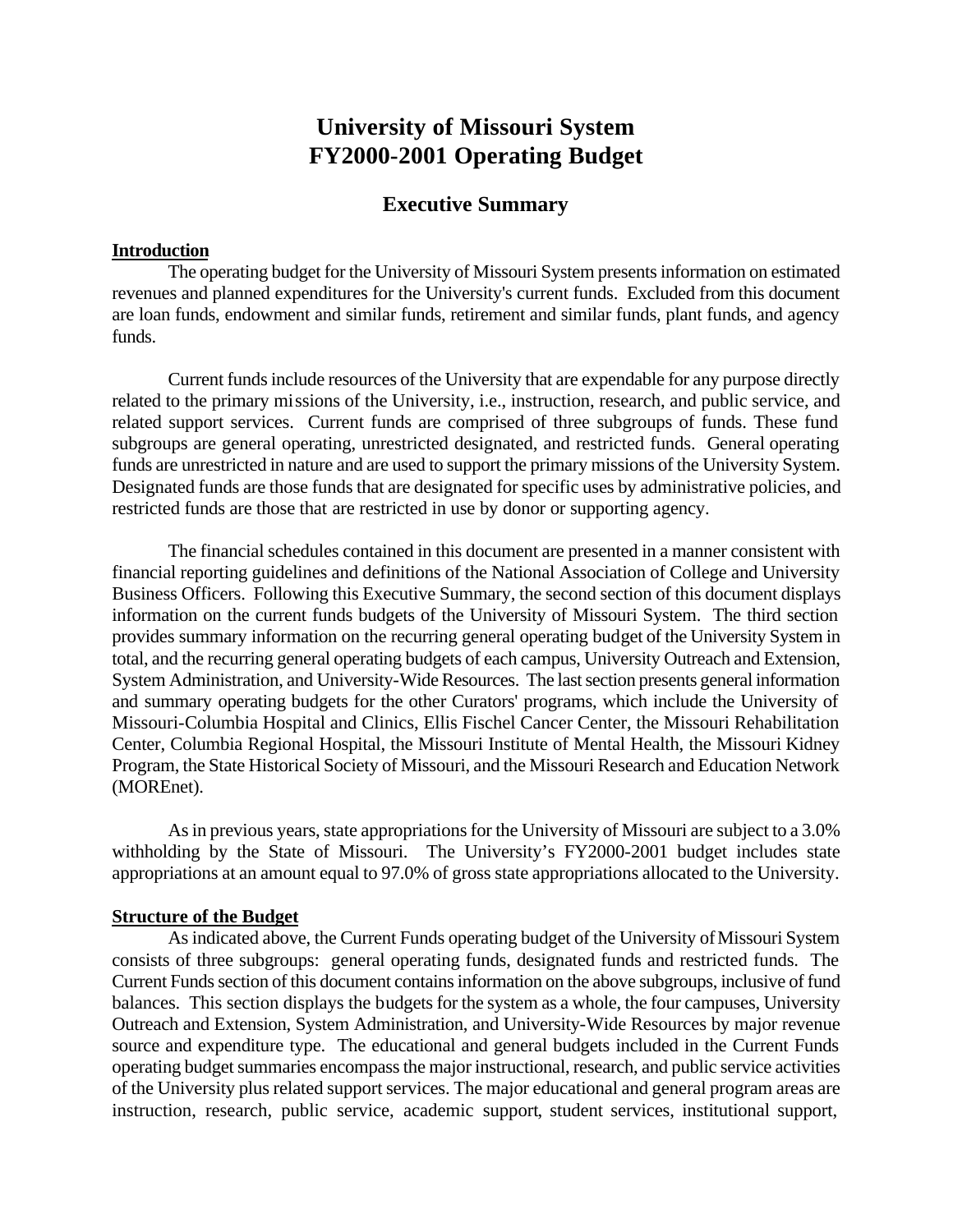operation and maintenance of physical plant, and scholarships and fellowships. Budgets for auxiliary enterprises and hospitals and clinics are also included.

The first subgroup of Current Funds are general operating funds. Recurring general operating funds, exclusive of one-time allocations and fund balances, are reported in more detail in the Recurring General Operating Budget Summary section of this document. This section also includes summary budget schedules for the system as a whole, the campuses, University Outreach and Extension, System Administration, and University-Wide Resources. Tables display the educational and general budget by object of expense, within both the major educational and general program areas indicated above, and by organizational structure. Mandatory and nonmandatory transfers to other fund groups are also reported. This includes transfers for physical plant repair and renewal and payment of debt service.

The second subgroup of Current Funds is the designated funds. These funds are unrestricted in nature but have been designated by administrative policies for particular activities. Major types of activities that are included in designated funds are extension and continuing education activities, activities funded by designated fees, service operations, auxiliary enterprises, sales and services of educational activities such as medical clinics, and the hospitals and clinics. Summary budget information for these activities is included in the Current Funds section of this document, and more detailed information on the University of Missouri-Columbia Hospital and Clinics, Ellis Fischel Cancer Center, the Missouri Rehabilitation Center, and Columbia Regional Hospital budgets can be found in the Other Curators' Programs section.

The third subgroup of Current Funds is restricted funds. These funds are restricted in use by a third party. Major types of activities included in restricted funds are gifts, grants and contracts, and financial aid. The major sources of restricted revenue include grants and contracts from federal, state, and other sources; federal financial aid; restricted state appropriations for research and public service activities administered by the Curators of the University; and endowment income used primarily for scholarships and professorships. Summary budget information by campus is included in the Current Funds section of this document, and more detailed information on the Missouri Kidney Program, the Missouri Institute of Mental Health, and the Missouri Research and Education network (MOREnet) can be found in the Other Curators' Programs section.

### **Context for Budget Planning**

Budget planning and development for fiscal year 2000-2001 was guided by the policy decisions and planning parameters of the Board of Curators as defined in the University's Strategic Plan, and by the program decision items included in the FY2000-2001 appropriations request for operations. An increase in educational fee rates of 3.2% was approved for academic year 2000-2001. Expenditure assumptions for planning included the following:

- Salaries and Wages will increase 4.0%,
- Overall fixed benefits costs are anticipated to increase 1.3% and variable benefits were anticipated to increase 11.2%, and
- E&E budgets will increase 3% to keep up with projected rates of inflation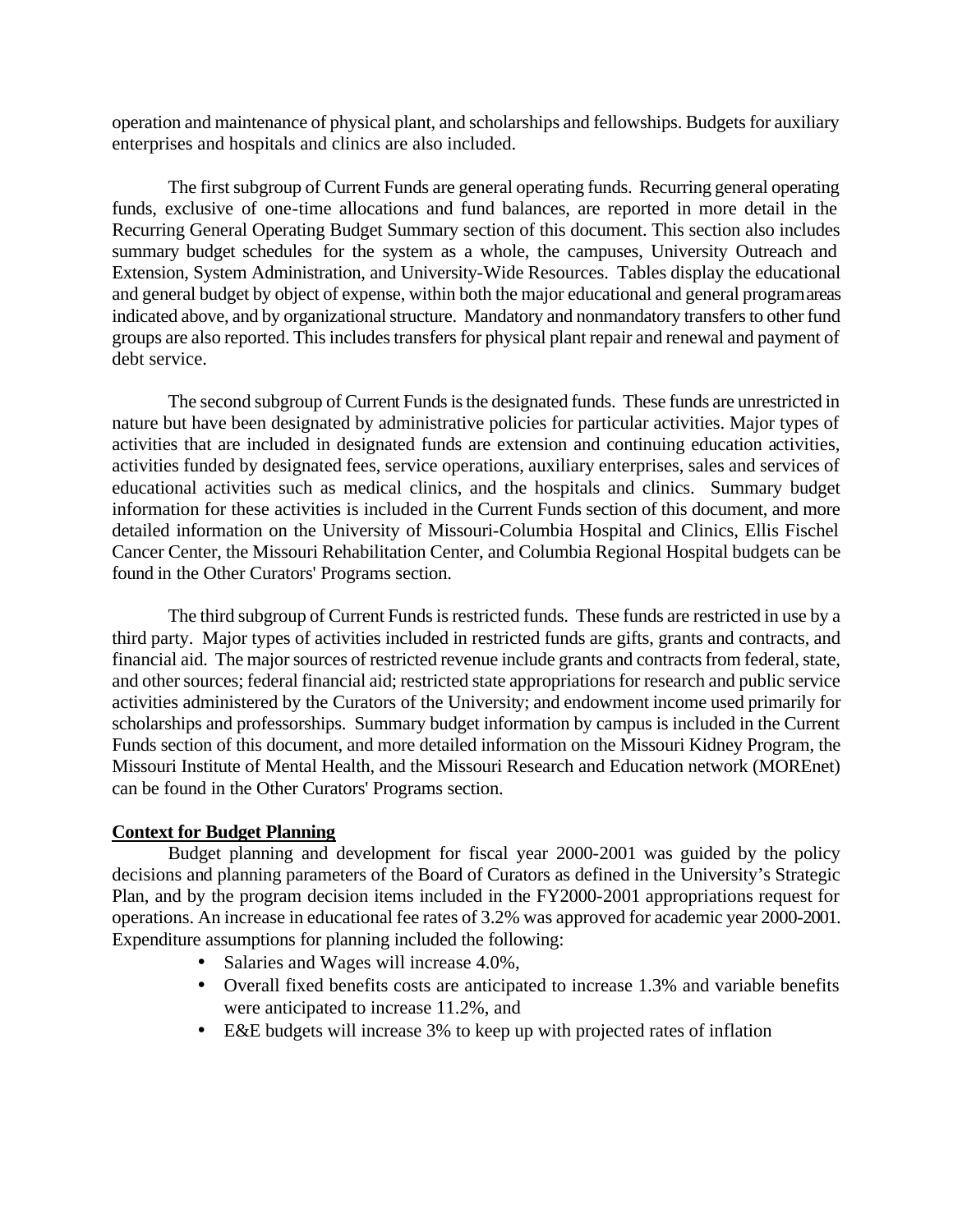# **University of Missouri System FY2000-2001 Current Funds Budget Summary**

### **Summary of the FY2000-2001 Current Funds Budgets and Comparison to FY1999-2000**

For fiscal year 2000-2001, the University of Missouri's current funds budget totals \$1.7 billion. General operating funds comprise 44.4% of the total current funds expenditure budget; designated funds, 39.9%; and restricted funds, 15.7%. The total current funds expenditure budget increased 9.2% from FY1999-2000. The general operating budget increased 4.7%, the designated funds expenditure budget, 15.3%, and the restricted funds expenditure budget, 8.0%.

| (\$ Millions)                     |             |             |        |          |  |
|-----------------------------------|-------------|-------------|--------|----------|--|
|                                   | FY1999-2000 | FY2000-2001 | Change | % Change |  |
| <b>General Operating Budget</b>   |             |             |        |          |  |
| <b>Beginning Fund Balance</b>     | \$51.8      | \$63.0      | \$11.2 | 21.6     |  |
| Revenues                          | 717.9       | 751.5       | 33.6   | 4.7      |  |
| Expenditures & Transfers          | 717.9       | 751.5       | 33.6   | 4.7      |  |
| <b>Ending Fund Balance</b>        | \$51.8      | \$63.0      | \$11.2 | 21.6     |  |
| <b>Designated Funds Budget</b>    |             |             |        |          |  |
| <b>Beginning Fund Balance</b>     | \$133.9     | \$148.6     | \$14.7 | 11.0     |  |
| Revenues                          | 580.8       | 667.8       | 87.0   | 15.0     |  |
| Expenditures & Transfers          | 585.9       | 675.3       | 89.4   | 15.3     |  |
| <b>Ending Fund Balance</b>        | \$128.8     | \$141.1     | \$12.3 | 9.5      |  |
| <b>Restricted Funds Budget</b>    |             |             |        |          |  |
| <b>Beginning Fund Balance</b>     | \$70.6      | \$79.1      | \$8.5  | 12.0     |  |
| Revenues                          | 245.4       | 263.3       | 17.9   | 7.3      |  |
| Expenditures & Transfers          | 246.2       | 265.9       | 19.7   | 8.0      |  |
| <b>Ending Fund Balance</b>        | \$69.8      | \$76.5      | \$6.7  | 9.6      |  |
| <b>Total Current Funds Budget</b> |             |             |        |          |  |
| <b>Beginning Fund Balance</b>     | \$256.3     | \$290.7     | \$34.4 | 13.4     |  |
| Revenues                          | 1,544.1     | 1.682.6     | 138.5  | 9.0      |  |
| Expenditures & Transfers          | 1,550.0     | 1,692.7     | 142.7  | 9.2      |  |
| <b>Ending Fund Balance</b>        | \$250.4     | \$280.6     | \$30.2 | 12.1     |  |

The total FY2000-2001 current funds budget depicts planned expenditures and transfers in excess of estimated revenues of approximately \$10.2 million. This, coupled with a beginning fund balance for the fiscal year of \$290.7 million, results in a projected year-end fund balance of \$280.6 million. The general operating budget shows planned revenues and expenditures of \$751.5 million, with no change in the \$ million in fund balances for the year. Designated fund revenues are budgeted at \$667.8 million while expenditures and transfers total \$675.3 million, resulting in a planned decline in fund balances of \$7.6 million. The year-end fund balance for designated funds is projected to be \$141.1 million. Designated fund revenues and expenditures and transfers increased by 15%. This is largely a result of the purchase of Columbia Regional Hospital, which contributed to the 25.4% increase in hospital and clinics expenditures and transfers. Expenditures and transfers for restricted activities (primarily research grants and contracts and student aid) are estimated to be \$265.9 million, while revenues are estimated to be \$263.3 million, resulting in a \$2.6 million decline in fund balances, to \$76.5 million by the end of the year.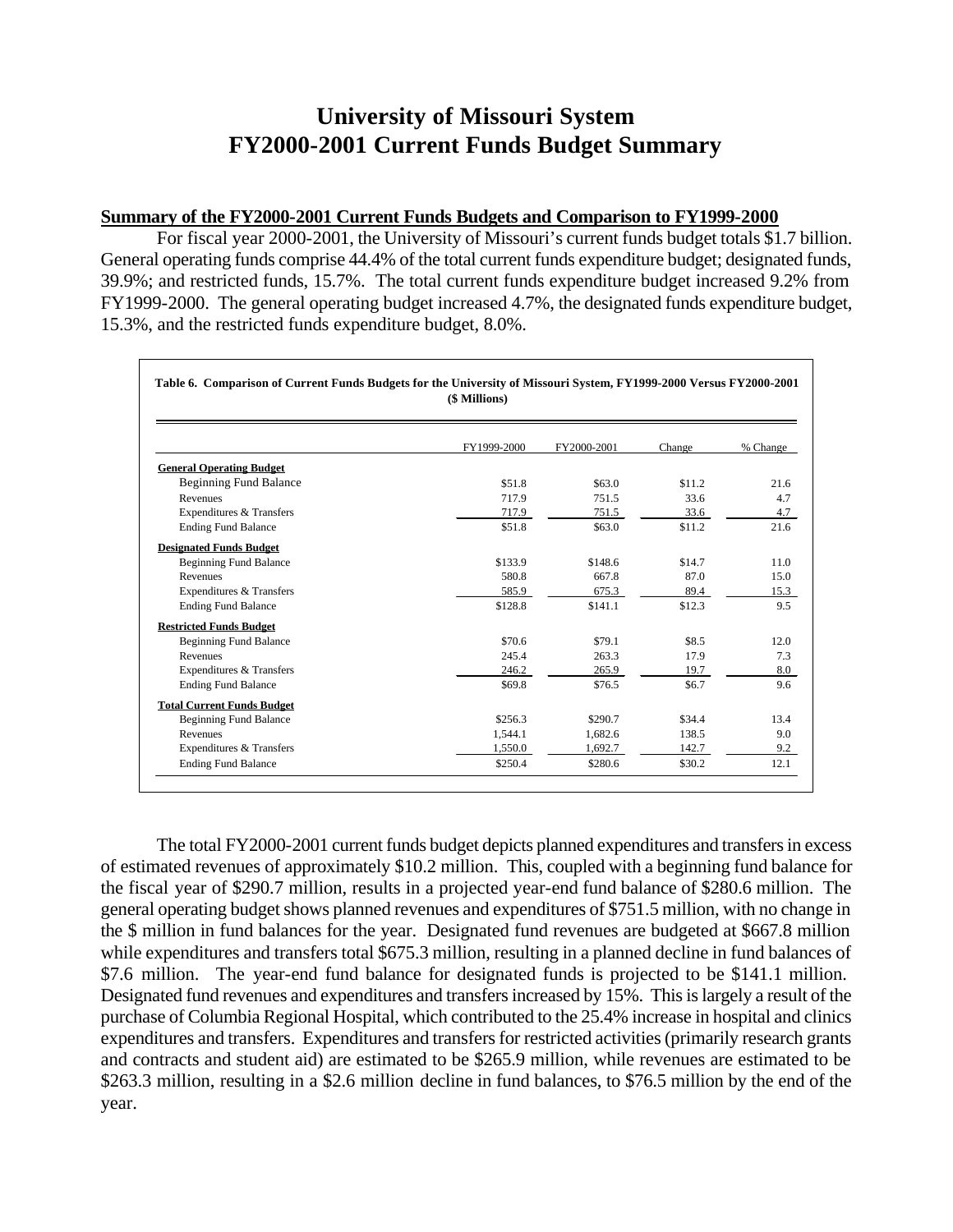As indicated earlier, state appropriations are subject to a 3.0% withholding by the State of Missouri. As a result, the University's FY2000-2001current funds budget includes state appropriations at an amount equal to 97.0% of gross state appropriations.

### **Current Funds Budget by Major Revenue Source and Expenditure Type**

For FY2000-2001, the current funds budget of the University of Missouri System totals \$1.7 billion. State appropriations are the largest source of revenue, contributing approximately 28.3% of the total revenue budget. Student fees are the second largest source, constituting 18.7%, followed closely by hospital and clinics sales and services at 18.6%. The distribution of current funds revenues by source is shown below.



State appropriations of \$475.6 million include operating appropriations for other Curators' Programs which total approximately \$46.9 million. These programs include the University of Missouri-Columbia Hospital and Clinics, Ellis Fischel Cancer Center, and the Missouri Rehabilitation Center, which are budgeted under designated funds. Also included, under restricted funds, are the Missouri Institute of Mental Health, Missouri Kidney Program, Alzheimer's Research, and the Missouri Research and Education Network (MOREnet). State appropriations for the Missouri State Historical Society are excluded from the current funds summary as these funds are recorded on the University's books as an agency fund.

Student fee revenues of \$314.4 million include educational fees and activity, facility, and health service fees. The majority of the gifts, grants, and contracts of \$227.5 million from federal, state, and private sources are classified as restricted funds, since these funds are restricted in use by a third party. Of this total, federal grants and contracts comprise 44.6%, state grants and contracts account for 17.0%, and private gifts, grants and contracts, 38.4%.

Sales and services of educational activities, totaling \$112.4 million, include the operations of the medical, dental, optometry, and veterinary clinics, as well as activities related to the agricultural experiment station, cooperative extension, the research reactor, and other activities.

Sales and services of Auxiliary Enterprises of \$123.5 million include revenues from essentially self-supporting activities which provide services and sales to students, faculty, and staff. These include housing and dining halls, intercollegiate athletics, bookstores, parking operations, student unions, recreational facilities, the television station, and other miscellaneous activities.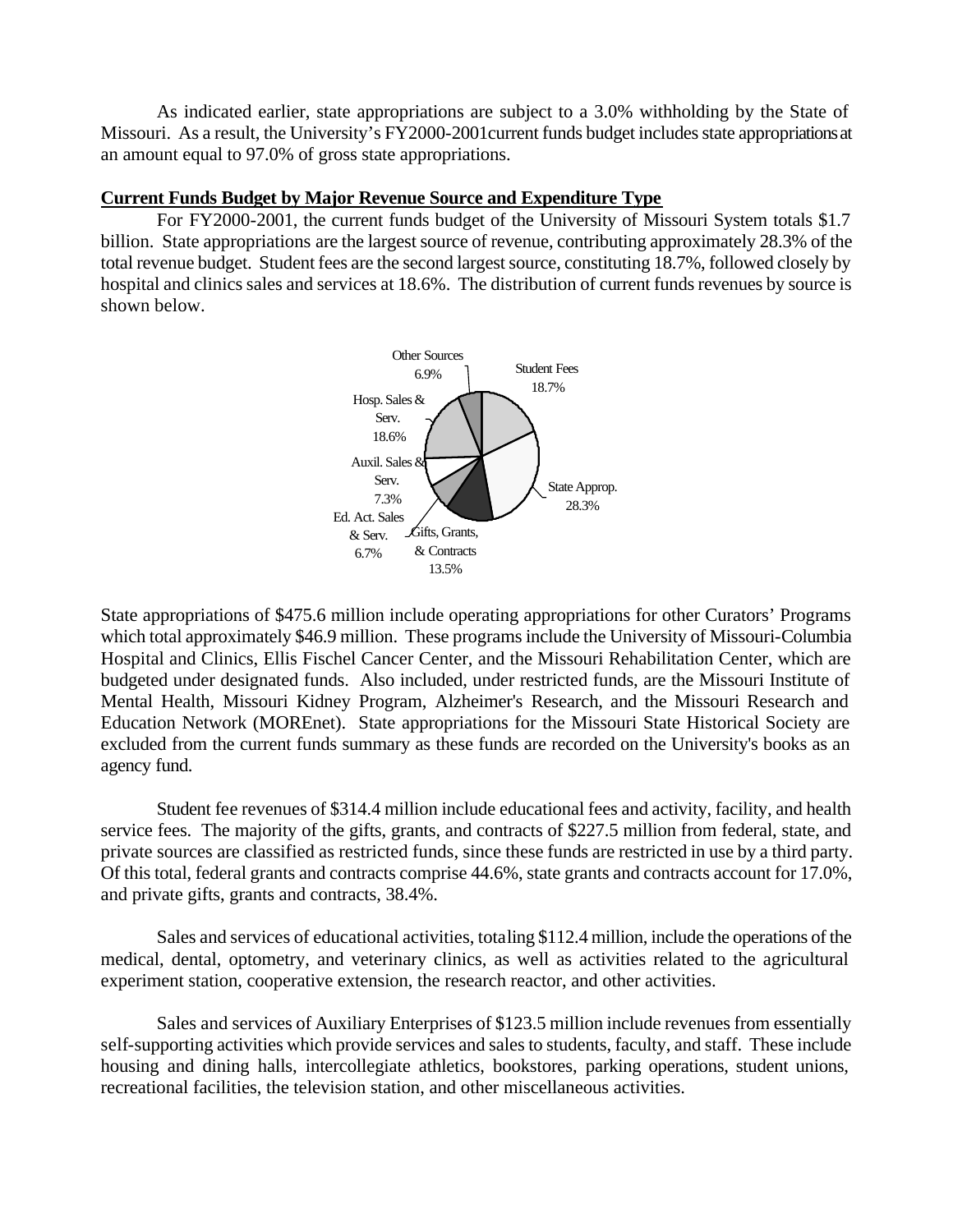Sales and services of hospitals and clinics, totaling \$313.3 million, are funds primarily derived from the combined clinical operations of the University of Missouri-Columbia Hospital and Clinics, Ellis Fischel Cancer Center, Columbia Regional Hospital, and the Missouri Rehabilitation Center. This is an increase of \$58.7 million, which is due in part to the addition of Columbia Regional Hospital. Not included in this category are funds generated from University Physicians' clinical operations, which are part of the University of Missouri-Columbia medical school's physicians' practice plan.

Other sources include federal appropriations (primarily for the agricultural experiment station and cooperative extension), investment income, endowment income (primarily for student aid and professorships), and recovery of facilities and administrative costs (related to sponsored grants and contracts.)

The educational and general budget encompasses the major instructional, research, and public service activities of the University and related support services. The basic program classification structure is defined below.

- Instruction. This includes the direct costs of providing credit and non-credit courses for academic, professional, and special instruction, including continuing education and extension.
- Research. These are activities that are designed to produce basic and applied research outcomes. They may be separately budgeted research projects or part of a research center or institute.
- Public service. All costs associated with the public service mission of the institution are recorded in this category. Included are cooperative extension service activities, community service activities, seminars, programs, and other outreach programs of the University.
- Academic support. These activities directly support the primary programs of instruction, research, and public service. Major components are libraries, academic computing services, educational technology, and academic administration.
- Student services. This category includes activities that are service-oriented and directly related to the needs of the student body. Examples are student admissions and records, financial aid administration, counseling, social and cultural development, student health, and student services administration.
- Institutional support. These are costs associated with the general operations and management of the institution such as executive management, fiscal operations, personnel services, purchasing, other logistical services, and public relations and development activities.
- Operation and maintenance of physical plant. This category includes all expenditures from current funds related to the physical plant such as building, grounds, and equipment maintenance and repair, utilities, custodial services, and general physical plant administration and services.
- Scholarships and Fellowships. This category includes expenditures for all scholarships, fellowships, or other awards in the form of grants to students that result from selection by the institution or from an entitlement program. The value of fee remissions and waivers is also recorded under scholarships and fellowships.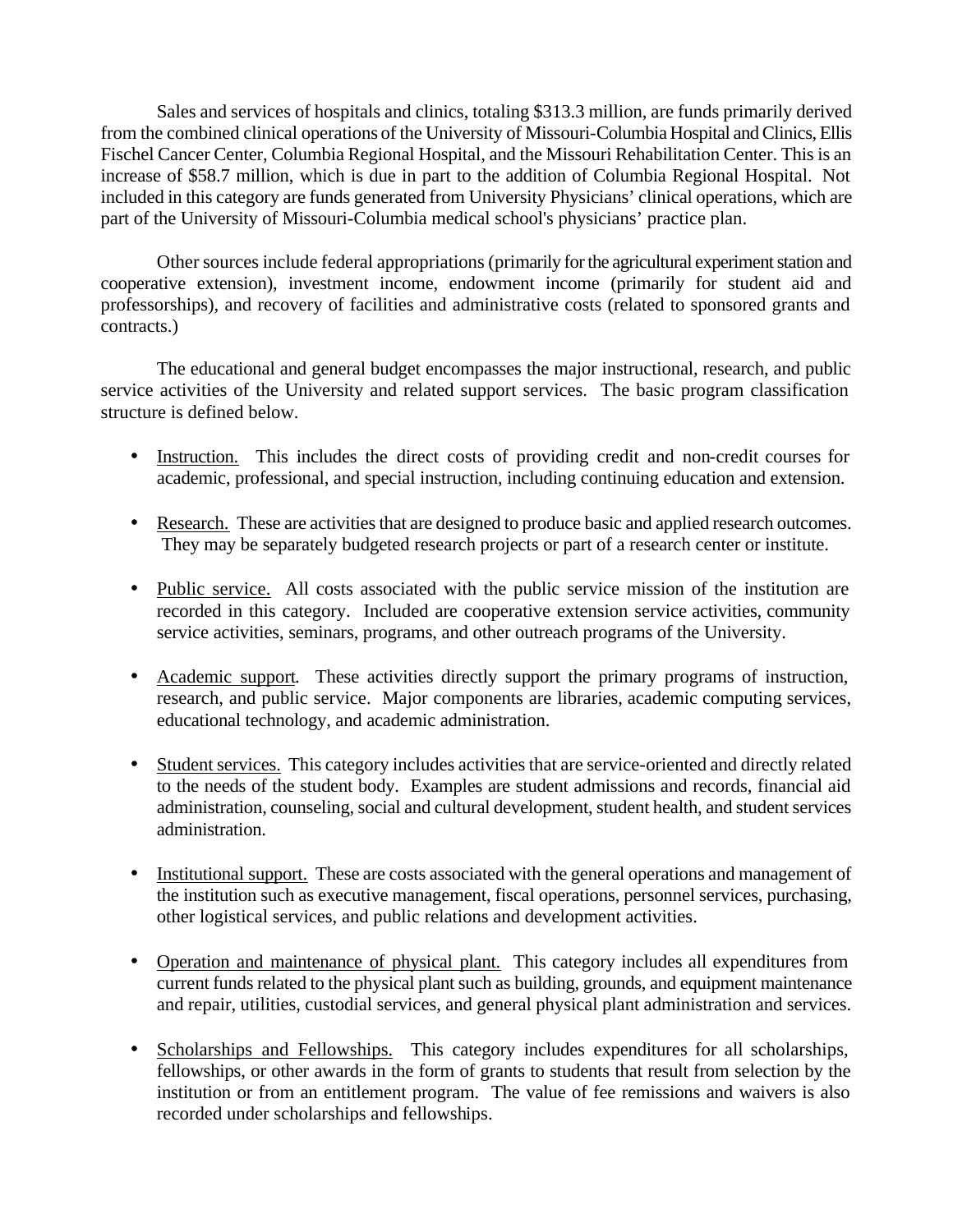Transfers. Mandatory and nonmandatory transfers record movements of funds between current funds and another fund group, primarily plant funds.

Auxiliary Enterprises include the costs, inclusive of transfers, of operating self-supporting activities that benefit the students, faculty, or staff of the institution. Examples of these activities are bookstores, housing, dining halls, and intercollegiate athletics.

Hospitals and Clinics are the costs, including transfers, of providing clinical services by the University of Missouri-Columbia Hospital and Clinics, Ellis Fischel Cancer Center, Columbia Regional Hospital, and the Missouri Rehabilitation Center. Costs include administrative, professional, and support staff services, as well as other operating costs of the hospitals and clinics.

Of the total budgeted expenditures, educational and general expenditures and transfers comprise 70.7% of the total, or \$1.2 billion. Funds budgeted for the primary programs of instruction, research, and public service constitute 45.7% of the total current funds expenditure budget, or \$773.6 million. Hospitals and clinics and related operations contribute 21.0%, while auxiliary enterprises total 8.3%. The chart below shows the distribution of current funds expenditures and transfers by program classification.



### **Detail of the Current Funds Budgets by Campus**

Table 7 details the current funds budget by major revenue source and expenditure type, with details for general operating, designated, and restricted funds for the University of Missouri System total. Tables 8 through 14 provide the same information for each of the campuses, University Outreach and Extension, System Administration, and University-Wide Resources. Table 15 displays the educational and general expenditures by object of expense for these organizational units for general operating, designated, and restricted funds. A narrative description follows of each organizational unit's budget, including graphical presentation of revenues by major source and expenditures by program Classification.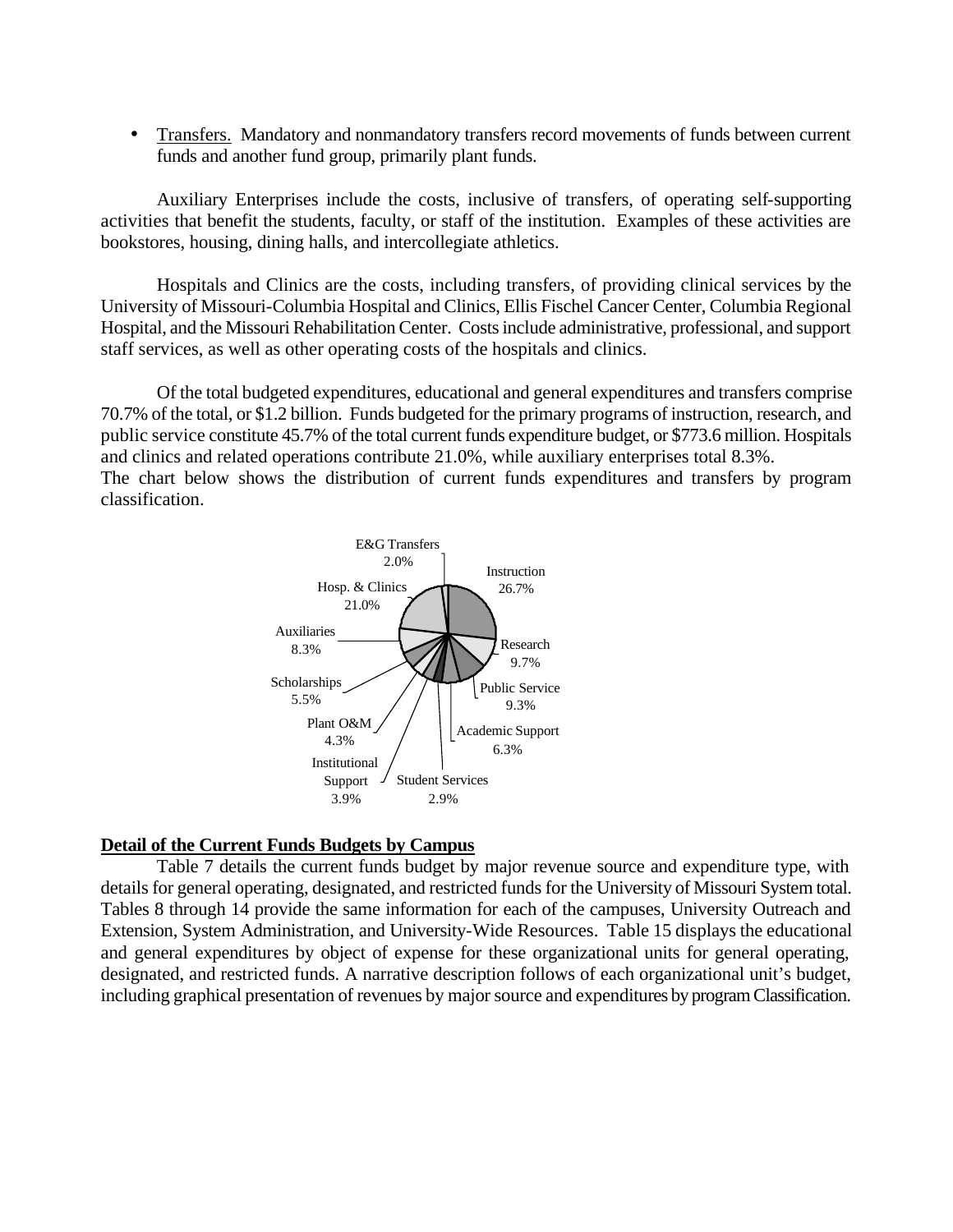#### **Table 7. Summary of the FY2000-2001 Current Funds Budget, University of Missouri System**

|                                                         | <b>General</b><br>Operating | <b>Designated</b>              | <b>Restricted</b>      | <b>Total</b>                 |
|---------------------------------------------------------|-----------------------------|--------------------------------|------------------------|------------------------------|
| <b>BEGINNING BALANCE</b>                                | \$63,031,000                | \$148,637,588                  | \$79,095,428           | \$290,764,016                |
| <b>REVENUES:</b>                                        |                             |                                |                        |                              |
| <b>Student Fees</b>                                     | \$268,025,772               | \$46,385,000                   | \$0                    | \$314,410,772                |
| <b>Federal Appropriations</b>                           | 15,058,497                  | $\Omega$                       | $\Omega$               | 15,058,497                   |
| <b>State Appropriations</b>                             | 428,767,009                 | 24,413,983                     | 22,467,272             | 475,648,264                  |
| Federal Grants & Contracts                              | 0                           | $\mathbf{0}$                   | 101,343,060            | 101,343,060                  |
| State Grants & Contracts                                | $\theta$                    | $\theta$                       | 38,660,250             | 38,660,250                   |
| Private Gifts, Grants & Contracts                       | $\theta$                    | 6,714,000                      | 80,737,024             | 87,451,024                   |
| Recovery of Facilities and Administrative Costs         | 24.855.255                  | $\Omega$                       | $\Omega$               | 24.855.255                   |
| <b>Endowment Income</b>                                 | 361.700                     | 7.098.009                      | 19,815,550             | 27.275.259                   |
| <b>Investment Income</b>                                | 7,000,000                   | 7,073,314                      | 283,547                | 14,356,861                   |
| Sales & Services of:                                    | $\Omega$                    | $\Omega$                       | $\Omega$               |                              |
| <b>Educational Activities</b>                           | 5,632,417                   | 106,799,726                    | $\mathbf{0}$           | 112,432,143                  |
| <b>Auxiliary Enterprises</b>                            | $\mathbf{0}$<br>$\theta$    | 123,523,000                    | $\mathbf{0}$           | 123,523,000                  |
| <b>Hospitals and Clinics</b><br><b>Other Sources</b>    |                             | 313,346,423                    | $\Omega$<br>1.105      | 313,346,423                  |
| <b>Intercampus Transfers</b>                            | 1,787,301<br>$\mathbf{0}$   | 32,463,591<br>$\boldsymbol{0}$ | $\overline{0}$         | 34,251,997<br>$\overline{0}$ |
| <b>Total Revenues</b>                                   | \$751,487,951               | \$667,817,046                  | \$263,307,808          | \$1,682,612,805              |
|                                                         |                             |                                |                        |                              |
| <b>EXPENDITURES AND TRANSFERS:</b>                      |                             |                                |                        |                              |
| <b>Educational &amp; General:</b>                       |                             |                                |                        |                              |
| Instruction                                             | \$336,239,220               | \$81,720,000                   | \$33,840,000           | \$451,799,220                |
| Research                                                | 57,819,049                  | 13,798,700                     | 93,301,412             | 164,919,161                  |
| <b>Public Service</b>                                   | 44,352,558                  | 17,007,026                     | 95,540,222             | 156,899,806                  |
| Academic Support                                        | 82,330,428                  | 19,496,884                     | 5,558,681              | 107,385,993                  |
| <b>Student Services</b><br><b>Institutional Support</b> | 31,842,741<br>58,775,181    | 16,283,000<br>4,602,446        | 1,208,000<br>2,547,000 | 49,333,741<br>65,924,627     |
| Operation & Maintenance of Plant                        | 75,145,764                  | (2,967,000)                    | 646,000                | 72,824,764                   |
| Scholarships & Fellowships                              | 62,131,084                  | 7,000                          | 31,360,000             | 93,498,084                   |
| <b>Total Educational &amp; General Expenditures</b>     | \$748,636,025               | \$149,948,056                  | \$264,001,315          | \$1,162,585,396              |
|                                                         |                             |                                |                        |                              |
| <b>Mandatory Transfers</b>                              | 1.741.089                   | 3.454.888                      | 112,000                | 5.307.977                    |
| Non-Mandatory Transfers                                 | 1,110,837                   | 26,778,796                     | 1,102,252              | 28,991,885                   |
| <b>Total Educational &amp; General</b>                  | \$751,487,951               | \$180,181,740                  | \$265,215,567          | \$1,196,885,258              |
| <b>Auxiliary Enterprises:</b>                           |                             |                                |                        |                              |
| Expenditures                                            |                             | \$117,982,000                  |                        | \$117,982,000                |
| <b>Mandatory Transfers</b>                              |                             | 9,500,000                      |                        | 9,500,000                    |
| Non-Mandatory Transfers                                 |                             | 13,225,000                     |                        | 13,225,000                   |
| <b>Total Auxiliary Enterprises</b>                      |                             | \$140,707,000                  |                        | \$140,707,000                |
| <b>Hospitals &amp; Clinics:</b>                         |                             |                                |                        |                              |
| Expenditures                                            |                             | \$318,735,301                  | \$700,000              | \$319,435,301                |
| <b>Mandatory Transfers</b>                              |                             | 12,256,279                     | $\Omega$               | 12,256,279                   |
| Non-Mandatory Transfers                                 |                             | 23,427,111                     | $\overline{0}$         | 23,427,111                   |
| Total Hospitals & Clinics                               |                             | \$354,418,691                  | \$700,000              | \$355,118,691                |
| <b>Total Expenditures &amp; Transfers</b>               | \$751,487,951               | \$675,307,431                  | \$265,915,567          | \$1,692,710,949              |
| <b>ENDING BALANCE</b>                                   | \$63,031,000                | \$141,147,203                  | \$76,487,669           | \$280,665,872                |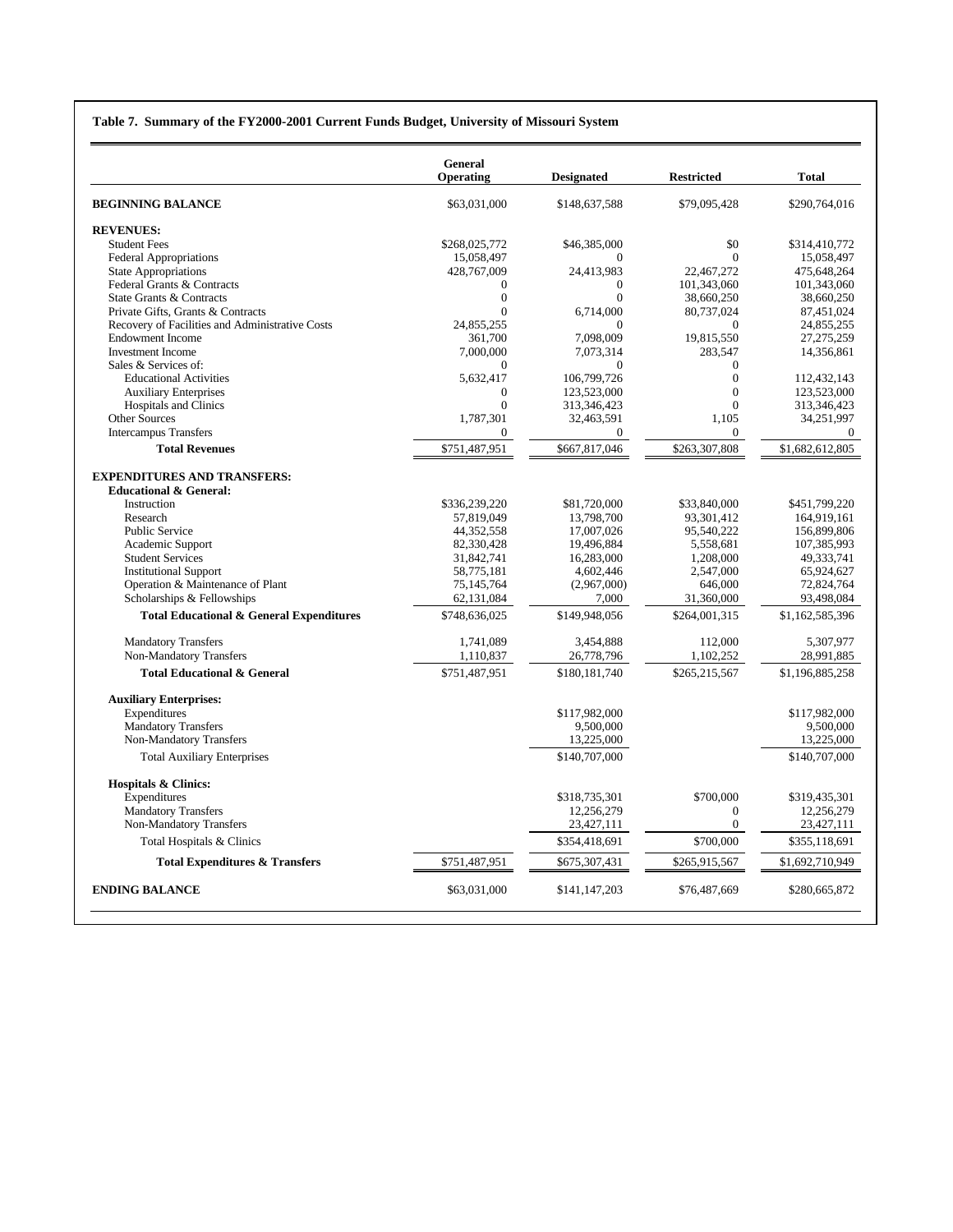#### **Table 8. Summary of the FY2000-2001 Current Funds Budget, University of Missouri-Columbia**

|                                                                  | <b>General</b><br>Operating | <b>Designated</b>           | <b>Restricted</b> | <b>Total</b>                |
|------------------------------------------------------------------|-----------------------------|-----------------------------|-------------------|-----------------------------|
|                                                                  |                             |                             |                   |                             |
| <b>BEGINNING BALANCE</b>                                         | \$24,062,000                | \$109,728,721               | \$40,145,868      | \$173,936,589               |
| <b>REVENUES:</b>                                                 |                             |                             |                   |                             |
| <b>Student Fees</b>                                              | \$125,194,528               | \$19,626,000                |                   | \$144,820,528               |
| <b>Federal Appropriations</b>                                    | 4,991,089                   |                             |                   | 4,991,089                   |
| <b>State Appropriations</b>                                      | 192,848,288                 | 24,413,983                  | 6,737,917         | 224,000,188                 |
| Federal Grants & Contracts                                       |                             |                             | 66,398,000        | 66,398,000                  |
| State Grants & Contracts                                         |                             |                             | 17,810,000        | 17,810,000                  |
| Private Gifts, Grants & Contracts                                |                             | 6,150,000                   | 32,068,000        | 38,218,000                  |
| Recovery of Facilities and Administrative Costs                  | 17.129.155                  |                             |                   | 17.129.155                  |
| <b>Endowment Income</b>                                          | 160,900                     | 4,850,009                   | 11,232,000        | 16,242,909                  |
| <b>Investment Income</b>                                         |                             | 2,148,000                   |                   | 2,148,000                   |
| Sales & Services of:                                             |                             |                             |                   |                             |
| <b>Educational Activities</b><br><b>Auxiliary Enterprises</b>    | 3,091,415                   | 100,801,500<br>94,179,000   |                   | 103,892,915<br>94,179,000   |
| <b>Hospitals and Clinics</b>                                     |                             | 313.346.423                 |                   | 313.346.423                 |
| <b>Other Sources</b>                                             | 657,500                     | 21,681,275                  |                   | 22,338,775                  |
| <b>Intercampus Transfers</b>                                     |                             | 1,104,500                   |                   | 1,104,500                   |
| <b>Total Revenues</b>                                            | \$344,072,875               | \$588,300,690               | \$134,245,917     | \$1,066,619,482             |
|                                                                  |                             |                             |                   |                             |
| <b>EXPENDITURES AND TRANSFERS:</b>                               |                             |                             |                   |                             |
| <b>Educational &amp; General:</b>                                |                             |                             |                   |                             |
| Instruction                                                      | \$160,539,983               | \$65,512,000                | \$15,178,000      | \$241,229,983               |
| Research                                                         | 44.157.337                  | 11.056.000                  | 67.727.917        | 122.941.254                 |
| <b>Public Service</b>                                            | 1,782,851                   | 12,246,000                  | 30,422,000        | 44,450,851                  |
| Academic Support                                                 | 36,822,785                  | 14,324,000                  | 1,425,000         | 52,571,785                  |
| <b>Student Services</b>                                          | 11,954,052                  | 9,930,000                   | 421,000           | 22,305,052                  |
| <b>Institutional Support</b><br>Operation & Maintenance of Plant | 18,309,863<br>39,202,982    | 3,669,000<br>(3,217,000)    | 968,000<br>46,000 | 22,946,863<br>36,031,982    |
| Scholarships & Fellowships                                       | 25,491,969                  | 17,000                      | 16,190,000        | 41,698,969                  |
| <b>Total Educational &amp; General Expenditures</b>              | \$338,261,822               | \$113,537,000               | \$132,377,917     | \$584,176,739               |
|                                                                  |                             |                             |                   |                             |
| <b>Mandatory Transfers</b>                                       | 12,000                      | 24,000                      | 162,000           | 198,000                     |
| Non-Mandatory Transfers                                          | 5,799,053                   | 25,461,000                  | 1,006,000         | 32,266,053                  |
| <b>Total Educational &amp; General</b>                           | \$344,072,875               | \$139,022,000               | \$133,545,917     | \$616,640,792               |
| <b>Auxiliary Enterprises:</b>                                    |                             |                             |                   |                             |
| Expenditures                                                     |                             | \$94,248,000                |                   | \$94,248,000                |
| <b>Mandatory Transfers</b>                                       |                             | $\Omega$                    |                   | $\Omega$                    |
| Non-Mandatory Transfers                                          |                             | 8,502,000                   |                   | 8,502,000                   |
| <b>Total Auxiliary Enterprises</b>                               |                             | \$102,750,000               |                   | \$102,750,000               |
|                                                                  |                             |                             |                   |                             |
| <b>Hospitals &amp; Clinics:</b><br>Expenditures                  |                             |                             |                   |                             |
| <b>Mandatory Transfers</b>                                       |                             | \$318,735,301<br>12,256,279 | \$700,000         | \$319,435,301<br>12,256,279 |
| Non-Mandatory Transfers                                          |                             | 23,427,111                  |                   | 23,427,111                  |
| Total Hospitals & Clinics                                        |                             | \$354,418,691               | \$700,000         | \$355,118,691               |
| <b>Total Expenditures &amp; Transfers</b>                        | \$344,072,875               | \$596,190,691               | \$134,245,917     | \$1,074,509,483             |
|                                                                  |                             |                             |                   |                             |
| <b>ENDING BALANCE</b>                                            | \$24,062,000                | \$101,838,720               | \$40,145,868      | \$166,046,588               |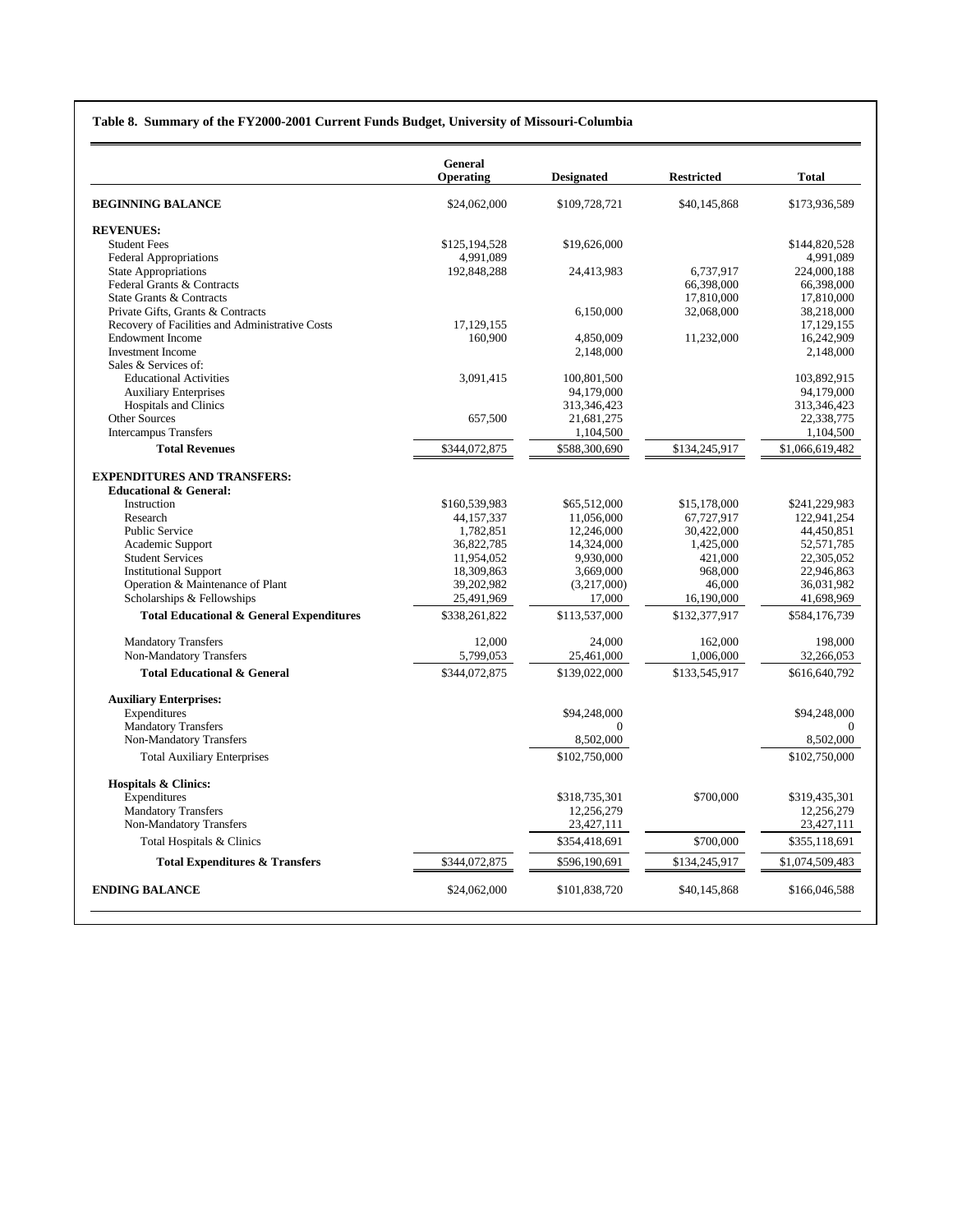#### **Table 9. Summary of the FY2000-2001 Current Funds Budget, University of Missouri-Kansas City**

|                                                               | <b>General</b><br>Operating | <b>Designated</b> | <b>Restricted</b>       | <b>Total</b>            |
|---------------------------------------------------------------|-----------------------------|-------------------|-------------------------|-------------------------|
| <b>BEGINNING BALANCE</b>                                      | \$11,980,000                | 5,000,000         | 13,000,000              | \$29,980,000            |
| <b>REVENUES:</b>                                              |                             |                   |                         |                         |
| <b>Student Fees</b>                                           | \$69,644,924                | \$9,000,000       |                         | \$78,644,924            |
| Federal Appropriations                                        |                             |                   |                         |                         |
| <b>State Appropriations</b>                                   | 83,297,519                  |                   |                         | 83,297,519              |
| Federal Grants & Contracts                                    |                             |                   | 13,100,000              | 13,100,000              |
| State Grants & Contracts<br>Private Gifts, Grants & Contracts |                             | 26,000            | 2.900.000<br>19,500,000 | 2.900,000<br>19,526,000 |
| Recovery of Facilities and Administrative Costs               | 2.700,000                   |                   |                         | 2.700,000               |
| <b>Endowment Income</b>                                       | 157,000                     | 18,000            | 4,750,000               | 4,925,000               |
| <b>Investment Income</b>                                      |                             | 261,000           |                         | 261,000                 |
| Sales & Services of:                                          |                             |                   |                         |                         |
| <b>Educational Activities</b>                                 | 2,090,000                   | 3,750,000         |                         | 5,840,000               |
| <b>Auxiliary Enterprises</b>                                  |                             | 10,900,000        |                         | 10.900,000              |
| <b>Hospitals and Clinics</b>                                  |                             |                   |                         | $\Omega$                |
| Other Sources                                                 | 230,000                     | 5,040,000         |                         | 5,270,000               |
| <b>Intercampus Transfers</b>                                  |                             | 360,000           |                         | 360,000                 |
| <b>Total Revenues</b>                                         | \$158,119,443               | \$29,355,000      | \$40,250,000            | \$227,724,443           |
| <b>EXPENDITURES AND TRANSFERS:</b>                            |                             |                   |                         |                         |
| <b>Educational &amp; General:</b>                             |                             |                   |                         |                         |
| Instruction                                                   | \$85,300,311                | \$5,880,000       | \$11,400,000            | \$102,580,311           |
| Research                                                      | 4,009,363                   | 630,000           | 7.800.000               | 12.439.363              |
| <b>Public Service</b>                                         | 679.388                     | 2.140,000         | 12,400,000              | 15.219.388              |
| Academic Support                                              | 16.788.864                  | 2.850,000         | 1.300.000               | 20.938.864              |
| <b>Student Services</b>                                       | 6,067,591                   | 3,850,000         | 400,000                 | 10,317,591              |
| <b>Institutional Support</b>                                  | 11,334,269                  | 950,000           | 1,100,000               | 13,384,269              |
| Operation & Maintenance of Plant                              | 16,375,623                  | 50,000            | 550,000                 | 16,975,623              |
| Scholarships & Fellowships                                    | 16,912,961                  |                   | 5,300,000               | 22,212,961              |
| <b>Total Educational &amp; General Expenditures</b>           | \$157,468,370               | \$16,350,000      | \$40,250,000            | \$214,068,370           |
| <b>Mandatory Transfers</b>                                    | 399,089                     |                   |                         | 399.089                 |
| Non-Mandatory Transfers                                       | 251,984                     | 1,000,000         |                         | 1,251,984               |
| <b>Total Educational &amp; General</b>                        | \$158,119,443               | \$17,350,000      | \$40,250,000            | \$215,719,443           |
| <b>Auxiliary Enterprises:</b>                                 |                             |                   |                         |                         |
| Expenditures                                                  |                             | \$10,605,000      |                         | \$10,605,000            |
| <b>Mandatory Transfers</b>                                    |                             |                   |                         | $\Omega$                |
| Non-Mandatory Transfers                                       |                             | 1,400,000         |                         | 1,400,000               |
| <b>Total Auxiliary Enterprises</b>                            |                             | \$12,005,000      |                         | \$12,005,000            |
| <b>Hospitals &amp; Clinics:</b>                               |                             |                   |                         |                         |
| Expenditures                                                  |                             | \$0               |                         | \$0                     |
| <b>Mandatory Transfers</b>                                    |                             | $\boldsymbol{0}$  |                         | $\mathbf{0}$            |
| Non-Mandatory Transfers                                       |                             | $\boldsymbol{0}$  |                         | $\overline{0}$          |
| Total Hospitals & Clinics                                     |                             | \$0               |                         | \$0                     |
| <b>Total Expenditures &amp; Transfers</b>                     | \$158,119,443               | \$29,355,000      | \$40,250,000            | \$227,724,443           |
| <b>ENDING BALANCE</b>                                         | \$11,980,000                | \$5,000,000       | \$13,000,000            | \$29,980,000            |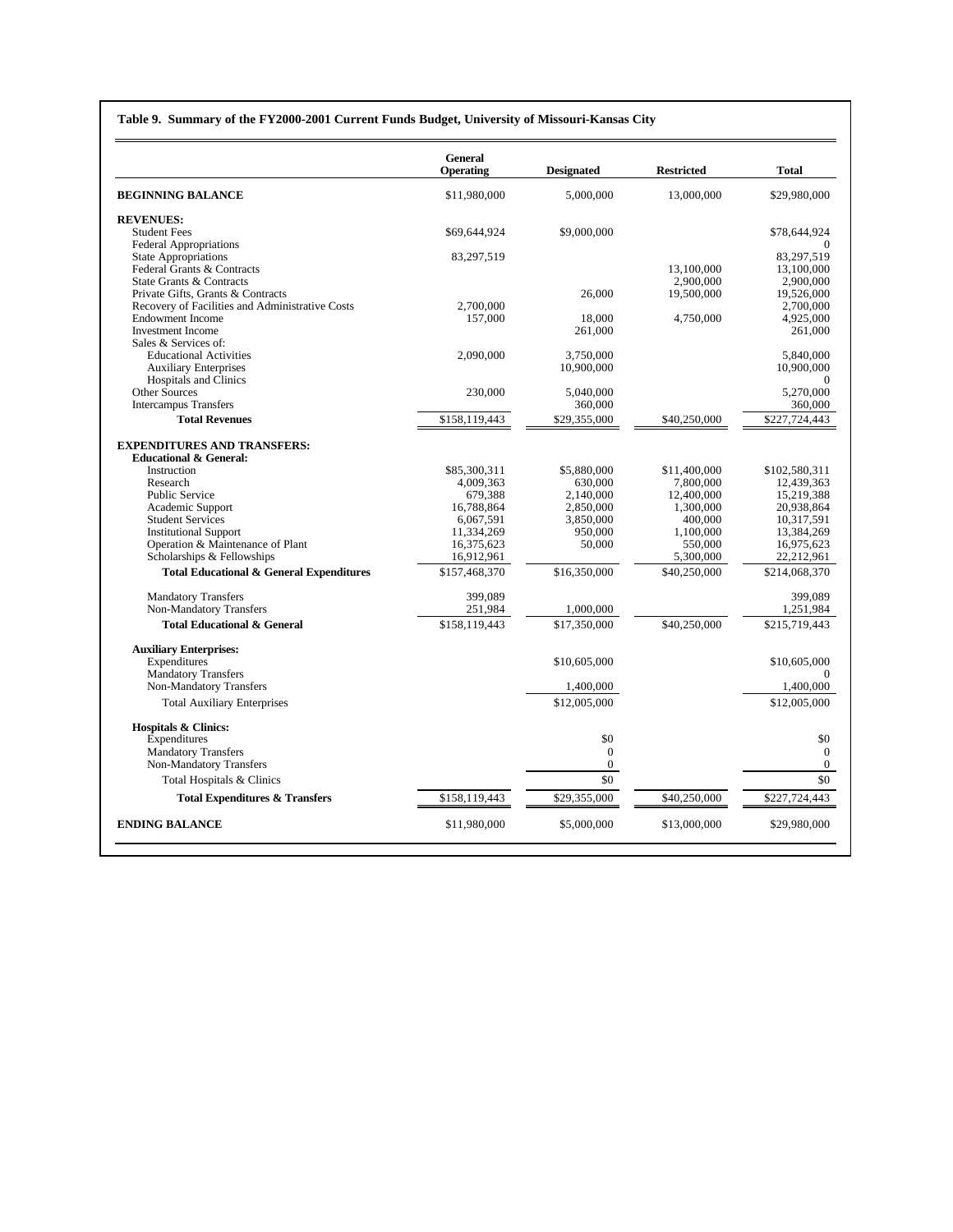#### **Table 10. Summary of the FY2000-2001 Current Funds Budget, University of Missouri-Rolla**

|                                                                  | <b>General</b><br>Operating | <b>Designated</b>       | <b>Restricted</b> | <b>Total</b>            |
|------------------------------------------------------------------|-----------------------------|-------------------------|-------------------|-------------------------|
| <b>BEGINNING BALANCE</b>                                         | \$7,822,000                 | \$5,100,000             | \$7,800,000       | \$20,722,000            |
| <b>REVENUES:</b>                                                 |                             |                         |                   |                         |
| <b>Student Fees</b>                                              | \$29,458,500                | \$4,359,000             |                   | \$33,817,500            |
| <b>Federal Appropriations</b>                                    |                             |                         |                   |                         |
| <b>State Appropriations</b><br>Federal Grants & Contracts        | 50,474,819                  |                         | 7.325,000         | 50.474.819<br>7,325,000 |
| State Grants & Contracts                                         |                             |                         | 636,000           | 636,000                 |
| Private Gifts, Grants & Contracts                                |                             | 263,000                 | 10,830,000        | 11.093.000              |
| Recovery of Facilities and Administrative Costs                  | 2,946,000                   |                         |                   | 2,946,000               |
| <b>Endowment Income</b>                                          | 43,800                      |                         | 2,099,000         | 2,142,800               |
| <b>Investment Income</b>                                         |                             | 305,000                 |                   | 305,000                 |
| Sales & Services of:                                             |                             |                         |                   |                         |
| <b>Educational Activities</b>                                    | 1,000                       | 284,000                 |                   | 285,000                 |
| <b>Auxiliary Enterprises</b>                                     |                             | 5,944,000               |                   | 5.944.000               |
| <b>Hospitals and Clinics</b>                                     |                             |                         |                   | $\Omega$                |
| Other Sources                                                    | 87,800                      | 989,000                 |                   | 1,076,800               |
| <b>Intercampus Transfers</b><br><b>Total Revenues</b>            |                             | 493,000                 |                   | 493,000                 |
|                                                                  | \$83,011,919                | \$12,637,000            | \$20,890,000      | \$116,538,919           |
| <b>EXPENDITURES AND TRANSFERS:</b>                               |                             |                         |                   |                         |
| <b>Educational &amp; General:</b>                                |                             |                         |                   |                         |
| Instruction                                                      | \$38,261,136                | \$2,028,000             | \$3,062,000       | \$43,351,136            |
| Research                                                         | 5,316,167                   | 892,000                 | 11,568,000        | 17,776,167              |
| <b>Public Service</b>                                            | 347,830                     | 229,000                 | 1.527.000         | 2.103.830               |
| Academic Support                                                 | 5,589,877                   | 55,000                  | 150,000           | 5,794,877               |
| <b>Student Services</b>                                          | 5,567,511                   | 1.703.000               | 387,000           | 7,657,511               |
| <b>Institutional Support</b><br>Operation & Maintenance of Plant | 7,264,181<br>9,247,879      | 813,000<br>$\mathbf{0}$ | 241,000<br>50,000 | 8,318,181<br>9,297,879  |
| Scholarships & Fellowships                                       | 11,417,338                  | $\mathbf{0}$            | 3,870,000         | 15,287,338              |
| <b>Total Educational &amp; General Expenditures</b>              | \$83,011,919                | \$5,720,000             | \$20,855,000      | \$109,586,919           |
|                                                                  |                             |                         |                   |                         |
| <b>Mandatory Transfers</b>                                       |                             | $\overline{0}$          | (50,000)          | (50,000)                |
| Non-Mandatory Transfers                                          |                             | 85,000                  | 85,000            | 170,000                 |
| <b>Total Educational &amp; General</b>                           | \$83,011,919                | \$5,805,000             | \$20,890,000      | \$109,706,919           |
| <b>Auxiliary Enterprises:</b>                                    |                             |                         |                   |                         |
| Expenditures                                                     |                             | \$6,759,000             |                   | \$6,759,000             |
| <b>Mandatory Transfers</b>                                       |                             |                         |                   |                         |
| Non-Mandatory Transfers                                          |                             | 73,000                  |                   | 73,000                  |
| <b>Total Auxiliary Enterprises</b>                               |                             | \$6,832,000             |                   | \$6,832,000             |
| Hospitals & Clinics:                                             |                             |                         |                   |                         |
| Expenditures                                                     |                             |                         |                   | \$0                     |
| <b>Mandatory Transfers</b>                                       |                             |                         |                   | $\Omega$                |
| Non-Mandatory Transfers                                          |                             |                         |                   | $\overline{0}$          |
| Total Hospitals & Clinics                                        |                             |                         |                   | \$0                     |
| <b>Total Expenditures &amp; Transfers</b>                        | \$83,011,919                | \$12,637,000            | \$20,890,000      | \$116,538,919           |
| <b>ENDING BALANCE</b>                                            | \$7,822,000                 | \$5,100,000             | \$7,800,000       | \$20,722,000            |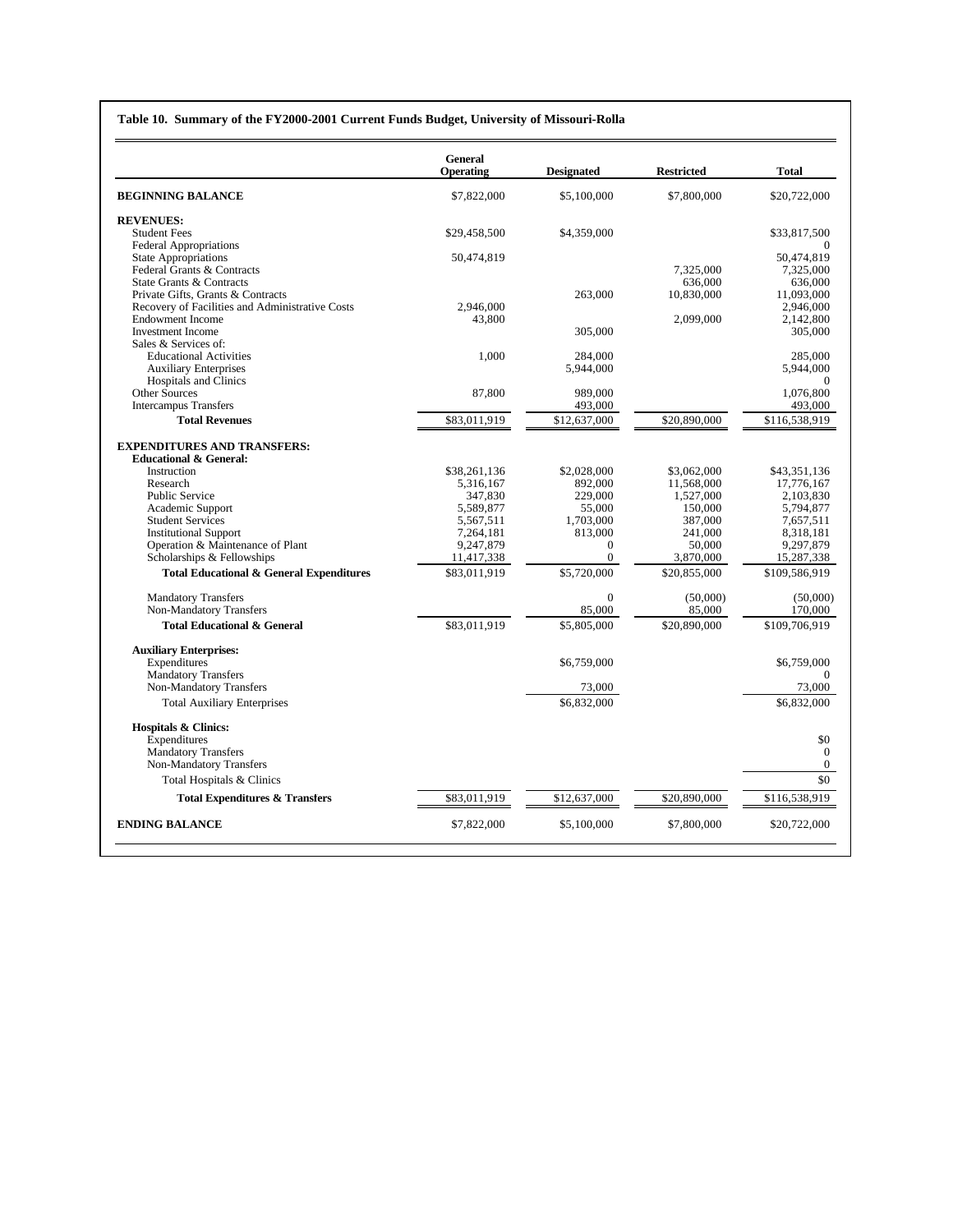#### **Table 11. Summary of the FY2000-2001 Current Funds Budget, University of Missouri-St. Louis**

|                                                                  | <b>General</b><br><b>Operating</b> | <b>Designated</b>  | <b>Restricted</b> | <b>Total</b>               |
|------------------------------------------------------------------|------------------------------------|--------------------|-------------------|----------------------------|
| <b>BEGINNING BALANCE</b>                                         | \$13,052,000                       | \$3,545,213        | \$10,935,357      | \$27,532,570               |
| <b>REVENUES:</b>                                                 |                                    |                    |                   |                            |
| <b>Student Fees</b>                                              | \$43,727,820                       | \$13,400,000       |                   | \$57,127,820               |
| <b>Federal Appropriations</b>                                    |                                    |                    |                   |                            |
| <b>State Appropriations</b><br>Federal Grants & Contracts        | 52,987,099                         |                    | 11,500,000        | 52.987.099<br>11,500,000   |
| State Grants & Contracts                                         |                                    |                    | 4,000,000         | 4,000,000                  |
| Private Gifts, Grants & Contracts                                |                                    | 75,000             | 10,000,000        | 10,075,000                 |
| Recovery of Facilities and Administrative Costs                  | 1,555,000                          |                    |                   | 1,555,000                  |
| <b>Endowment Income</b>                                          |                                    |                    | 1,600,000         | 1,600,000                  |
| <b>Investment Income</b>                                         |                                    | 250,000            | 200,000           | 450,000                    |
| Sales & Services of:                                             |                                    |                    |                   |                            |
| <b>Educational Activities</b>                                    | 450,002                            | 780,000            |                   | 1,230,002                  |
| <b>Auxiliary Enterprises</b>                                     |                                    | 12,500,000         |                   | 12,500,000                 |
| Hospitals and Clinics                                            |                                    |                    |                   | $\Omega$                   |
| Other Sources                                                    | 130,001                            | 1,200,000          |                   | 1,330,001                  |
| <b>Intercampus Transfers</b>                                     |                                    | 329,000            |                   | 329,000                    |
| <b>Total Revenues</b>                                            | \$98.849.922                       | \$28,534,000       | \$27,300,000      | \$154,683,922              |
| <b>EXPENDITURES AND TRANSFERS:</b>                               |                                    |                    |                   |                            |
| <b>Educational &amp; General:</b>                                |                                    |                    |                   |                            |
| Instruction                                                      | \$49,494,656                       | \$8,300,000        | \$4,200,000       | \$61,994,656               |
| Research                                                         | 3,309,182                          | 330,000            | 6,000,000         | 9.639.182                  |
| Public Service                                                   | 2,371,647                          | 240,000            | 8,400,000         | 11,011,647                 |
| Academic Support                                                 | 13,985,169                         | 300,000            | 2,500,000         | 16,785,169                 |
| <b>Student Services</b>                                          | 5,677,062                          | 800,000            |                   | 6,477,062                  |
| <b>Institutional Support</b><br>Operation & Maintenance of Plant | 6,490,952<br>9.212.438             | 430,000<br>200,000 | 200,000           | 7.120.952<br>9.412.438     |
| Scholarships & Fellowships                                       | 8,308,816                          |                    | 6,000,000         | 14,308,816                 |
| <b>Total Educational &amp; General Expenditures</b>              | \$98,849,922                       | \$10,600,000       | \$27,300,000      | \$136,749,922              |
|                                                                  |                                    |                    |                   |                            |
| <b>Mandatory Transfers</b><br>Non-Mandatory Transfers            |                                    |                    |                   | $\Omega$<br>$\overline{0}$ |
| <b>Total Educational &amp; General</b>                           | \$98,849,922                       | \$10,600,000       | \$27,300,000      | \$136,749,922              |
|                                                                  |                                    |                    |                   |                            |
| <b>Auxiliary Enterprises:</b><br>Expenditures                    |                                    | \$13,470,000       |                   | \$13,470,000               |
| <b>Mandatory Transfers</b>                                       |                                    | 2,500,000          |                   | 2.500,000                  |
| Non-Mandatory Transfers                                          |                                    | 3,000,000          |                   | 3,000,000                  |
| <b>Total Auxiliary Enterprises</b>                               |                                    | \$18,970,000       |                   | \$18,970,000               |
|                                                                  |                                    |                    |                   |                            |
| Hospitals & Clinics:<br>Expenditures                             |                                    |                    |                   | \$0                        |
| <b>Mandatory Transfers</b>                                       |                                    |                    |                   | $\Omega$                   |
| Non-Mandatory Transfers                                          |                                    |                    |                   | $\overline{0}$             |
| Total Hospitals & Clinics                                        |                                    |                    |                   | \$0                        |
| <b>Total Expenditures &amp; Transfers</b>                        | \$98,849,922                       | \$29,570,000       | \$27,300,000      | \$155,719,922              |
|                                                                  |                                    |                    |                   |                            |
| <b>ENDING BALANCE</b>                                            | \$13,052,000                       | \$2,509,213        | \$10,935,357      | \$26,496,570               |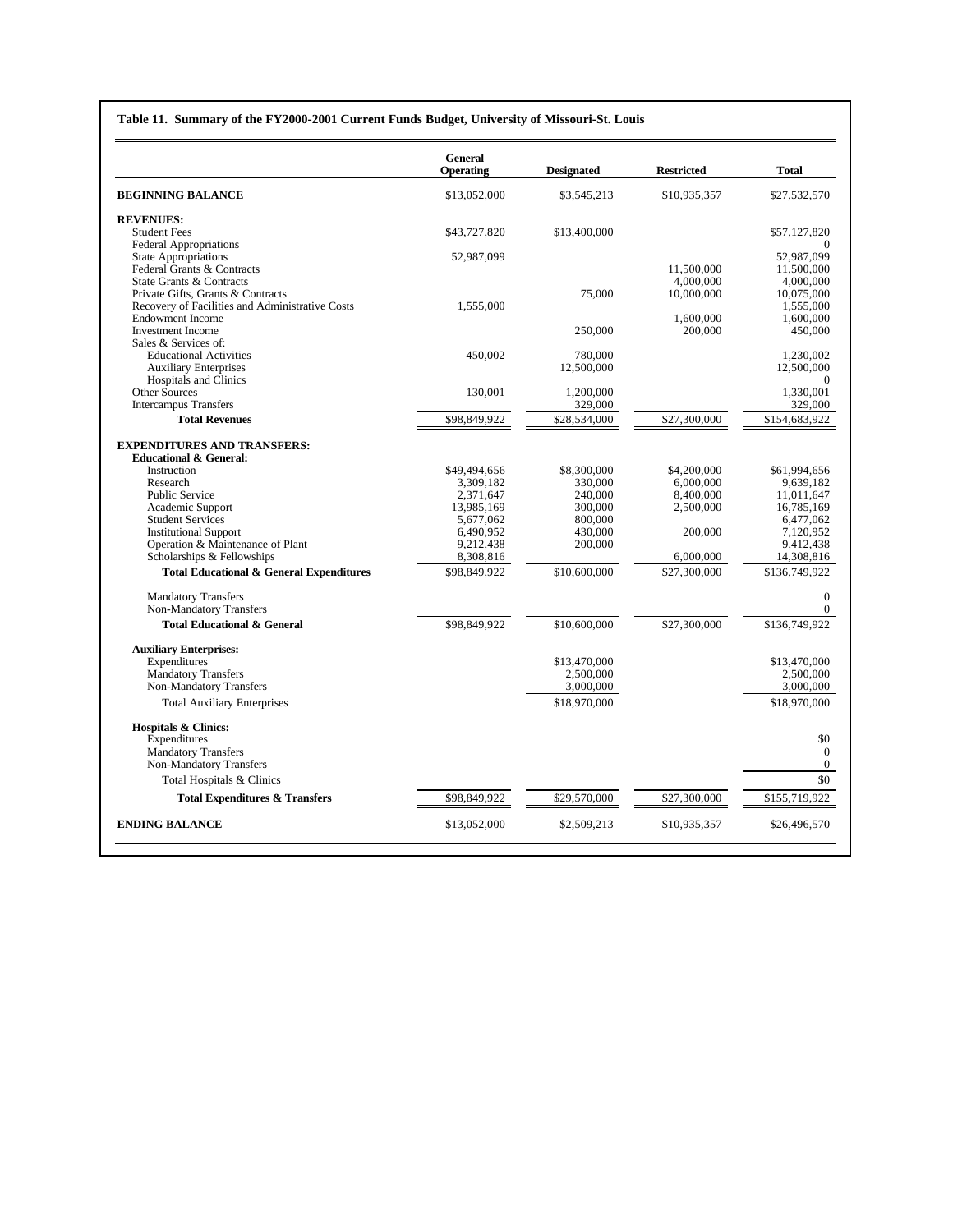#### **Table 12. Summary of the FY2000-2001 Current Funds Budget, University of Missouri Outreach and Extension**

|                                                     | <b>General</b><br>Operating | <b>Designated</b> | <b>Restricted</b> | <b>Total</b>        |
|-----------------------------------------------------|-----------------------------|-------------------|-------------------|---------------------|
| <b>BEGINNING BALANCE</b>                            | \$2,524,000                 | \$445,000         | \$250,000         | \$3,219,000         |
| <b>REVENUES:</b>                                    |                             |                   |                   |                     |
| <b>Student Fees</b>                                 |                             |                   |                   | \$0                 |
| <b>Federal Appropriations</b>                       | 10,067,408                  |                   |                   | 10,067,408          |
| <b>State Appropriations</b>                         | 28,897,793                  |                   |                   | 28,897,793          |
| Federal Grants & Contracts                          |                             |                   | 3.000.000         | 3,000,000           |
| State Grants & Contracts                            |                             |                   | 2,800,000         | 2,800,000           |
| Private Gifts, Grants & Contracts                   |                             | 200,000           | 300,000           | 500,000             |
| Recovery of Facilities and Administrative Costs     | 350,000                     |                   |                   | 350,000             |
| <b>Endowment Income</b>                             |                             |                   | 80,000            | 80,000              |
| <b>Investment</b> Income                            |                             | 5,000             |                   | 5,000               |
| Sales & Services of:                                |                             |                   |                   |                     |
| <b>Educational Activities</b>                       |                             | 105,000           |                   | 105,000             |
| <b>Auxiliary Enterprises</b>                        |                             |                   |                   | 0                   |
| <b>Hospitals and Clinics</b><br>Other Sources       | 50,000                      |                   |                   | 0                   |
| <b>Intercampus Transfers</b>                        |                             | 575,000           |                   | 625,000<br>$\Omega$ |
| <b>Total Revenues</b>                               | \$39,365,201                | \$885,000         | \$6,180,000       | \$46,430,201        |
|                                                     |                             |                   |                   |                     |
| <b>EXPENDITURES AND TRANSFERS:</b>                  |                             |                   |                   |                     |
| <b>Educational &amp; General:</b><br>Instruction    |                             |                   |                   | \$0                 |
| Research                                            |                             |                   |                   | $\overline{0}$      |
| Public Service                                      | 39,170,842                  | 1.085.000         | 6.230,000         | 46.485.842          |
| Academic Support                                    |                             |                   |                   | 0                   |
| <b>Student Services</b>                             |                             |                   |                   | $\theta$            |
| <b>Institutional Support</b>                        | 194,359                     |                   |                   | 194,359             |
| Operation & Maintenance of Plant                    |                             |                   |                   | $\mathbf{0}$        |
| Scholarships & Fellowships                          |                             |                   |                   | $\Omega$            |
| <b>Total Educational &amp; General Expenditures</b> | \$39,365,201                | \$1,085,000       | \$6,230,000       | \$46,680,201        |
| <b>Mandatory Transfers</b>                          |                             | $\overline{0}$    | $\overline{0}$    | $\Omega$            |
| Non-Mandatory Transfers                             |                             | $\overline{0}$    | $\overline{0}$    | $\overline{0}$      |
| <b>Total Educational &amp; General</b>              | \$39,365,201                | \$1,085,000       | \$6,230,000       | \$46,680,201        |
| <b>Auxiliary Enterprises:</b>                       |                             |                   |                   |                     |
| Expenditures                                        |                             | \$0               |                   | \$0                 |
| <b>Mandatory Transfers</b>                          |                             | $\mathbf{0}$      |                   | $\mathbf{0}$        |
| Non-Mandatory Transfers                             |                             | $\boldsymbol{0}$  |                   | 0                   |
| <b>Total Auxiliary Enterprises</b>                  |                             | \$0               |                   | \$0                 |
| <b>Hospitals &amp; Clinics:</b>                     |                             |                   |                   |                     |
| Expenditures                                        |                             |                   |                   | \$0                 |
| <b>Mandatory Transfers</b>                          |                             |                   |                   | $\mathbf{0}$        |
| Non-Mandatory Transfers                             |                             |                   |                   | $\overline{0}$      |
| Total Hospitals & Clinics                           |                             |                   |                   | \$0                 |
| <b>Total Expenditures &amp; Transfers</b>           | \$39,365,201                | \$1,085,000       | \$6,230,000       | \$46,680,201        |
|                                                     |                             |                   |                   |                     |
| <b>ENDING BALANCE</b>                               | \$2,524,000                 | \$245,000         | \$200,000         | \$2,969,000         |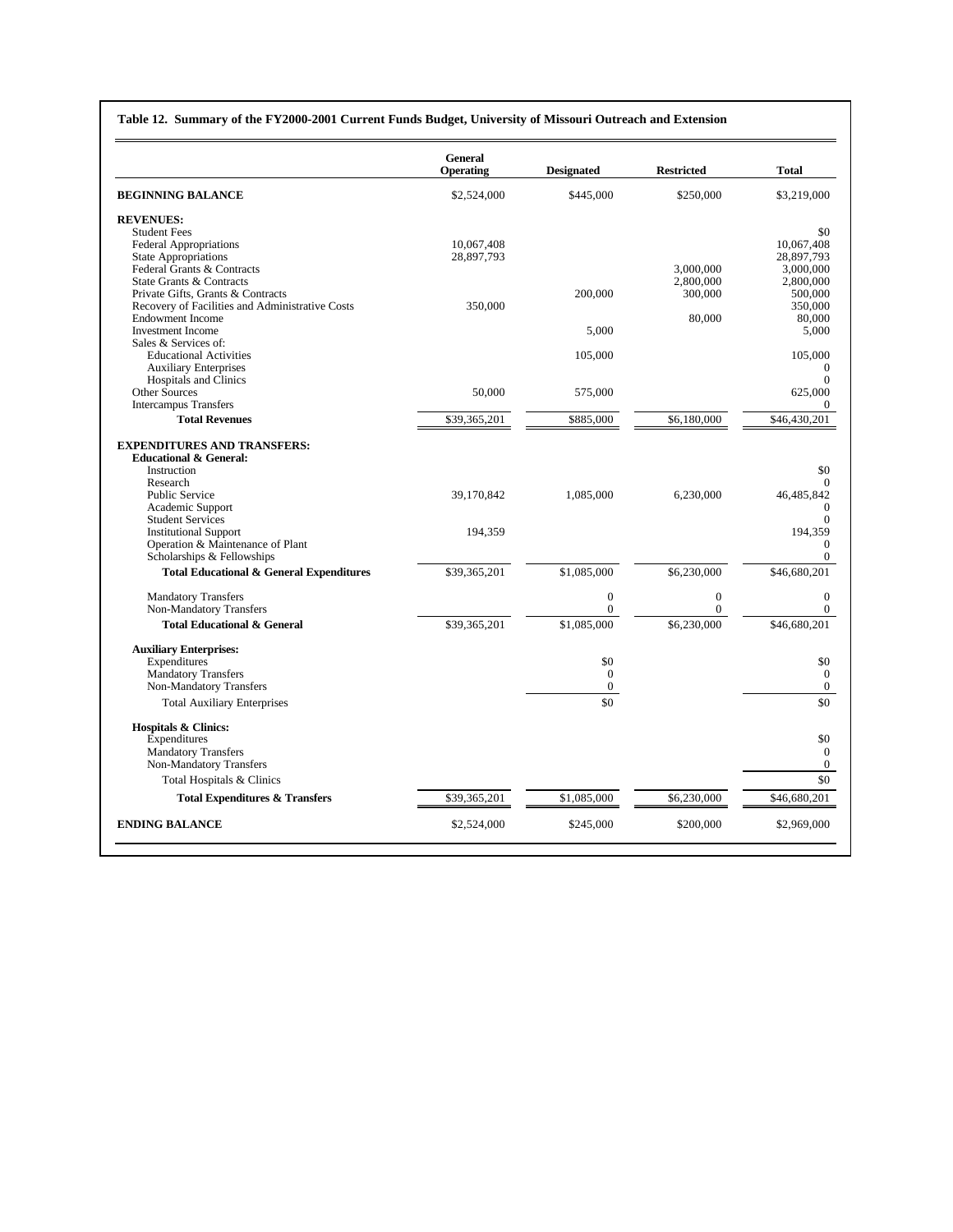#### **Table 13. Summary of the FY2000-2001 Current Funds Budget, University of Missouri System Administration**

|                                                                            | <b>General</b> |                   |                   |                       |
|----------------------------------------------------------------------------|----------------|-------------------|-------------------|-----------------------|
|                                                                            | Operating      | <b>Designated</b> | <b>Restricted</b> | <b>Total</b>          |
| <b>BEGINNING BALANCE</b>                                                   | \$3,566,000    | \$3,654,009       | \$6,964,203       | \$14,184,212          |
| <b>REVENUES:</b>                                                           |                |                   |                   |                       |
| <b>Student Fees</b>                                                        |                |                   |                   | \$0                   |
| <b>Federal Appropriations</b>                                              |                |                   |                   | $\Omega$              |
| <b>State Appropriations</b>                                                | 12.368.857     |                   | 15.729.355        | 28.098.212            |
| Federal Grants & Contracts                                                 |                |                   | 20,060            | 20,060                |
| State Grants & Contracts                                                   |                |                   | 10,514,250        | 10.514.250            |
| Private Gifts, Grants & Contracts                                          | 175,100        |                   | 8,039,024         | 8,039,024<br>175,100  |
| Recovery of Facilities and Administrative Costs<br><b>Endowment Income</b> |                | 230,000           | 54.550            | 284,550               |
| <b>Investment Income</b>                                                   | 7,000,000      | 1.700             | 83,547            | 7,085,247             |
| Sales & Services of:                                                       |                |                   |                   |                       |
| <b>Educational Activities</b>                                              |                | 1,079,226         |                   | 1,079,226             |
| <b>Auxiliary Enterprises</b>                                               |                |                   |                   | $\mathbf{0}$          |
| <b>Hospitals and Clinics</b>                                               |                |                   |                   | $\theta$              |
| Other Sources                                                              | 632,000        | 2,978,316         | 1,105             | 3,611,421             |
| <b>Intercampus Transfers</b>                                               |                | $\mathbf{0}$      |                   | 0                     |
| <b>Total Revenues</b>                                                      | \$20,175,957   | \$4,289,242       | \$34,441,891      | \$58,907,090          |
| <b>EXPENDITURES AND TRANSFERS:</b>                                         |                |                   |                   |                       |
| <b>Educational &amp; General:</b>                                          |                |                   |                   |                       |
| Instruction                                                                |                |                   |                   | \$0                   |
| Research                                                                   |                | 830,700           | 205.495           | 1.036.195             |
| Public Service                                                             |                | 1,067,026         | 36,561,222        | 37,628,248            |
| Academic Support                                                           | 6,251,233      | 1,952,884         | 183,681           | 8,387,798             |
| <b>Student Services</b>                                                    | 900,000        |                   |                   | 900,000               |
| <b>Institutional Support</b>                                               | 11,820,120     | 264,373           | 38,000            | 12,122,493            |
| Operation & Maintenance of Plant                                           | 1,106,842      |                   |                   | 1,106,842             |
| Scholarships & Fellowships                                                 |                | (10,000)          |                   | (10,000)              |
| <b>Total Educational &amp; General Expenditures</b>                        | \$20,078,195   | \$4,104,983       | \$36,988,398      | \$61,171,576          |
| <b>Mandatory Transfers</b>                                                 |                | 30,888            |                   | 30,888                |
| Non-Mandatory Transfers                                                    | 97.762         | 7,796             | 11,252            | 116,810               |
| <b>Total Educational &amp; General</b>                                     | \$20,175,957   | \$4,143,667       | \$36,999,650      | \$61,319,274          |
| <b>Auxiliary Enterprises:</b>                                              |                |                   |                   |                       |
| Expenditures                                                               |                | \$0               |                   | \$0                   |
| <b>Mandatory Transfers</b>                                                 |                | $\mathbf{0}$      |                   | $\overline{0}$        |
| Non-Mandatory Transfers<br><b>Total Auxiliary Enterprises</b>              |                | $\Omega$<br>\$0   |                   | $\overline{0}$<br>\$0 |
|                                                                            |                |                   |                   |                       |
| <b>Hospitals &amp; Clinics:</b>                                            |                |                   |                   |                       |
| Expenditures                                                               |                |                   |                   | \$0                   |
| <b>Mandatory Transfers</b>                                                 |                |                   |                   | $\overline{0}$        |
| Non-Mandatory Transfers                                                    |                |                   |                   | $\overline{0}$        |
| Total Hospitals & Clinics                                                  |                |                   |                   | \$0                   |
| <b>Total Expenditures &amp; Transfers</b>                                  | \$20,175,957   | \$4,143,667       | \$36,999,650      | \$61,319,274          |
| <b>ENDING BALANCE</b>                                                      | \$3,566,000    | \$3,799,584       | \$4,406,444       | \$11,772,028          |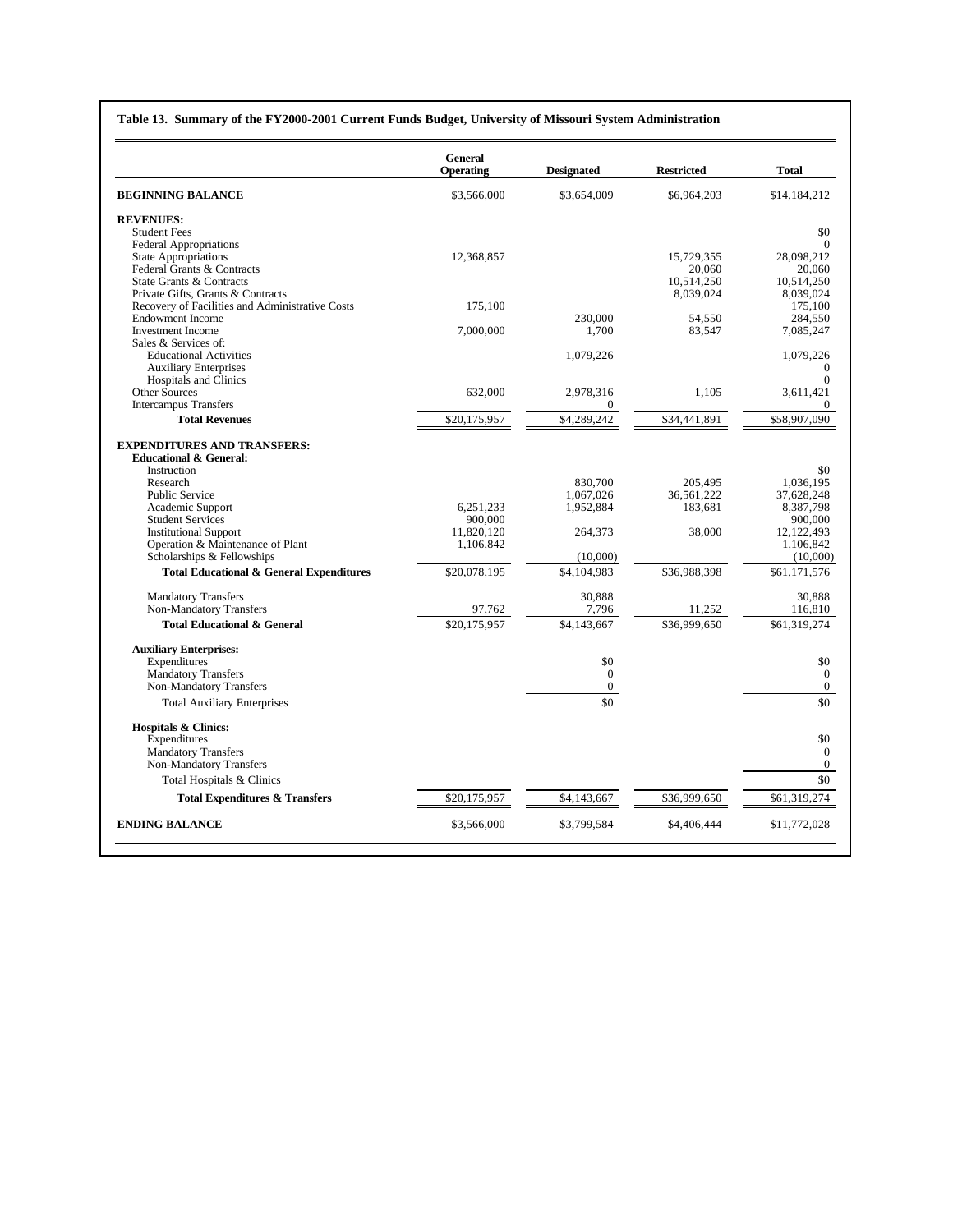| Table 14. Summary of the FY2000-2001 Current Funds Budget, University of Missouri University-Wide Resources |  |  |
|-------------------------------------------------------------------------------------------------------------|--|--|
|                                                                                                             |  |  |

|                                                       | <b>General</b><br>Operating | <b>Designated</b> | <b>Restricted</b> | <b>Total</b>          |
|-------------------------------------------------------|-----------------------------|-------------------|-------------------|-----------------------|
| <b>BEGINNING BALANCE</b>                              | \$25,000                    | \$21,164,645      |                   | \$21,189,645          |
| <b>REVENUES:</b>                                      |                             |                   |                   |                       |
| <b>Student Fees</b>                                   |                             |                   |                   | \$0                   |
| <b>Federal Appropriations</b>                         |                             |                   |                   | $\Omega$              |
| <b>State Appropriations</b>                           | 7,892,634                   |                   |                   | 7,892,634             |
| Federal Grants & Contracts                            |                             |                   |                   | 0                     |
| State Grants & Contracts                              |                             |                   |                   | $\theta$              |
| Private Gifts, Grants & Contracts                     |                             |                   |                   | $\theta$              |
| Recovery of Facilities and Administrative Costs       |                             |                   |                   | $\Omega$              |
| <b>Endowment Income</b>                               |                             | 2.000.000         |                   | 2,000,000             |
| <b>Investment Income</b>                              |                             | 4,102,614         |                   | 4,102,614             |
| Sales & Services of:<br><b>Educational Activities</b> |                             |                   |                   | $\overline{0}$        |
| <b>Auxiliary Enterprises</b>                          |                             |                   |                   | $\overline{0}$        |
| <b>Hospitals and Clinics</b>                          |                             |                   |                   | $\theta$              |
| Other Sources                                         |                             |                   |                   | 0                     |
| <b>Intercampus Transfers</b>                          |                             | (2,286,500)       |                   | (2, 286, 500)         |
| <b>Total Revenues</b>                                 | \$7,892,634                 | \$3,816,114       | \$0               | \$11,708,748          |
|                                                       |                             |                   |                   |                       |
| <b>EXPENDITURES AND TRANSFERS:</b>                    |                             |                   |                   |                       |
| <b>Educational &amp; General:</b>                     |                             |                   |                   |                       |
| Instruction                                           | \$2,643,134                 |                   |                   | \$2,643,134           |
| Research<br><b>Public Service</b>                     | 1,027,000                   | 60.000            |                   | 1,087,000<br>$\Omega$ |
| Academic Support                                      | 2,892,500                   | 15,000            |                   | 2,907,500             |
| <b>Student Services</b>                               | 1,676,525                   |                   |                   | 1,676,525             |
| <b>Institutional Support</b>                          | 3,361,437                   | (1,523,927)       |                   | 1,837,510             |
| Operation & Maintenance of Plant                      |                             |                   |                   | $\mathbf{0}$          |
| Scholarships & Fellowships                            |                             |                   |                   | $\Omega$              |
| <b>Total Educational &amp; General Expenditures</b>   | \$11,600,596                | (\$1,448,927)     | \$0               | \$10,151,669          |
| <b>Mandatory Transfers</b>                            | 1.330.000                   | 3,400,000         |                   | 4,730,000             |
| Non-Mandatory Transfers                               | (5,037,962)                 | 225,000           |                   | (4,812,962)           |
| <b>Total Educational &amp; General</b>                | \$7,892,634                 | \$2,176,073       | \$0               | \$10,068,707          |
| <b>Auxiliary Enterprises:</b>                         |                             |                   |                   |                       |
| Expenditures                                          |                             | $(\$7,100,000)$   |                   | $(\$7,100,000)$       |
| <b>Mandatory Transfers</b>                            |                             | 7,000,000         |                   | 7,000,000             |
| Non-Mandatory Transfers                               |                             | 250,000           |                   | 250,000               |
| <b>Total Auxiliary Enterprises</b>                    |                             | \$150,000         |                   | \$150,000             |
| <b>Hospitals &amp; Clinics:</b>                       |                             |                   |                   |                       |
| Expenditures                                          |                             |                   |                   | \$0                   |
| <b>Mandatory Transfers</b>                            |                             |                   |                   | $\overline{0}$        |
| Non-Mandatory Transfers                               |                             |                   |                   | $\mathbf{0}$          |
| Total Hospitals & Clinics                             |                             |                   |                   | \$0                   |
| <b>Total Expenditures &amp; Transfers</b>             | \$7,892,634                 | \$2,326,073       | \$0               | \$10,218,707          |
| <b>ENDING BALANCE</b>                                 | \$25,000                    | \$22,654,686      | \$0               | \$22,679,686          |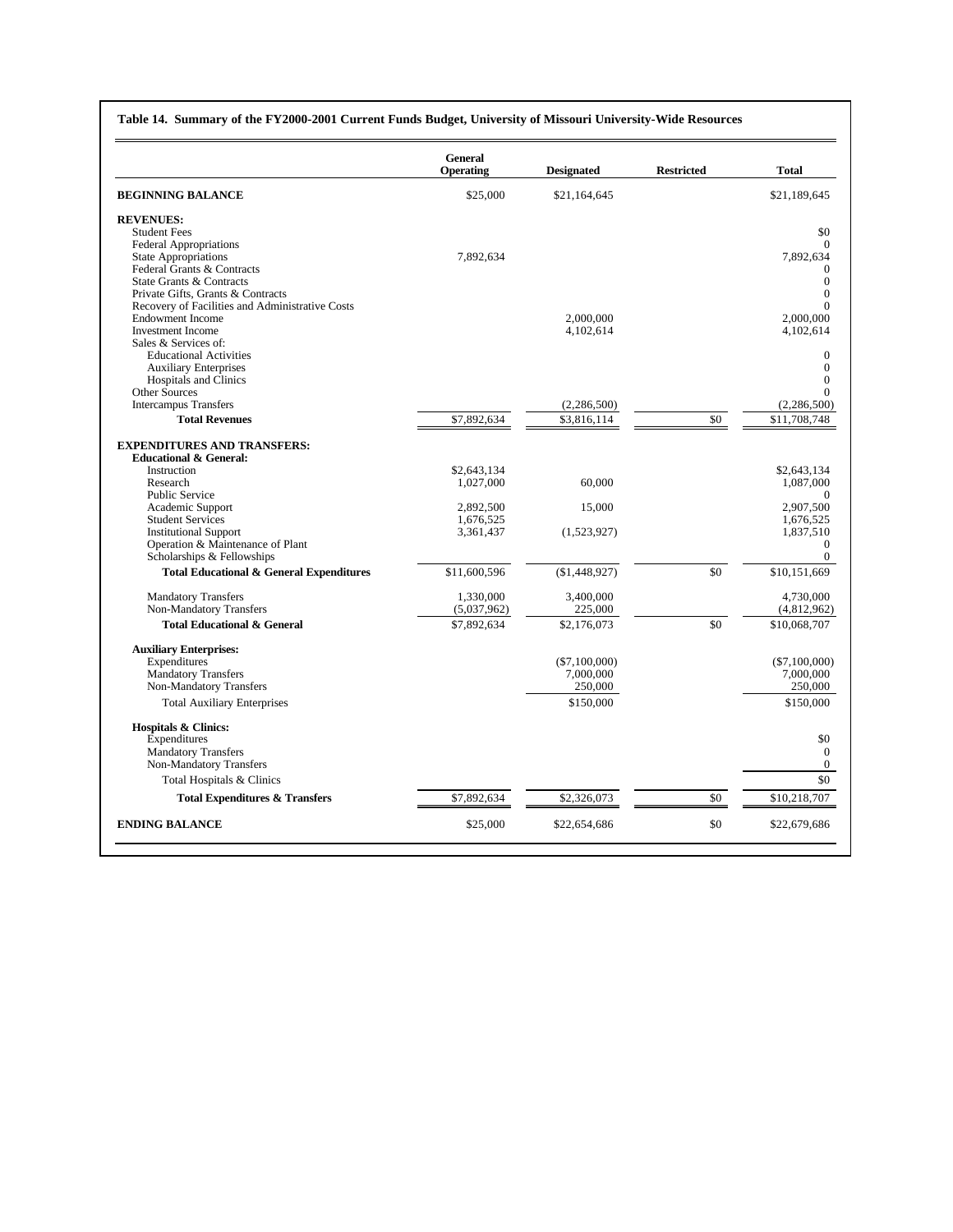#### **Table 15. Summary of the FY2000-2001 Current Funds, Educational and General Expenditures Budget by Object of Expense**

|                                                        | General       |                   |                   |                 |
|--------------------------------------------------------|---------------|-------------------|-------------------|-----------------|
|                                                        | Operating     | <b>Designated</b> | <b>Restricted</b> | Total           |
| <b>University of Missouri Systen</b>                   |               |                   |                   |                 |
| Salaries & Wages                                       | \$422,958,014 | \$75,597,749      | \$87,030,706      | \$585,586,469   |
| <b>Staff Benefits</b>                                  | 83,923,118    | 13,669,350        | 15,797,413        | 113,389,881     |
| Expense & Equipment                                    | 241,754,893   | 53,580,957        | 160,793,196       | 456,129,046     |
| Total Educational & General Expenditures               | \$748,636,025 | \$142,848,056     | \$263,621,315     | \$1,155,105,396 |
| <b>University of Missouri-Columbi</b>                  |               |                   |                   |                 |
| Salaries & Wages                                       | \$196,315,291 | \$53,517,000      | \$57,739,000      | \$307,571,291   |
| <b>Staff Benefits</b>                                  | \$38,456,465  | 9,372,000         | 10,020,000        | 57,848,465      |
| Expense & Equipment                                    | 103,490,066   | 50,648,000        | 64,618,917        | 218,756,983     |
| Total Educational & General Expenditures               | \$338,261,822 | \$113,537,000     | \$132,377,917     | \$584,176,739   |
| University of Missouri-Kansas Cit                      |               |                   |                   |                 |
| Salaries & Wages                                       | \$85,921,762  | \$9,650,000       | \$14,000,000      | \$109,571,762   |
| <b>Staff Benefits</b>                                  | 15,969,430    | 2,000,000         | 2,800,000         | 20,769,430      |
| Expense & Equipment                                    | 55,577,178    | 4,700,000         | 23,070,000        | 83, 347, 178    |
| Total Educational & General Expenditures               | \$157,468,370 | \$16,350,000      | \$39,870,000      | \$213,688,370   |
| <b>University of Missouri-Roll:</b>                    |               |                   |                   |                 |
| Salaries & Wages                                       | \$45,115,408  | \$3,388,000       |                   | \$48,503,408    |
| <b>Staff Benefits</b>                                  | 8,962,204     | 610,000           |                   | 9,572,204       |
| Expense & Equipment                                    | 28,934,307    | 1,722,000         | 20,855,000        | 51,511,307      |
| Total Educational & General Expenditures               | \$83,011,919  | \$5,720,000       | \$20,855,000      | \$109,586,919   |
| University of Missouri-St. Loui                        |               |                   |                   |                 |
| Salaries & Wages                                       | \$58,218,318  | \$6,500,000       | \$7,900,000       | \$72,618,318    |
| <b>Staff Benefits</b>                                  | 12.516.940    | 1,100,000         | 1,300,000         | 14.916.940      |
| Expense & Equipment                                    | 28,114,664    | 3,000,000         | 18,100,000        | 49,214,664      |
| Total Educational & General Expenditures               | \$98,849,922  | \$10,600,000      | \$27,300,000      | \$136,749,922   |
| University of Missouri-Outreach and Extensio           |               |                   |                   |                 |
| Salaries & Wages                                       | \$24,651,590  | \$670,000         | \$2,400,000       | \$27,721,590    |
| <b>Staff Benefits</b>                                  | 5,362,266     | 175,000           | 535,000           | 6,072,266       |
| Expense & Equipment                                    | 9,351,345     | 240,000           | 3,295,000         | 12,886,345      |
| Total Educational & General Expenditures               | \$39,365,201  | \$1,085,000       | \$6,230,000       | \$46,680,201    |
| University of Missouri-System Administratic            |               |                   |                   |                 |
| Salaries & Wages                                       | \$11,050,082  | \$1,826,195       | \$4,991,706       | \$17,867,983    |
| <b>Staff Benefits</b>                                  | 2,276,561     | 406.050           | 1.142.413         | 3.825.024       |
| Expense & Equipment                                    | 6,751,552     | 1,872,738         | 30,854,279        | 39,478,569      |
| Total Educational & General Expenditures               | \$20,078,195  | \$4,104,983       | \$36,988,398      | \$61,171,576    |
| <b>University of Missouri University-Wide Resource</b> |               |                   |                   |                 |
| Salaries & Wages                                       | \$1,685,563   | \$46,554          | \$0               | \$1,732,117     |
| <b>Staff Benefits</b>                                  | 379,252       | 6,300             | $\overline{0}$    | 385.552         |
| Expense & Equipment                                    | 9,535,781     | (8,601,781)       | $\mathbf{0}$      | 934,000         |
| Total Educational & General Expenditures               | \$11,600,596  | $(\$8,548,927)$   | \$0               | \$3,051,669     |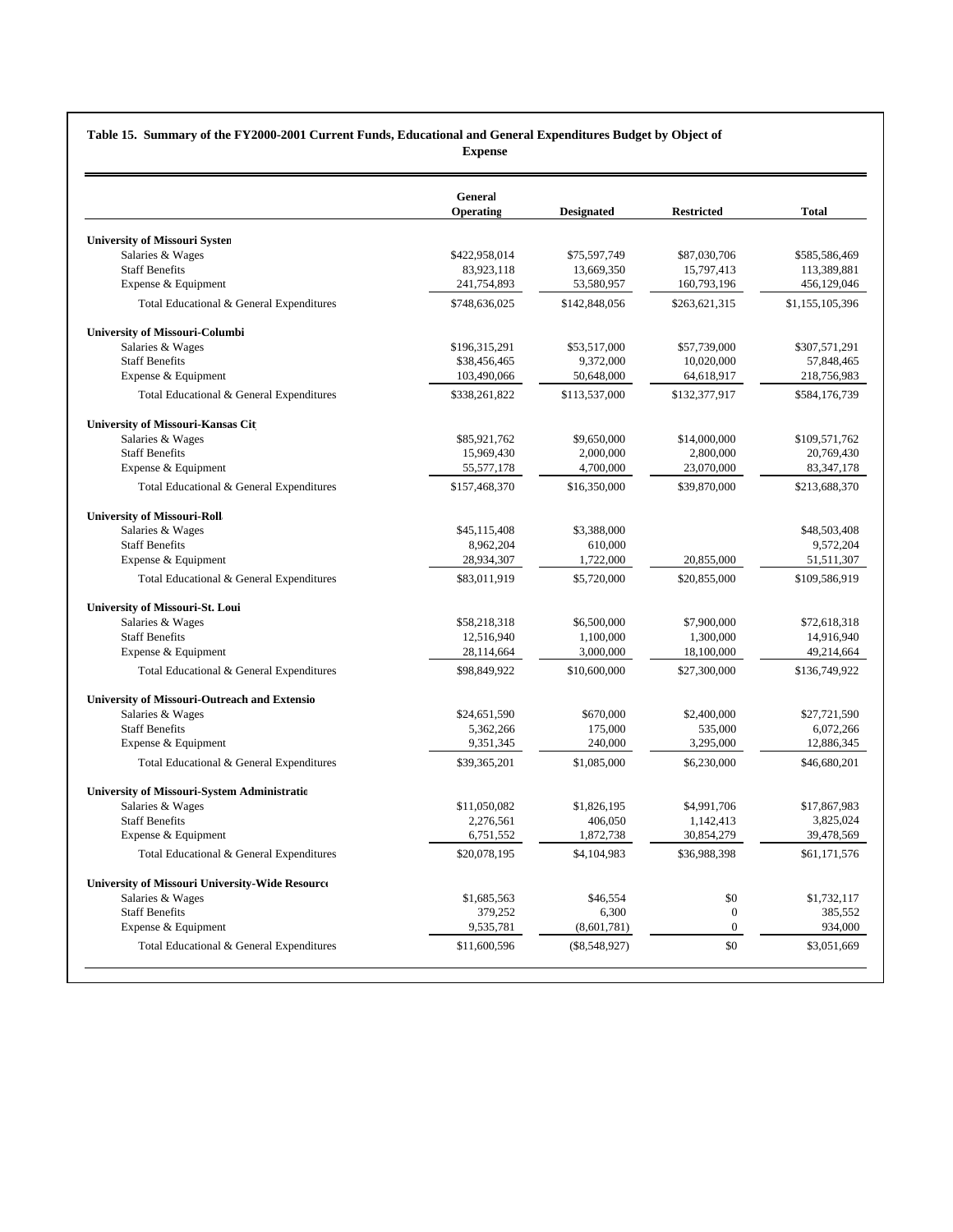### **University of Missouri-Columbia**

The FY2000-2001 University of Missouri-Columbia current funds expenditure budget totals \$1.07 billion. Of the total, 32.0% is general operating, 55.5% designated, and 12.5% restricted. The distribution of current funds revenues and expenditures for University of Missouri-Columbia is markedly

up from 26.4% last year. This is largely due to  $\frac{\text{Serv.}}{29.4\%}$ <br>the addition of Columbia Regional Hospital. different to that of the other University of Missouri campuses due to the University of Missouri-Columbia Hospitals and Clinics and the medical school. Hospitals sales and services contribute 29.4% of the total revenue,<br>up from 26.4% lest year. This is largely due to serve up from 26.4% last year. This is largely due to State appropriations, the second largest source of revenue for the campus, contribute 21.0% of the total. Student fees are third with 13.6% followed by gifts, grants and contracts  $\&$  Serv. Ed. Act. Sales with 11.5% of the budget. Sales and services of  $\frac{8.8\%}{9.7\%}$   $\frac{8.8\%}{9.7\%}$ educational activities contribute  $9.7\%$ ,  $9.7\%$ substantially more than on any other campus.



The medical school's physician practice plan, University Physicians, contributes almost 70% of the sales and services of educational activities for the campus. The distribution of current funds revenues by source is illustrated below.

Educational and general expenditures and transfers account for 57.4% of the total FY2000-2001 current funds budget. Auxiliary enterprises constitute 9.6%, and Hospitals and Clinics comprise the remaining 33.0%. The chart below shows the distribution of current funds expenditures by program classification. Primary programs constitute 38.0% of the current funds expenditure budget.

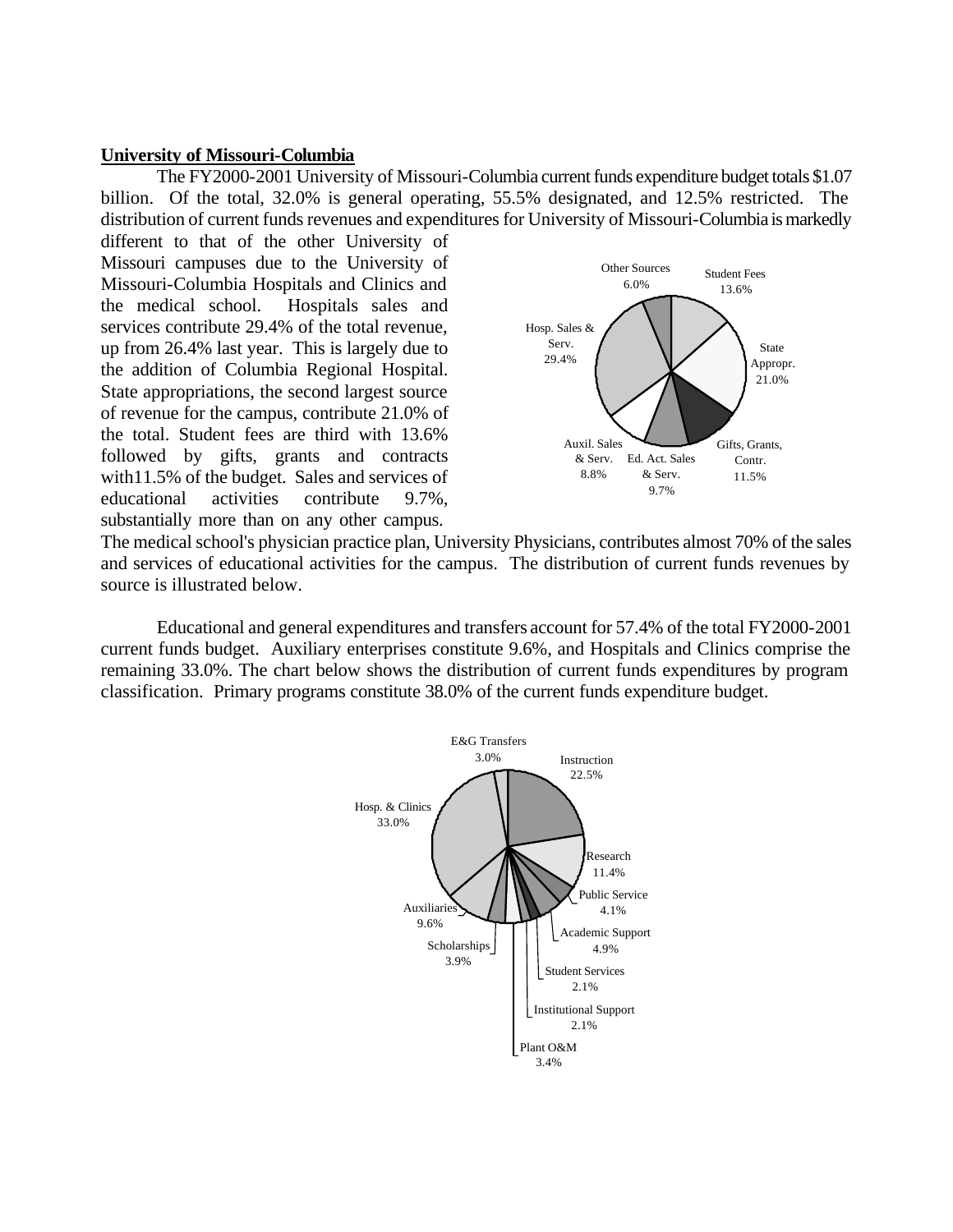#### **University of Missouri-Kansas City**

The FY2000-2001 current funds budget for the University of Missouri-Kansas City totals \$227.8 million. General operating funds constitute 69.4% of the total; designated funds, 12.9%; and restricted funds, 17.7%. The distribution of FY2000-2001 current funds revenues by source is illustrated below. State appropriations and student fees are the largest sources of revenue for the campus, contributing 36.6% and 34.5% of the total, respectively.



The graph below depicts the distribution of the current funds expenditures by program classification for the campus. Educational and general expenditures and transfers account for 94.7% of the total FY2000-2001 current funds expenditure budget.



Primary program expenditures account for 57.2% of the current funds budget for the University of Missouri-Kansas City, and 45.0% of the budgeted expenditures are for instruction. The distribution of the current funds expenditure budget is typical of an urban doctoral level institution.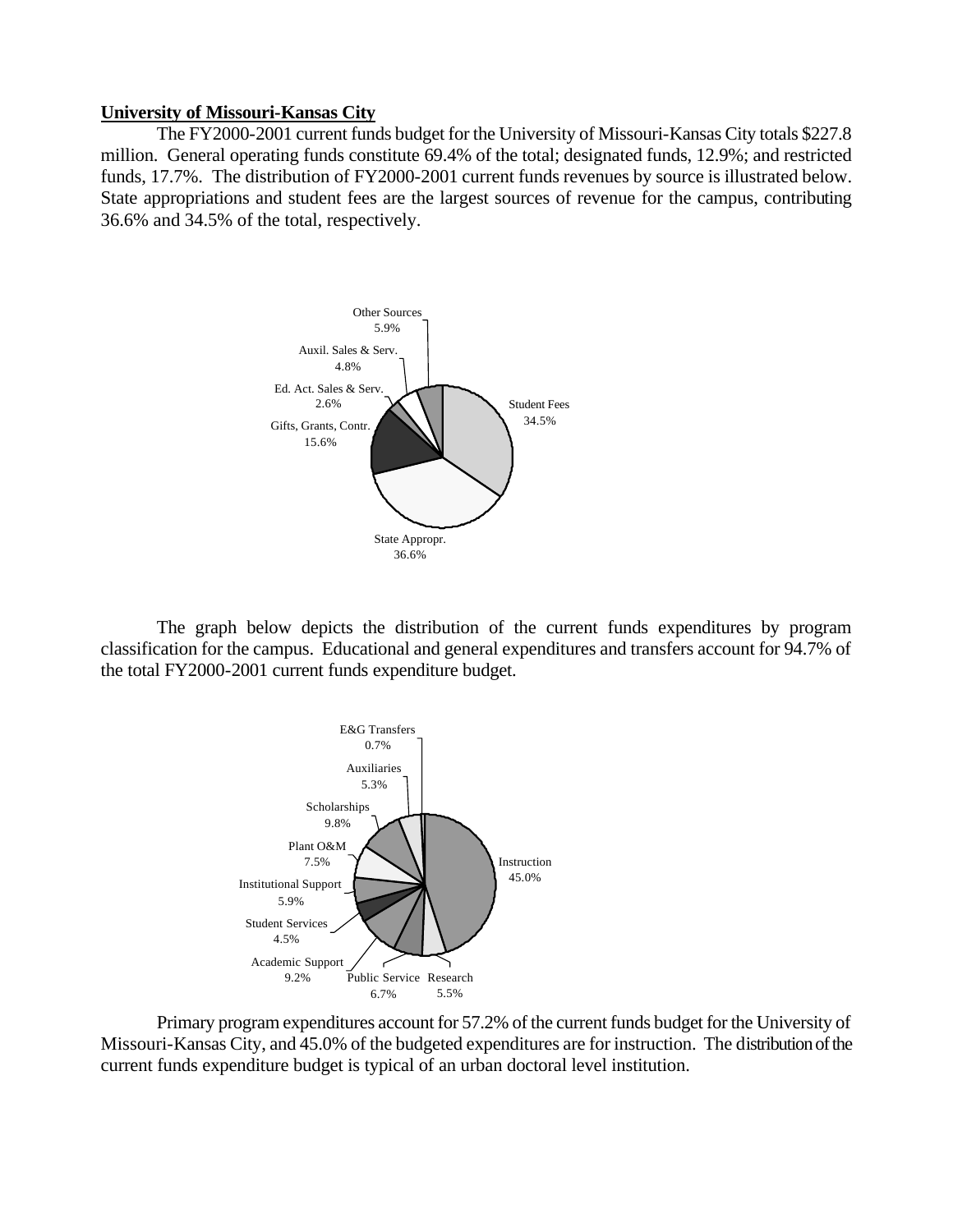### **University of Missouri-Rolla**

For FY2000-2001, the current funds budget for the University of Missouri-Rolla totals \$116.5 million. Of the total, 71.2% is general operating, 10.8% designated, and 17.9% restricted. The distribution of FY2000-2001 current funds revenues by source is illustrated below. State appropriations are the largest source of revenue at 43.3%, a greater proportion than for any other campus. Student fees are the second largest contributor at 29.0%. Gifts, grants and contracts contribute 16.3% of the total.



The chart below shows the distribution of expenditures by program classification. Educational and general expenditures and transfers account for 94.1% of the total FY2000-2001 current funds budget.



Primary program expenditures account for 54.3% of the total current funds expenditure budget at UM-Rolla. While this percentage is similar to that of UM-Kansas City and UM-St. Louis, the distribution is somewhat different. The University of Missouri-Rolla spends proportionately less on instruction and public service, and more on research than do the urban campuses.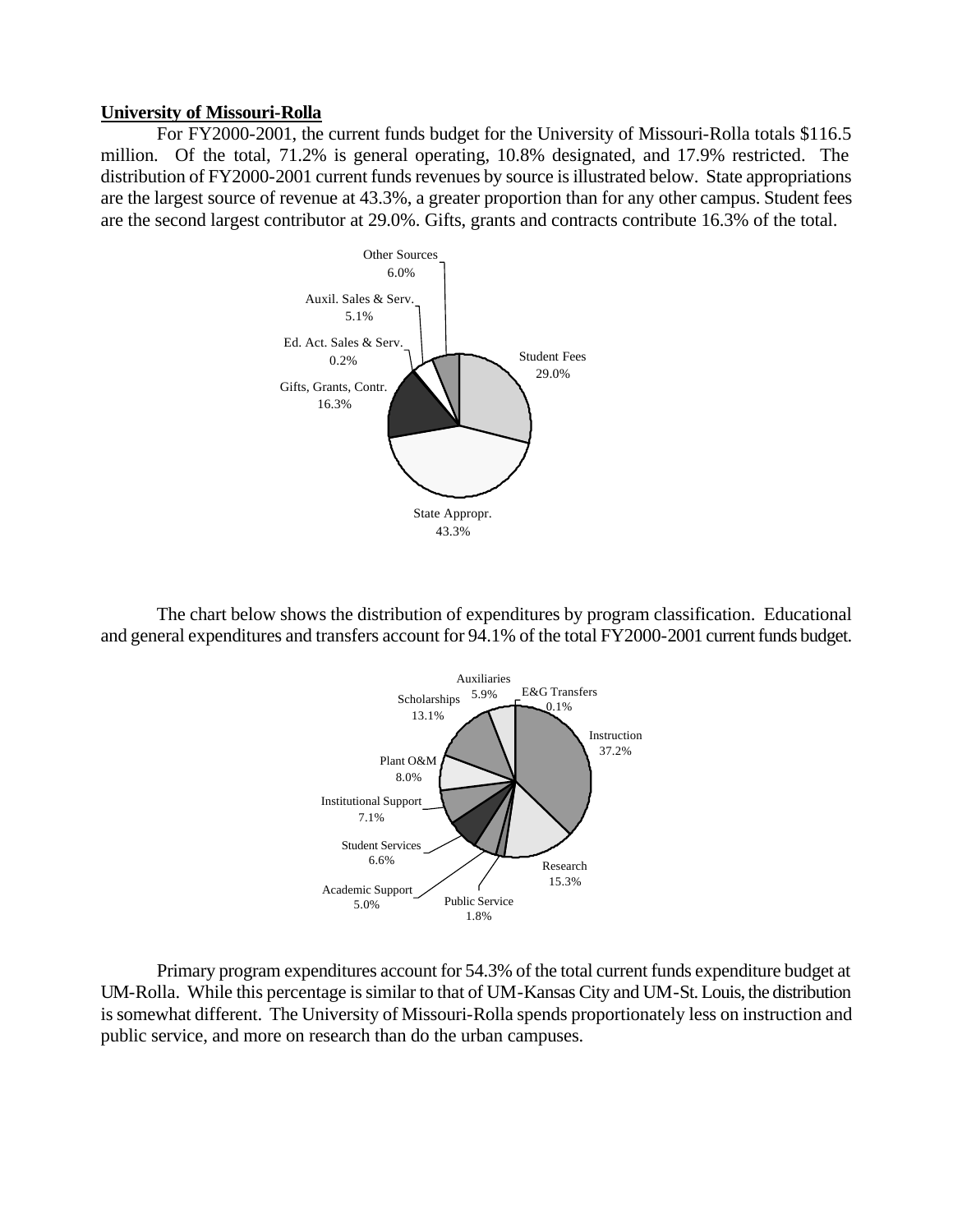#### **University of Missouri-St. Louis**

The FY2000-2001 current funds budget for the University of Missouri-St. Louis totals \$155.7 million. General operating funds constitute 63.5% of the total; designated funds, 19.0%; and restricted funds, 17.5%. The distribution of FY2000-2001 current funds revenues by source is illustrated below. Student fees contribute 36.9% of current funds revenues, the highest proportion of any campus. State appropriations is the second largest source of revenue, contributing 34.3% of the total, followed by gifts, grants and contracts, which comprise 16.5% of the total revenue budget.



The chart below shows the distribution of current funds expenditures by program classification. Educational and general expenditures and transfers account for 87.8% of the total FY2000-2001 current funds budget.



Expenditures for primary programs constitute 53.1% of the total current funds expenditure budget. The distribution of the current funds expenditures budget for University of Missouri-St. Louis is similar to that of the University of Missouri-Kansas City, and typical of urban doctoral level institutions.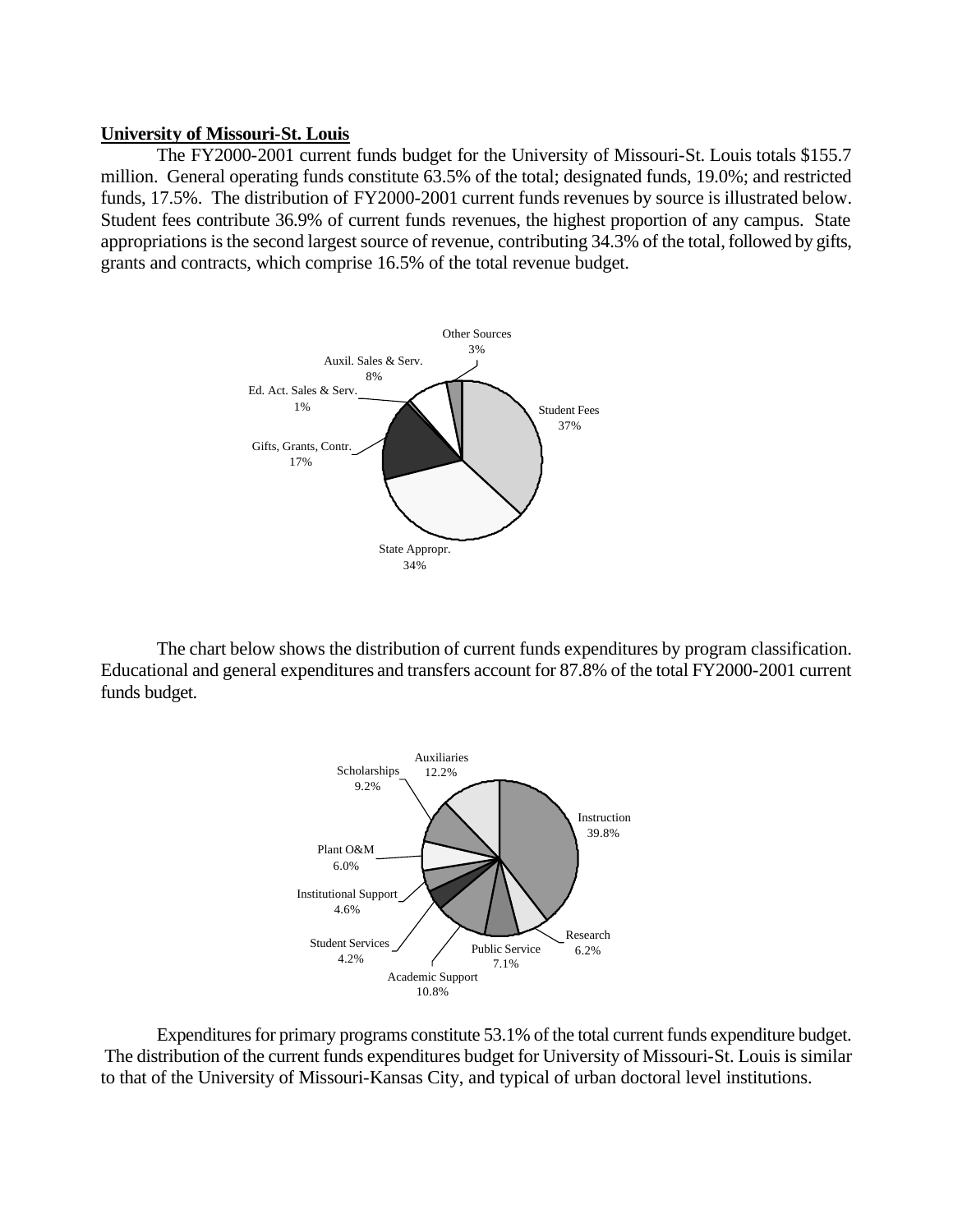#### **University of Missouri Outreach and Extension**

For FY2000-2001, the current funds expenditure budget for University of Missouri Outreach and Extension totals \$46.7 million. Of the total, 84.3% is general operating, 2.3% designated, and 13.3% restricted. The distribution of FY2000-2001 current funds revenues by source is illustrated below. State appropriations comprise almost two-thirds of the current funds revenues, at 62.2%. Federal appropriations contribute 21.7%, followed by gifts, grants, and contracts, at13.6%.



Beginning in FY1995-96, all general operating funds for Extension programs were budgeted at University Outreach and Extension, including the Cooperative Extension activities that are carried out by the campuses. An allocation is made annually to the campuses by the Executive Vice President and Director of Cooperative Extension to fund campus-based programs.

On the expenditure side, the entire current fund budget is educational and general in nature. Of the total, public service expenditures comprise 99.6%, and institutional support, the remaining 0.4%.

### **University of Missouri System Administration**

For FY2000-2001, the current funds expenditure budget for the University of Missouri System Administration totals \$61.3 million. General operating funds comprise 32.9 % of the total, designated funds 6.8%, and restricted funds 60.3%. The distribution of Investment current funds revenues by source is depicted to the right.  $\frac{\text{Income}}{12.0\%}$ State appropriations are the largest source of revenue comprising 47.7% of the budget. Gifts, grants and contracts contribute 31.5% of the total, and the majority of these funds relate to MOREnet activities. Investment income contributes 12.0% of the total revenue for System Gifts, Grants, **Administration** 

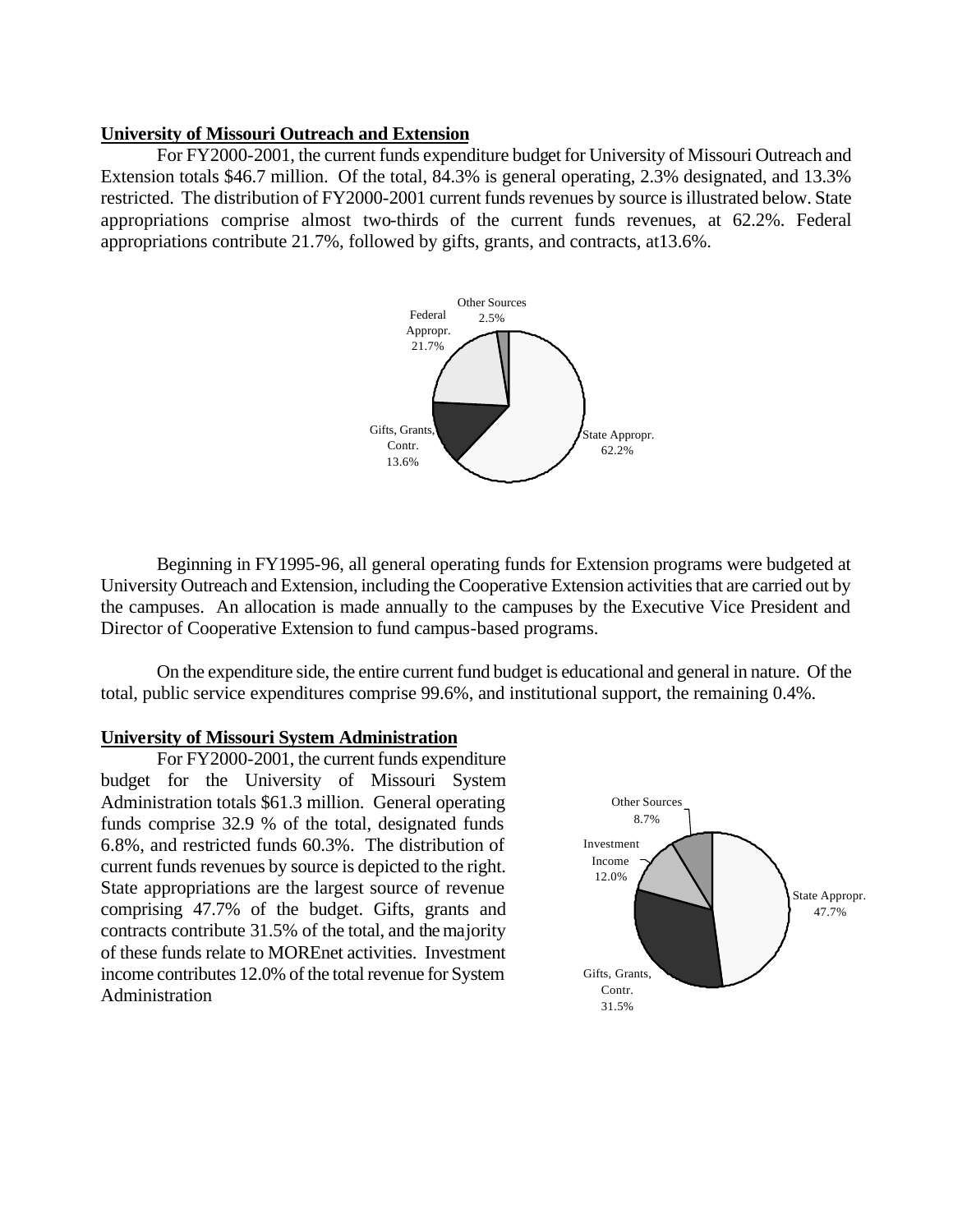

The graph to the left shows the distribution of expenditures by program classification for System Administration. The entire current funds budget is educational and general in nature. Expenditures for public service comprise 61.4% of the total, all of which relate to MOREnet, and most are restricted in nature. Institutional support and academic support are the largest types of expenditures with 19.8% and 13.7% of the budget respectively.

#### **University of Missouri University-Wide Resources**

The FY2000-2001 current funds expenditure budget University-Wide Resources totals \$10.2 million. General operating funds constitute 77.2% of the total and designated funds the remaining 22.8%. All of the recurring general operating funds are state appropriations. Investment income and endowment income are the revenue sources for designated funds. The endowment income funds research awards by the research board and is transferred to the campuses via intercampus transfers.

Of note on the summary of current funds budget, Table 14, are the negative \$7.1 million in expenditures and \$7.0 million in mandatory transfers budgeted for auxiliaries. The negative expenditures are funds transferred from the campuses for system facilities bonds relating to auxiliaries; these funds are then transferred to the debt retirement fund in the Plant Fund through mandatory transfers for payments on these bonds. A similar set of transactions occurs for educational and general expenditures and mandatory transfers for non-auxiliary operations. Also of note is the negative nonmandatory transfer of \$4.8 million from the quasi-endowment fund to help fund the Administrative Systems Project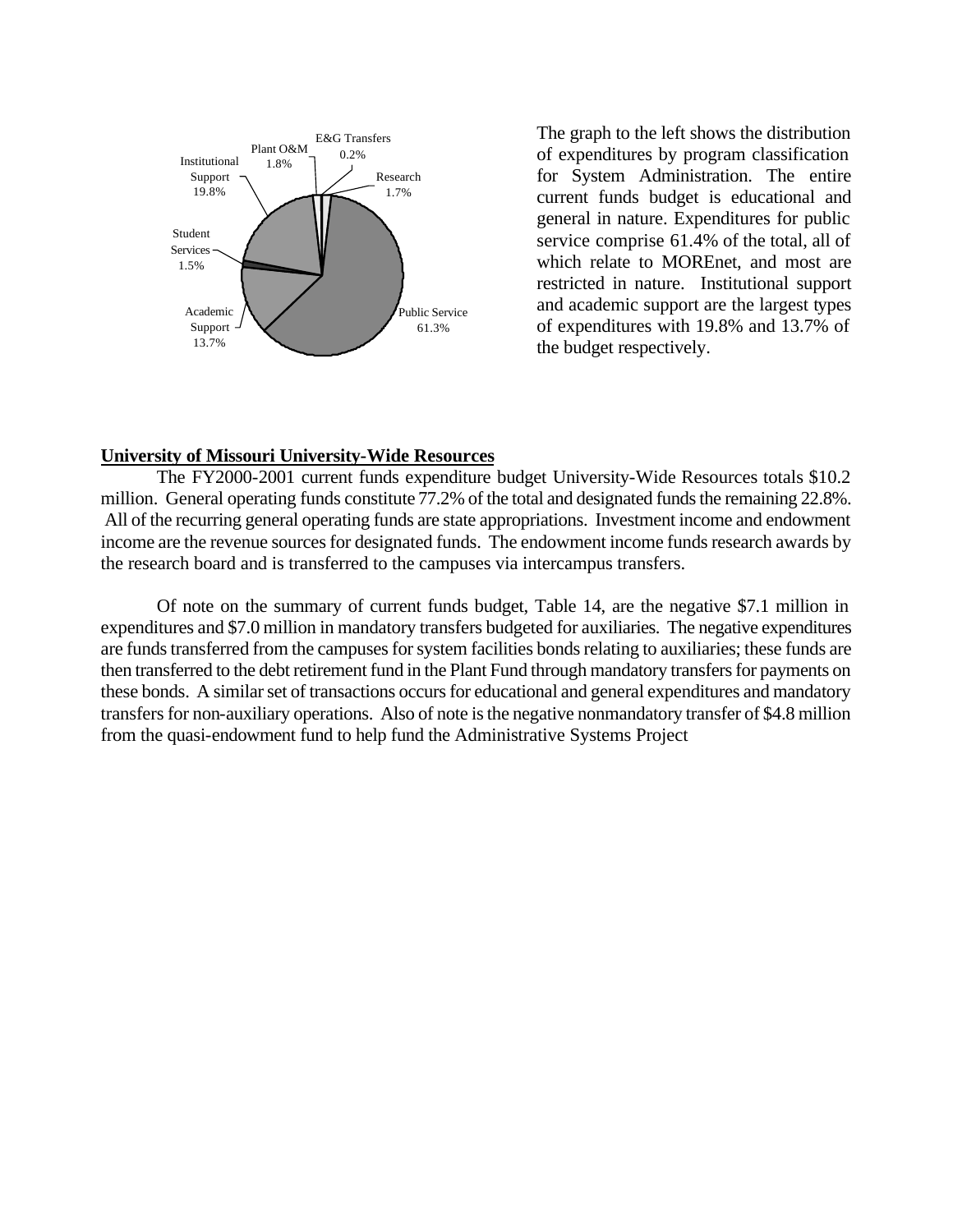# **University of Missouri System FY2000-2001 Recurring General Operating Budget Summary**

# **University of Missouri System**

### **Summary of the Recurring General Operating Budget**

 The recurring general operating budget for the University of Missouri System for FY2000 2001 totals \$751.5 million. Recognizing that the State of Missouri withholds 3.0% of the gross state appropriations, state funds are budgeted at 97.0% of the amount appropriated. Table 16 displays the FY2000-2001 recurring general operating budget by source of funds and by major program classification expenditure category.

|                                                 | <b>UM System</b><br><b>Total</b> | Percent<br><b>Distribution</b> |
|-------------------------------------------------|----------------------------------|--------------------------------|
| Revenues                                        |                                  |                                |
| <b>State Appropriations</b>                     | \$428,767,009                    | 57.1                           |
| Federal Appropriations                          | 15,058,497                       | 2.0                            |
| <b>Student Fees</b>                             | 268,025,772                      | 35.7                           |
| Recovery of Facilities and Administrative Costs | 24,855,255                       | 3.3                            |
| <b>Endowment Income</b>                         | 361,700                          | $0.0*$                         |
| <b>Investment Income</b>                        | 7,000,000                        | 0.9                            |
| Sales & Services of Educational Activities      | 5,632,417                        | 0.8                            |
| Other Sources                                   | 1,787,301                        | 0.2                            |
| <b>Total Revenues</b>                           | \$751,487,951                    | 100.0                          |
| <b>Expenditures &amp; Transfers</b>             |                                  |                                |
| Instruction                                     | \$336,239,220                    | 44.7                           |
| Research                                        | 57,819,049                       | 7.7                            |
| <b>Public Service</b>                           | 44,352,558                       | 5.9                            |
| Academic Support                                | 82,330,428                       | 11.0                           |
| <b>Student Services</b>                         | 31,842,741                       | 4.2                            |
| <b>Institutional Support</b>                    | 58,775,181                       | 7.8                            |
| Operation & Maintenance of Plant                | 75,145,764                       | 10.0                           |
| Scholarships & Fellowships                      | 62,131,084                       | 8.3                            |
| Total Educational & General Expenditures        | \$748,636,025                    | 99.6                           |
| <b>Mandatory Transfers</b>                      | 1,741,089                        | 0.2                            |
| Non-Mandatory Transfers                         | 1,110,837                        | 0.2                            |
| Total Educational & General Exp. & Transfers    | \$751,487,951                    | 100.0                          |

State appropriations and student fees fund the majority of the recurring general operating budget, at 57.1% and 35.7% respectively, for a combined total of \$696.8 million, or 92.7% of the total. Other important sources of recurring general operating revenue are recoveries of facilities and administrative costs and federal appropriations, which respectively comprise 3.3% and 2.0% of the total. The other sources of revenue, namely, endowment income, investment income, sales and services of educational activities and other sources, together contribute the remaining 2.0% of the total. The primary programs of instruction, research, and public service total 58.3% of the budgeted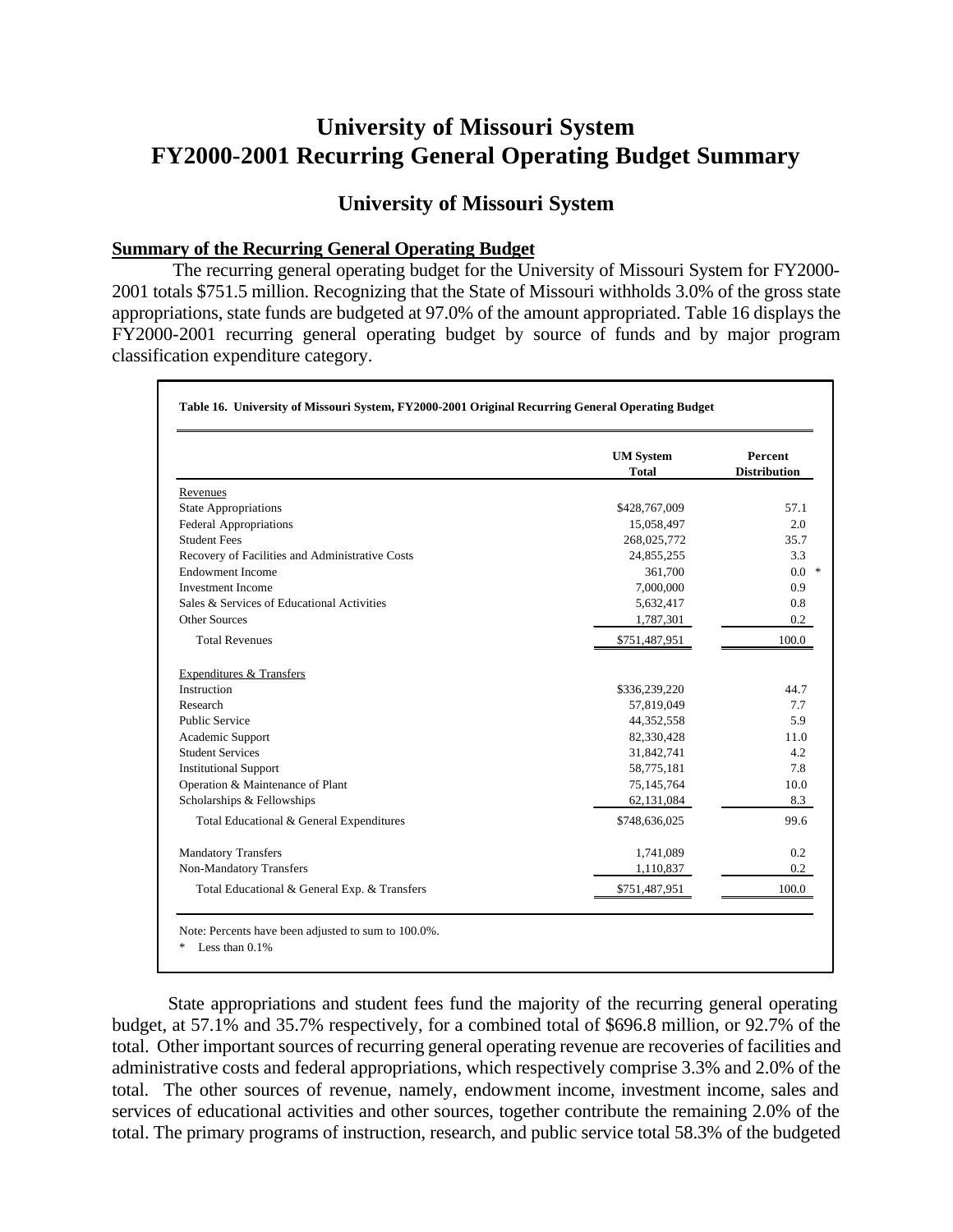recurring general operating expenditures.

The following chart shows the distribution of the University's recurring general operating budget by major object of expense. Personal services expenditures constitute 67.5% of the total.



It should be noted that the general operating budget does not include the budgets for continuing education and off-campus instruction. Administrative policy dictates that these programs shall be accounted for in designated funds, and are to be managed as self-supporting activities. However, a small amount of general operating support is provided to select activities.

#### **Comparison of the FY1999-2000 and FY2000-2001 Recurring General Operating Budgets**

Overall, the recurring general operating budget increased \$33.6 million, or 4.7% from FY1999-2000 to FY2000-2001 as shown in Table 17. State appropriations increased by \$22.6 million, or 5.6%, while student fees increased by \$12.1 million, or 4.7%. The recurring state appropriations increase includes \$14.6 million for mission enhancement. These funds were allocated in proportion to the mission enhancement requests in the FY2001 Appropriations Request. FY2001 recurring general operating budgets include the following amounts for year three mission enhancement funding: UMC, \$6.4 million; UMKC, \$2.5 million, UMR, \$1.7 million; UMSL, \$1.8 million; University Outreach and Extension, \$0.8 million; and University-Wide Resources, \$1.4 million for the joint request for libraries and advanced telecommunications and network support.

The instruction budget increased \$24.6 million or 7.9% in FY2001. A portion of this increase is a result of mission enhancement funding. The increase in the instruction budget accounts for 73.4% of the total budget increase from FY1999-2000 to FY2000-2001.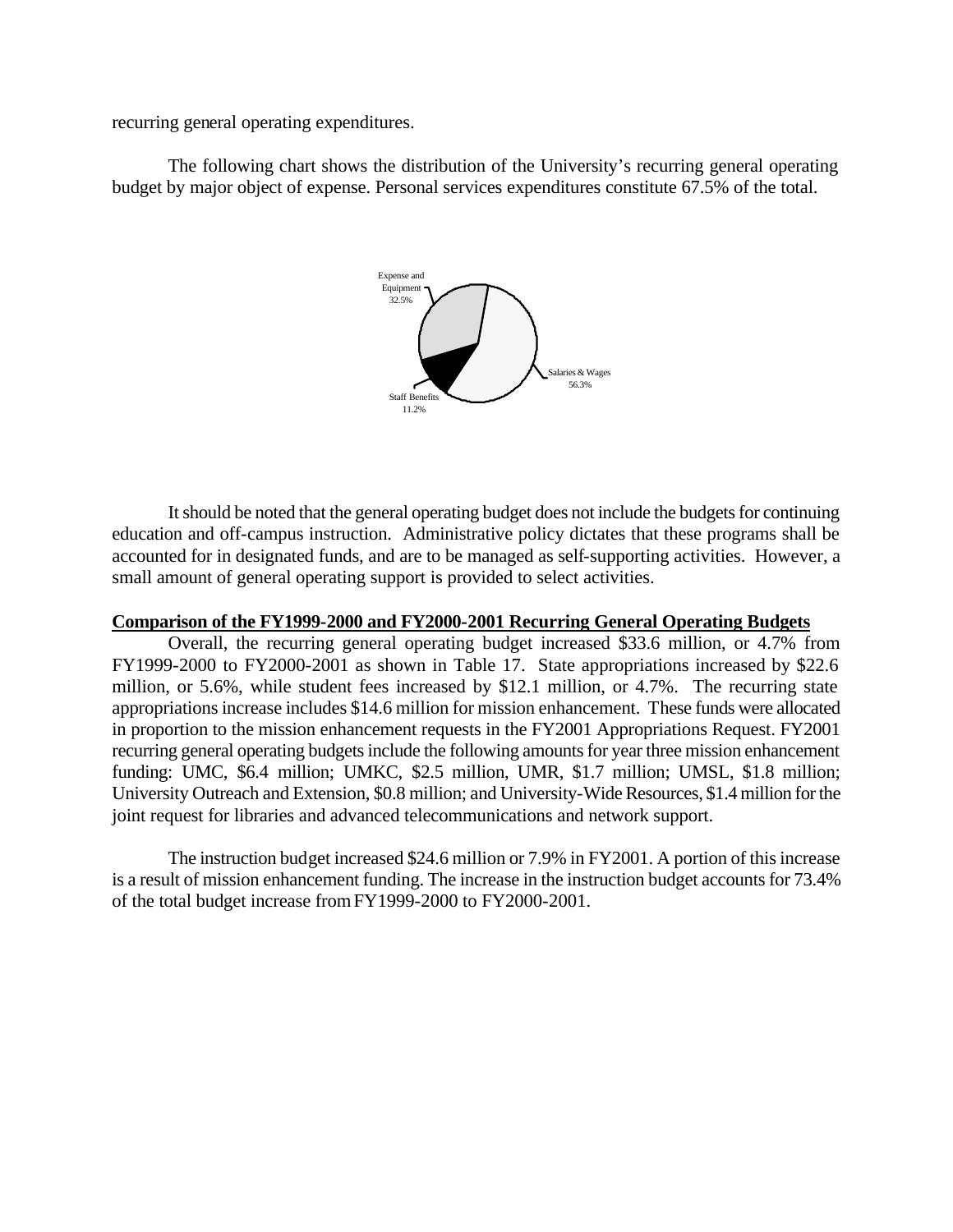|  |  | Table 17. Comparison of Original Recurring General Operating Budgets, FY1999-2000 Versus FY2000-2001 |
|--|--|------------------------------------------------------------------------------------------------------|

|                                                 | FY1999-2000   | FY2000-2001   | Percent<br><b>Change</b> |
|-------------------------------------------------|---------------|---------------|--------------------------|
| Revenues                                        |               |               |                          |
| <b>State Appropriations</b>                     | \$406,147,979 | \$428,767,009 | 5.6                      |
| <b>Federal Appropriations</b>                   | 15,162,427    | 15,058,497    | (0.7)                    |
| <b>Student Fees</b>                             | 255,896,308   | 268,025,772   | 4.7                      |
| Recovery of Facilities and Administrative Costs | 21,916,100    | 24,855,255    | 13.4                     |
| <b>Endowment Income</b>                         | 361,800       | 361,700       | 0.0                      |
| <b>Investment Income</b>                        | 7,000,000     | 7,000,000     | 0.0                      |
| Sales & Services of Educational Activities      | 5,572,060     | 5,632,417     | 1.1                      |
| Other Sources                                   | 5,880,750     | 1,787,301     | (69.6)                   |
| <b>Total Revenues</b>                           | \$717,937,424 | \$751,487,951 | 4.7                      |
| Expenditures & Transfers                        |               |               |                          |
| Instruction                                     | \$311,598,804 | \$336,239,220 | 7.9                      |
| Research                                        | 64,068,464    | 57,819,049    | (9.8)                    |
| <b>Public Service</b>                           | 42,722,380    | 44,352,558    | 3.8                      |
| Academic Support                                | 79,542,593    | 82,330,428    | 3.5                      |
| <b>Student Services</b>                         | 31.662.288    | 31,842,741    | 0.6                      |
| <b>Institutional Support</b>                    | 56, 181, 721  | 58,775,181    | 4.6                      |
| Operation & Maintenance of Plant                | 74,390,426    | 75,145,764    | 1.0                      |
| Scholarships & Fellowships                      | 63,358,128    | 62,131,084    | (1.9)                    |
| Total Educational & General Expenditures        | \$723,524,804 | \$748,636,025 | 3.5                      |
| <b>Mandatory Transfers</b>                      | 2,376,472     | 1,741,089     | (26.7)                   |
| Non-Mandatory Transfers                         | (7,963,852)   | 1,110,837     | (113.9)                  |
| Total Educational & General Exp. & Transfers    | \$717,937,424 | \$751,487,951 |                          |

### **General Operating Revenues and Expenditures by Campus**

Table 18 displays the percentage distribution of FY2000-2001 general operating revenues by source for each campus.

|                                                 | <b>UMC</b>   | <b>UMKC</b> | <b>UMR</b> | <b>UMSL</b> | UM<br>Outreach &<br>Extension | UM<br>System<br>Admin. | $Univ -$<br>Wide<br>Resources |
|-------------------------------------------------|--------------|-------------|------------|-------------|-------------------------------|------------------------|-------------------------------|
| <b>State Appropriations</b>                     | 56.0         | 52.7        | 60.8       | 53.6        | 73.4                          | 61.3                   | 100.0                         |
| <b>Federal Appropriations</b>                   | 1.5          | 0.0         | 0.0        | $0.0\,$     | 25.6                          | $0.0\,$                | 0.0                           |
| <b>Student Fees</b>                             | 36.4         | 44.1        | 35.5       | 44.2        | $0.0\,$                       | 0.0                    | 0.0                           |
| Recovery of Facilities and Administrative Costs | 5.0          | 1.7         | 3.5        | 1.6         | 0.9                           | 0.9                    | 0.0                           |
| <b>Endowment Income</b>                         | *<br>$0.0\,$ | 0.1         | 0.1        | 0.0         | 0.0                           | 0.0                    | 0.0                           |
| <b>Investment Income</b>                        | 0.0          | 0.0         | 0.0        | 0.0         | $0.0\,$                       | 34.7                   | 0.0                           |
| Educ. Act. Sales & Serv.                        | 0.9          | 1.3         | *<br>0.0   | 0.5         | $0.0\,$                       | 0.0                    | 0.0                           |
| <b>Other Sources</b>                            | 0.2          | 0.1         | 0.1        | 0.1         | 0.1                           | 3.1                    | $0.0\,$                       |
| <b>Total Revenues</b>                           | 100.0        | 100.0       | 100.0      | 100.0       | 100.0                         | 100.0                  | 100.0                         |

State appropriations and student fees are the primary sources of revenue for the campuses.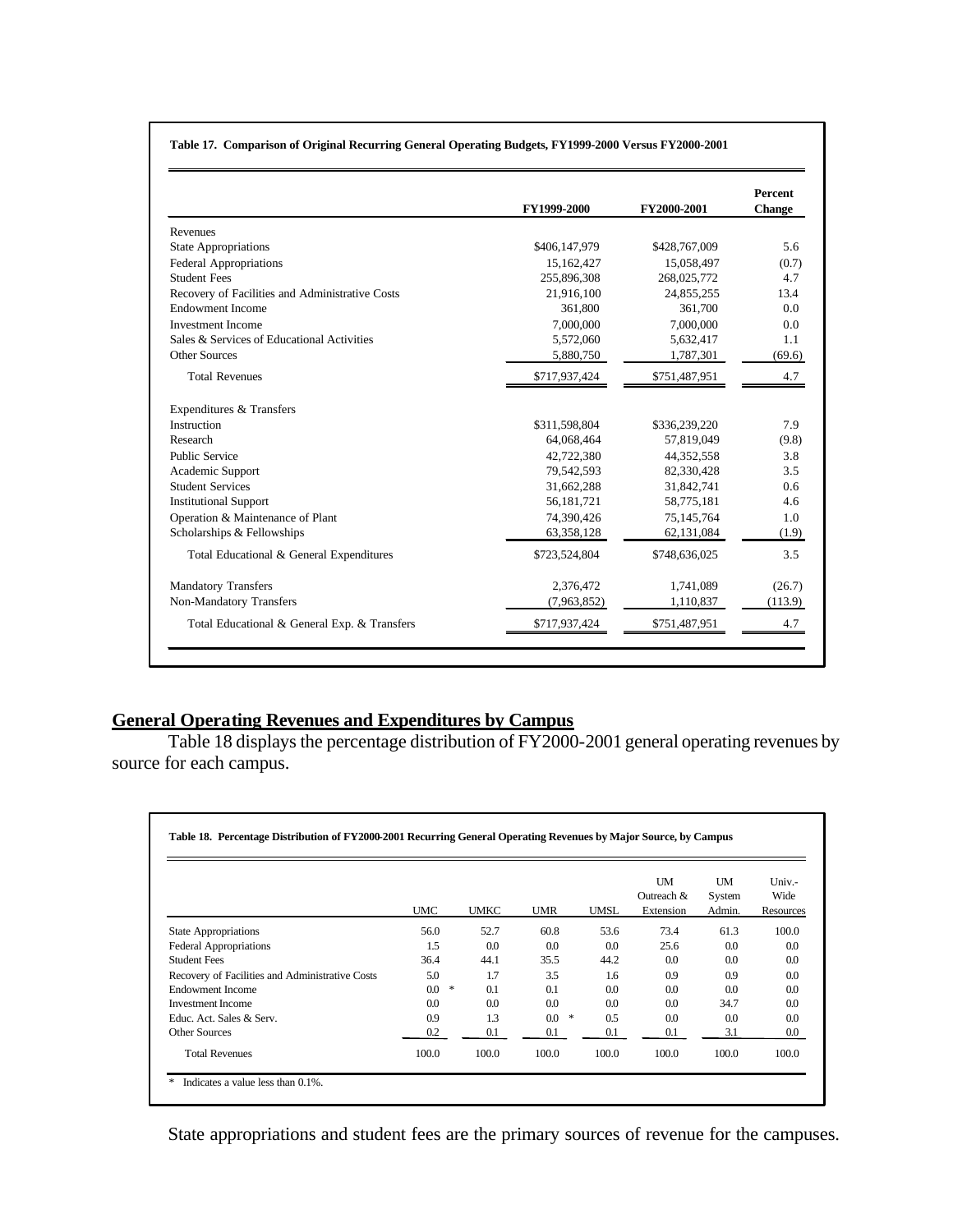These two sources of revenue fund 92.4% of the recurring general operating budget at the University of Missouri-Columbia, 96.8% at the University of Missouri-Kansas City, 96.3% at the University of Missouri-Rolla, and 97.8% at the University of Missouri-St. Louis. Because of its land grant activities, the University of Missouri-Columbia receives more income from other sources than do the other three campuses. These funds include federal appropriations and sales and services of educational activities related to the Agricultural Experiment Station. In addition, the University of Missouri-Columbia has more recoveries of facilities and administrative costs by virtue of the fact that a larger volume of research activity takes place on this campus. The sales and services of educational activities at the University of Missouri-Kansas City are primarily from the Dental Clinic, while at the University of Missouri-St. Louis, these funds are from the Optometry centers. State and federal appropriations are the major sources of revenue for University Outreach and Extension. All Cooperative Extension funds are budgeted at University Outreach and Extension and are allocated to the campuses by the Executive Vice President and Director of Cooperative Extension on an annual basis. At the University of Missouri System Administration, the two major sources of funds are state appropriations and investment income, and for University-Wide Resources, state appropriations constitute 100.0% of the recurring general operating budget.

Table 19 displays the percentage distribution of recurring general operating expenditures by program classification by campus for FY2000-2001. Over one-half of the recurring expenditures on the four campuses are devoted to the primary program activities of instruction, research and public service. As shown on Table 19, instructional expenditures range from a high of 54.0% at UMKC to 46.1% at UMR. Campus research expenditures range from 12.8% at UMC to 2.5% at UMKC. Academic support expenditures range from 14.1% at UMSL to 6.7% at UMR with UMC and UMKC at 10.7% and 10.6% respectively. Expenditures for scholarships and fellowships, as a percent of total recurring general operating expenditures, range from13.8% at UMR to 7.4% at UMC.

|                                      | <b>UMC</b> | <b>UMKC</b> | <b>UMR</b> | UMSL    | UM<br>Outreach &<br>Extension | <b>UM</b><br>System<br>Admin. | $Univ. -$<br>Wide<br>Resources |
|--------------------------------------|------------|-------------|------------|---------|-------------------------------|-------------------------------|--------------------------------|
| Instruction                          | 46.7       | 54.0        | 46.1       | 50.1    | 0.0                           | 0.0                           | 33.5                           |
| Research                             | 12.8       | 2.5         | 6.4        | 3.4     | 0.0                           | 0.0                           | 13.0                           |
| <b>Public Service</b>                | 0.5        | 0.4         | 0.4        | 2.4     | 99.5                          | 0.0                           | 0.0                            |
| Academic Support                     | 10.7       | 10.6        | 6.7        | 14.1    | 0.0                           | 31.0                          | 36.7                           |
| <b>Student Services</b>              | 3.5        | 3.8         | 6.7        | 5.7     | 0.0                           | 4.4                           | 21.2                           |
| <b>Institutional Support</b>         | 5.3        | 7.2         | 8.8        | 6.6     | 0.5                           | 58.6                          | 42.6                           |
| Operation & Maint. of Physical Plant | 11.4       | 10.4        | 11.1       | 9.3     | 0.0                           | 5.5                           | 0.0                            |
| Scholarships & Fellowships           | 7.4        | 10.7        | 13.8       | 8.4     | 0.0                           | 0.0                           | 0.0                            |
| Transfers                            | 1.7        | 0.4         | 0.0        | $0.0\,$ | $0.0\,$                       | 0.5                           | (47.0)                         |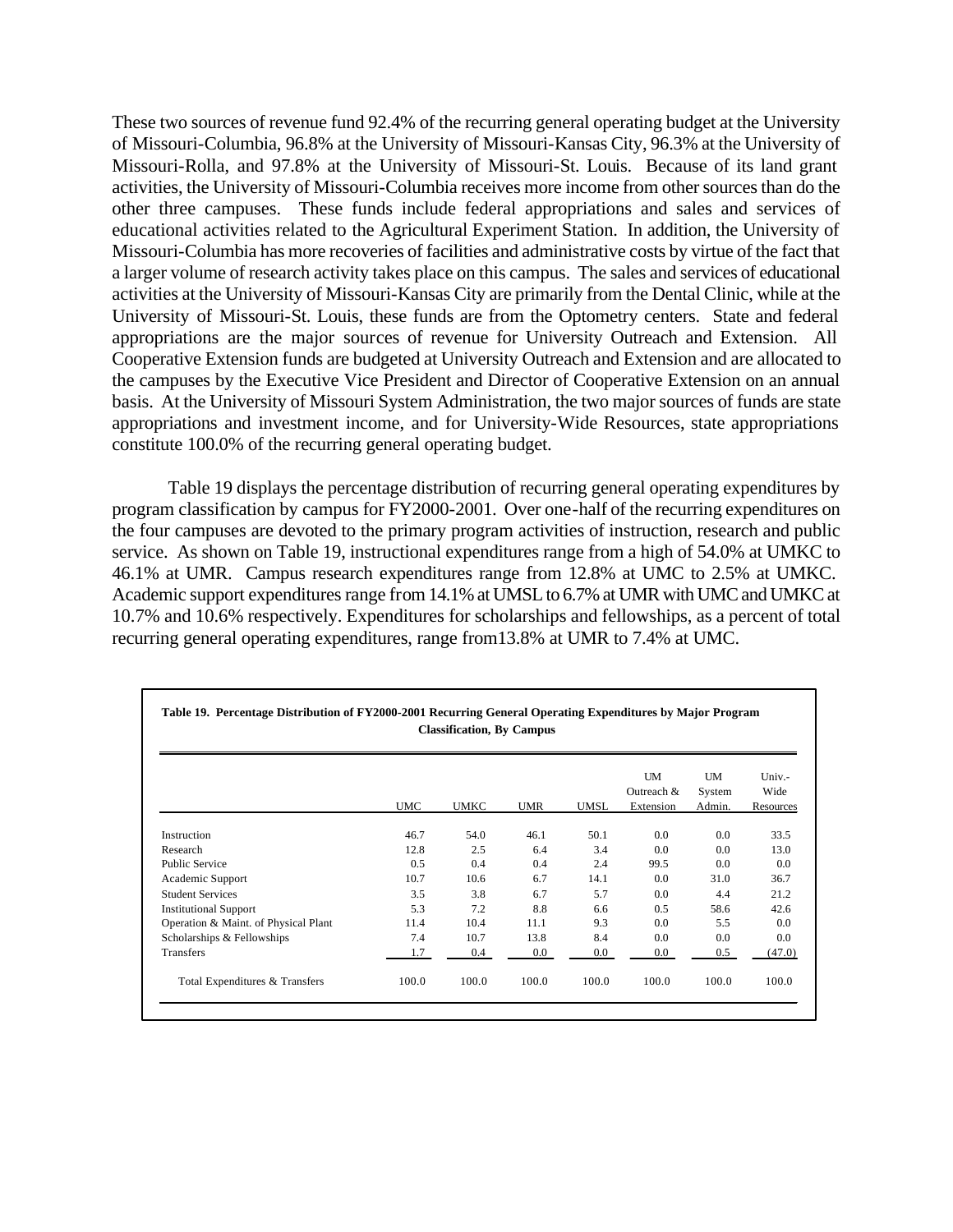Table 20 shows the percentage distribution of the FY2000-2001 recurring general operating budget by major object of expense for each campus. As you can see, compensation expenditures account for roughly two-thirds to three-fourths of the total expenditures for each unit except University-Wide resources. The majority of the compensation expenditures in this unit are related to the Administrative Systems Project.

|                                           | <b>Expense, By Campus</b> |              |              |              |                               |                               |                               |  |  |
|-------------------------------------------|---------------------------|--------------|--------------|--------------|-------------------------------|-------------------------------|-------------------------------|--|--|
|                                           | <b>UMC</b>                | <b>UMKC</b>  | <b>UMR</b>   | UMSL         | UM<br>Outreach &<br>Extension | <b>UM</b><br>System<br>Admin. | $Univ -$<br>Wide<br>Resources |  |  |
| Salaries & Wages<br><b>Staff Benefits</b> | 57.0<br>11.2              | 54.3<br>10.1 | 54.3<br>10.8 | 58.9<br>12.7 | 62.6<br>13.6                  | 54.8<br>11.3                  | 21.4<br>4.8                   |  |  |
| <b>Total Compensation</b>                 | 68.2                      | 64.4         | 65.1         | 71.6         | 76.2                          | 66.1                          | 26.2                          |  |  |
| <b>Expense and Equipment</b>              | 31.8                      | 35.6         | 34.9         | 28.4         | 23.8                          | 33.9                          | 73.8                          |  |  |
| Total Expenditures & Transfers            | 100.0                     | 100.0        | 100.0        | 100.0        | 100.0                         | 100.0                         | 100.0                         |  |  |

Tables 21 and 22 detail the FY2000-2001 recurring general operating revenues and expenditures, for the University of Missouri campuses, University Outreach and Extension, System Administration, and University-Wide Resources. Table 21 details the FY2000-2001 revenues by major revenue source for each of these organizational units, and Table 22 summarizes the FY2000 2001 expenditure budgets of each of these units by major program classification.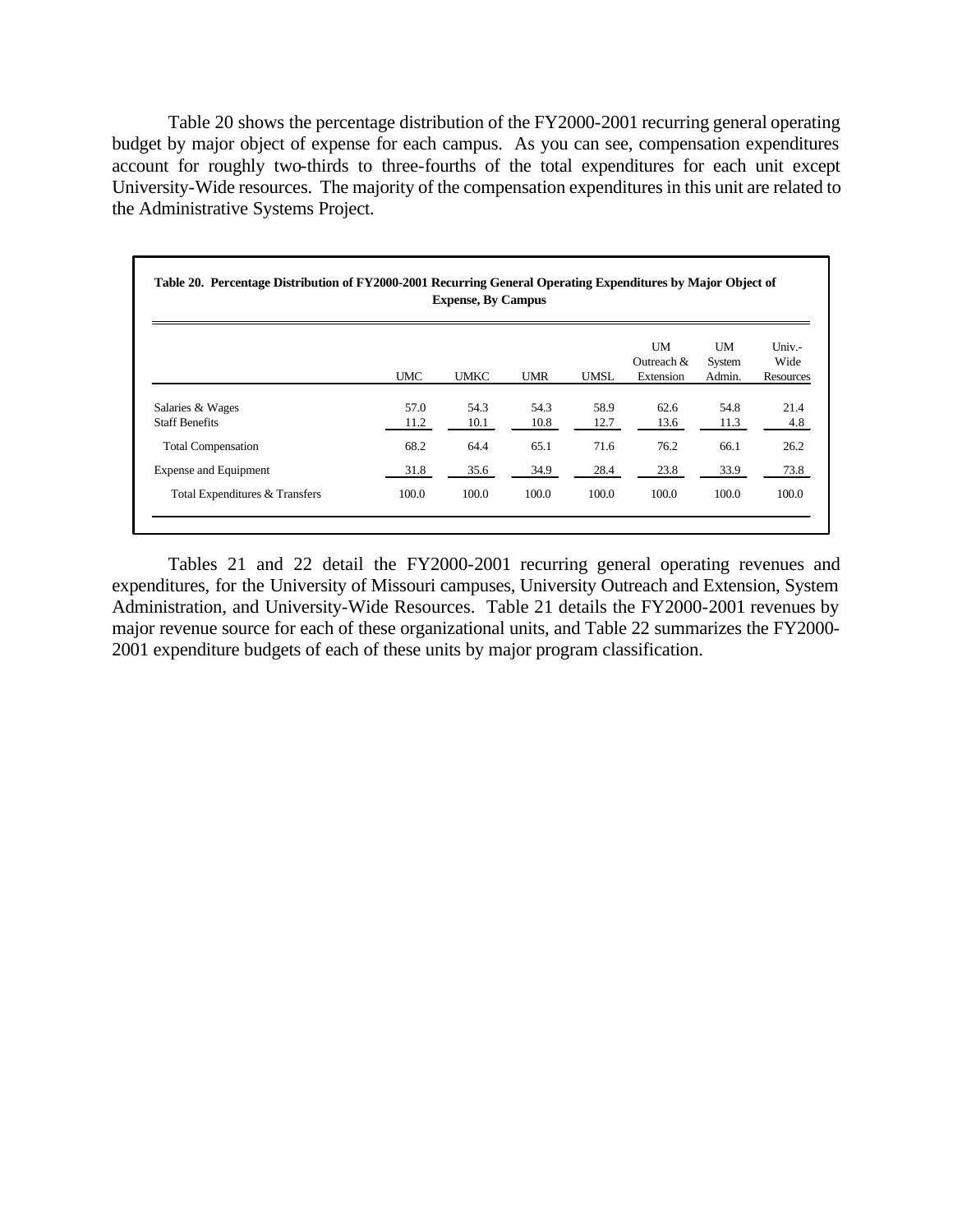|                                                                                                                                                                                                | UMC                          | UMKC                               | <b>UMR</b>                         | <b>UMSL</b>                                                              |
|------------------------------------------------------------------------------------------------------------------------------------------------------------------------------------------------|------------------------------|------------------------------------|------------------------------------|--------------------------------------------------------------------------|
| <b>State Appropriations</b>                                                                                                                                                                    | \$192,848,288                | \$83,297,519                       | \$50,474,819                       | \$52,987,099                                                             |
| <b>Federal Appropriations</b>                                                                                                                                                                  |                              |                                    |                                    |                                                                          |
| <b>Agricultural Experiment Station</b>                                                                                                                                                         | \$4,901,089                  | \$0                                | \$0                                | \$0                                                                      |
| Cooperative Extension                                                                                                                                                                          | $\boldsymbol{0}$             | $\boldsymbol{0}$                   | $\boldsymbol{0}$                   | $\mathbf{0}$                                                             |
| Other Federal<br><b>Total Federal Appropriations</b>                                                                                                                                           | 90,000<br>\$4,991,089        | $\boldsymbol{0}$<br>\$0            | $\boldsymbol{0}$<br>\$0            | $\mathbf{0}$<br>\$0                                                      |
| <b>Student Fees</b>                                                                                                                                                                            |                              |                                    |                                    |                                                                          |
| <b>Educational Fees</b>                                                                                                                                                                        | \$116,906,752                | \$66,941,929                       | \$25,984,000                       | \$40,618,843                                                             |
| <b>Instructional Computing Fees</b>                                                                                                                                                            | 4,825,000                    | 1,900,000                          | 984,000                            | 2,058,582                                                                |
| Other Special Fees                                                                                                                                                                             | 1,410,026                    | 325,000                            | 672,500                            | 290,014                                                                  |
| Supplemental Fees                                                                                                                                                                              | 2,052,750                    | 477,995                            | 1,818,000                          | 760,381                                                                  |
| <b>Total Student Fees</b>                                                                                                                                                                      | \$125,194,528                | \$69,644,924                       | \$29,458,500                       | \$43,727,820                                                             |
| <b>Recovery of Facilities and Administrative Costs</b>                                                                                                                                         | \$17,129,155                 | \$2,700,000                        | \$2,946,000                        | \$1,555,000                                                              |
| <b>Endowment Income</b>                                                                                                                                                                        | \$160,900                    | \$157,000                          | \$43,800                           | \$0                                                                      |
| <b>Investment Income</b>                                                                                                                                                                       | \$0                          | \$0                                | \$0                                | \$0                                                                      |
| Sales & Services of Educational Activities                                                                                                                                                     |                              |                                    |                                    |                                                                          |
| <b>Agricultural Experiment Station</b>                                                                                                                                                         | \$2,760,915                  | \$0                                | \$0                                | \$0                                                                      |
| Cooperative Extension                                                                                                                                                                          | $\mathbf{0}$                 | $\mathbf{0}$                       | $\mathbf{0}$                       | $\theta$                                                                 |
| Miscellaneous                                                                                                                                                                                  | 330,500                      | 2,090,000                          | 1.000                              | 450,002                                                                  |
| <b>Total Educational Activities Sales</b>                                                                                                                                                      | \$3,091,415                  | \$2,090,000                        | \$1,000                            | \$450,002                                                                |
| <b>Other Sources</b>                                                                                                                                                                           | \$657,500                    | \$230,000                          | \$87,800                           | \$130,001                                                                |
| <b>TOTAL REVENUE</b>                                                                                                                                                                           | \$344,072,875                | \$158,119,443                      | \$83,011,919                       | \$98,849,922                                                             |
|                                                                                                                                                                                                | <b>UM Outreach</b>           | <b>UM System</b>                   | <b>University-Wide</b>             | <b>Total</b>                                                             |
|                                                                                                                                                                                                | & Extension                  | Administration                     | <b>Resources</b>                   | <b>UM</b> System                                                         |
| <b>State Appropriations</b>                                                                                                                                                                    | \$28,897,793                 | \$12,368,857                       | \$7,892,634                        | \$428,767,009                                                            |
| <b>Federal Appropriations</b>                                                                                                                                                                  |                              |                                    |                                    |                                                                          |
| <b>Agricultural Experiment Station</b>                                                                                                                                                         | \$0                          | \$0                                | \$0                                | \$4,901,089                                                              |
| Cooperative Extension                                                                                                                                                                          | 10,067,408                   | $\boldsymbol{0}$                   | $\boldsymbol{0}$                   | 10,067,408                                                               |
| Other Federal                                                                                                                                                                                  | $\mathbf{0}$                 | $\mathbf{0}$                       | $\mathbf{0}$                       | 90,000                                                                   |
| <b>Total Federal Appropriations</b>                                                                                                                                                            | \$10,067,408                 | \$0                                | \$0                                | \$15,058,497                                                             |
| <b>Student Fees</b>                                                                                                                                                                            |                              |                                    |                                    |                                                                          |
| <b>Educational Fees</b><br><b>Instructional Computing Fees</b>                                                                                                                                 | \$0                          | \$0<br>$\boldsymbol{0}$            | \$0<br>$\boldsymbol{0}$            | \$250,451,524<br>9,767,582                                               |
|                                                                                                                                                                                                |                              |                                    |                                    | 2,697,540                                                                |
|                                                                                                                                                                                                | $\boldsymbol{0}$             |                                    |                                    |                                                                          |
| Other Special Fees                                                                                                                                                                             | $\boldsymbol{0}$             | $\boldsymbol{0}$                   | $\boldsymbol{0}$                   |                                                                          |
| Supplemental Fees<br><b>Total Student Fees</b>                                                                                                                                                 | $\overline{0}$               | $\mathbf{0}$                       | $\overline{0}$                     |                                                                          |
|                                                                                                                                                                                                | \$0<br>\$350,000             | \$0<br>\$175,100                   | \$0<br>\$0                         |                                                                          |
|                                                                                                                                                                                                |                              |                                    |                                    | 5.109.126<br>\$268,025,772<br>\$24,855,255                               |
|                                                                                                                                                                                                | \$0                          | \$0                                | \$0                                | \$361,700                                                                |
|                                                                                                                                                                                                | \$0                          | \$7,000,000                        | \$0                                | \$7,000,000                                                              |
|                                                                                                                                                                                                |                              |                                    |                                    |                                                                          |
| <b>Agricultural Experiment Station</b>                                                                                                                                                         | \$0                          | \$0                                | \$0                                |                                                                          |
| Cooperative Extension<br>Miscellaneous                                                                                                                                                         | $\bf{0}$<br>$\boldsymbol{0}$ | $\boldsymbol{0}$<br>$\overline{0}$ | $\boldsymbol{0}$<br>$\overline{0}$ |                                                                          |
| <b>Total Educational Activities Sales</b>                                                                                                                                                      | \$0                          | \$0                                | \$0                                |                                                                          |
| <b>Recovery of Facilities and Administrative Costs</b><br><b>Endowment Income</b><br><b>Investment Income</b><br><b>Sales &amp; Services of Educational Activities</b><br><b>Other Sources</b> | \$50,000                     | \$632,000                          | \$0                                | \$2,760,915<br>$\overline{0}$<br>2,871,502<br>\$5,632,417<br>\$1,787,301 |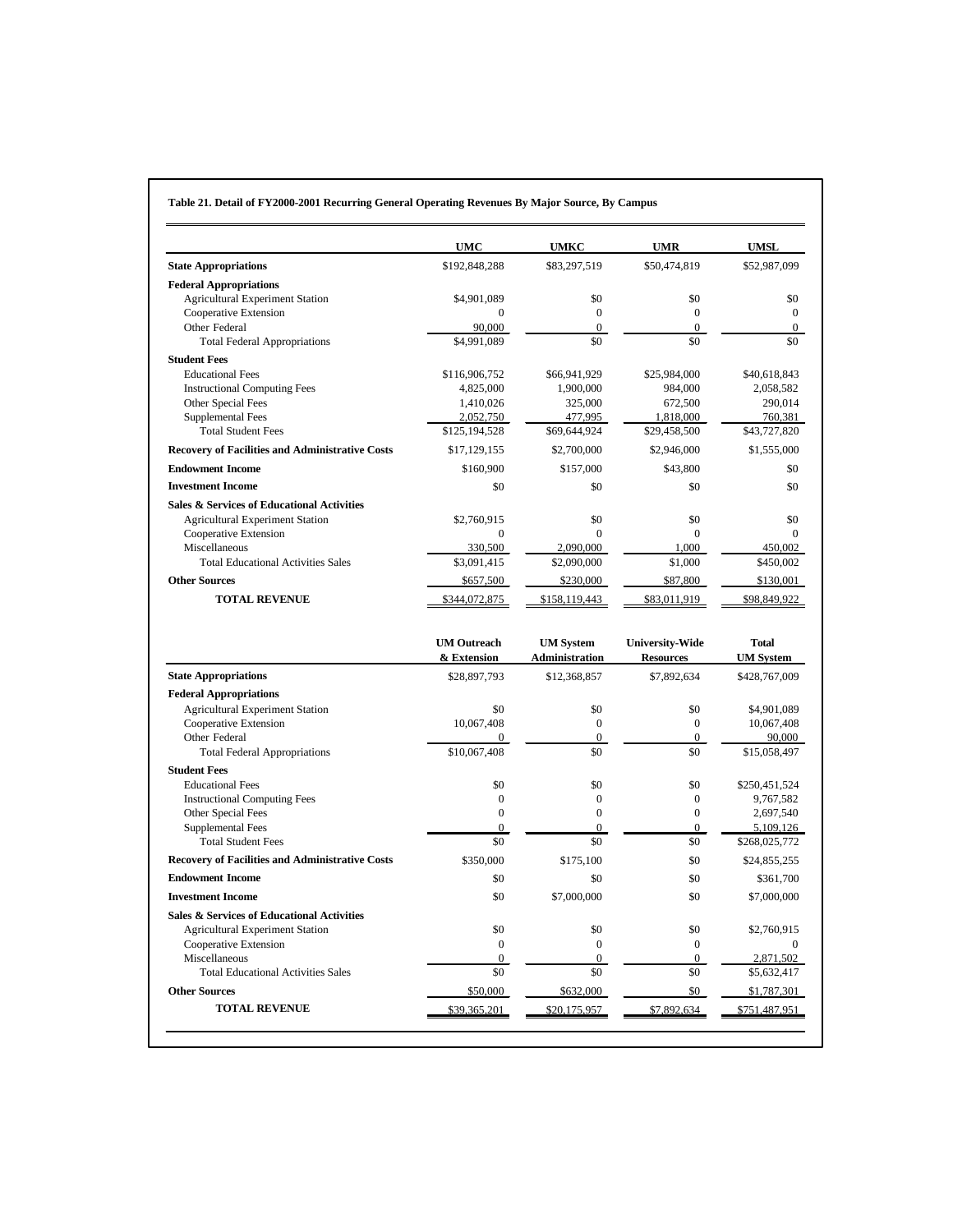#### **Table 22. FY2000-2001 Planned Recurring General Operating Expenditures by Major Program Classification**

|                                           | <b>UMC</b>         | <b>UMKC</b>                        | <b>UMR</b>                   | <b>UMSL</b>                                                                                       |
|-------------------------------------------|--------------------|------------------------------------|------------------------------|---------------------------------------------------------------------------------------------------|
| EDUCATIONAL & GENERAL:                    |                    |                                    |                              |                                                                                                   |
| Instruction                               | \$160,539,983      | \$85,300,311                       | \$38,261,136                 | \$49,494,656                                                                                      |
| Research                                  | 44, 157, 337       | 4,009,363                          | 5.316.167                    | 3,309,182                                                                                         |
| <b>Public Service</b>                     | 1,782,851          | 679,388                            | 347,830                      | 2,371,647                                                                                         |
| Academic Support                          | 36,822,785         | 16,788,864                         | 5,589,877                    | 13,985,169                                                                                        |
| <b>Student Services</b>                   | 11.954.052         | 6.067.591                          | 5,567,511                    | 5,677,062                                                                                         |
| <b>Institutional Support</b>              | 18,309,863         | 11,334,269                         | 7,264,181                    | 6,490,952                                                                                         |
| Operation & Maintenance of Plant          | 39,202,982         | 16,375,623                         | 9,247,879                    | 9,212,438                                                                                         |
| Scholarships & Fellowships                | 25,491,969         | 16,912,961                         | 11,417,338                   | 8,308,816                                                                                         |
| <b>Total Planned Expenditures</b>         | \$338,261,822      | \$157,468,370                      | \$83,011,919                 | \$98,849,922                                                                                      |
| <b>Mandatory Transfers</b>                | 12,000             | 399,089                            | $\mathbf{0}$                 | $\mathbf{0}$                                                                                      |
| Non-Mandatory Transfers                   | 5,799,053          | 251.984                            | $\Omega$                     | $\Omega$                                                                                          |
| <b>Total Planned Exp. &amp; Transfers</b> | \$344,072,875      | \$158,119,443                      | \$83,011,919                 | \$98,849,922                                                                                      |
|                                           | <b>UM</b> Outreach |                                    |                              | Total                                                                                             |
|                                           | & Extension        | <b>UM</b> System<br>Administration | University-Wide<br>Resources | <b>UM</b> System                                                                                  |
| EDUCATIONAL & GENERAL:                    |                    |                                    |                              |                                                                                                   |
| Instruction                               | \$0                | \$0                                | \$2,643,134                  |                                                                                                   |
| Research                                  | $\Omega$           | $\overline{0}$                     | 1,027,000                    |                                                                                                   |
| <b>Public Service</b>                     | 39,170,842         | $\Omega$                           | $\Omega$                     |                                                                                                   |
| Academic Support                          | $\Omega$           | 6,251,233                          | 2,892,500                    |                                                                                                   |
| <b>Student Services</b>                   | $\Omega$           | 900,000                            | 1,676,525                    |                                                                                                   |
| <b>Institutional Support</b>              | 194,359            | 11,820,120                         | 3,361,437                    |                                                                                                   |
| Operation & Maintenance of Plant          | $\mathbf{0}$       | 1,106,842                          | $\mathbf{0}$                 | \$336,239,220<br>57,819,049<br>44,352,558<br>82,330,428<br>31,842,741<br>58,775,181<br>75,145,764 |
| Scholarships & Fellowships                | $\Omega$           | $\Omega$                           | $\Omega$                     |                                                                                                   |
| <b>Total Planned Expenditures</b>         | \$39,365,201       | \$20,078,195                       | \$11,600,596                 |                                                                                                   |
| <b>Mandatory Transfers</b>                | $\boldsymbol{0}$   | $\mathbf{0}$                       | 1,330,000                    |                                                                                                   |
| Non-Mandatory Transfers                   | $\Omega$           | 97,762                             | (5,037,962)                  | 62,131,084<br>\$748,636,025<br>1,741,089<br>1,110,837                                             |

#### **University of Missouri-Columbia**

For FY2000-2001, the recurring general operating budget for the University of Missouri-Columbia totals \$344.1 million. State appropriations and student fees are the primary sources of revenue for the campus, funding 56.0% and 36.4%, respectively of the general operating budget. As shown on Table 18, the University of Missouri-Columbia receives a greater percentage of income from other sources than do the other three campuses. These funds include federal appropriations and sales and services of educational activities related to the Agricultural Experiment Station. They also receive a larger share of revenue from recoveries of facilities and administrative costs (5.0%), by virtue of the fact that a larger volume of research activity takes place on this campus. Of the total expenditures, 60.0% are budgeted in the primary programs of instruction (46.7%), research (12.8%), and public service (0.5%). This is a higher proportion than on the other campuses, primarily due to the volume of research activity on the campus. The recurring budget for the campus excludes \$7.7 million in cooperative extension expenditures and related revenues, which are budgeted at University Outreach and Extension. An annual allocation is made to the campus to fund these cooperative extension programs. Personal services expenditures constitute 68.2% of the general operating budget.

#### **University of Missouri-Kansas City**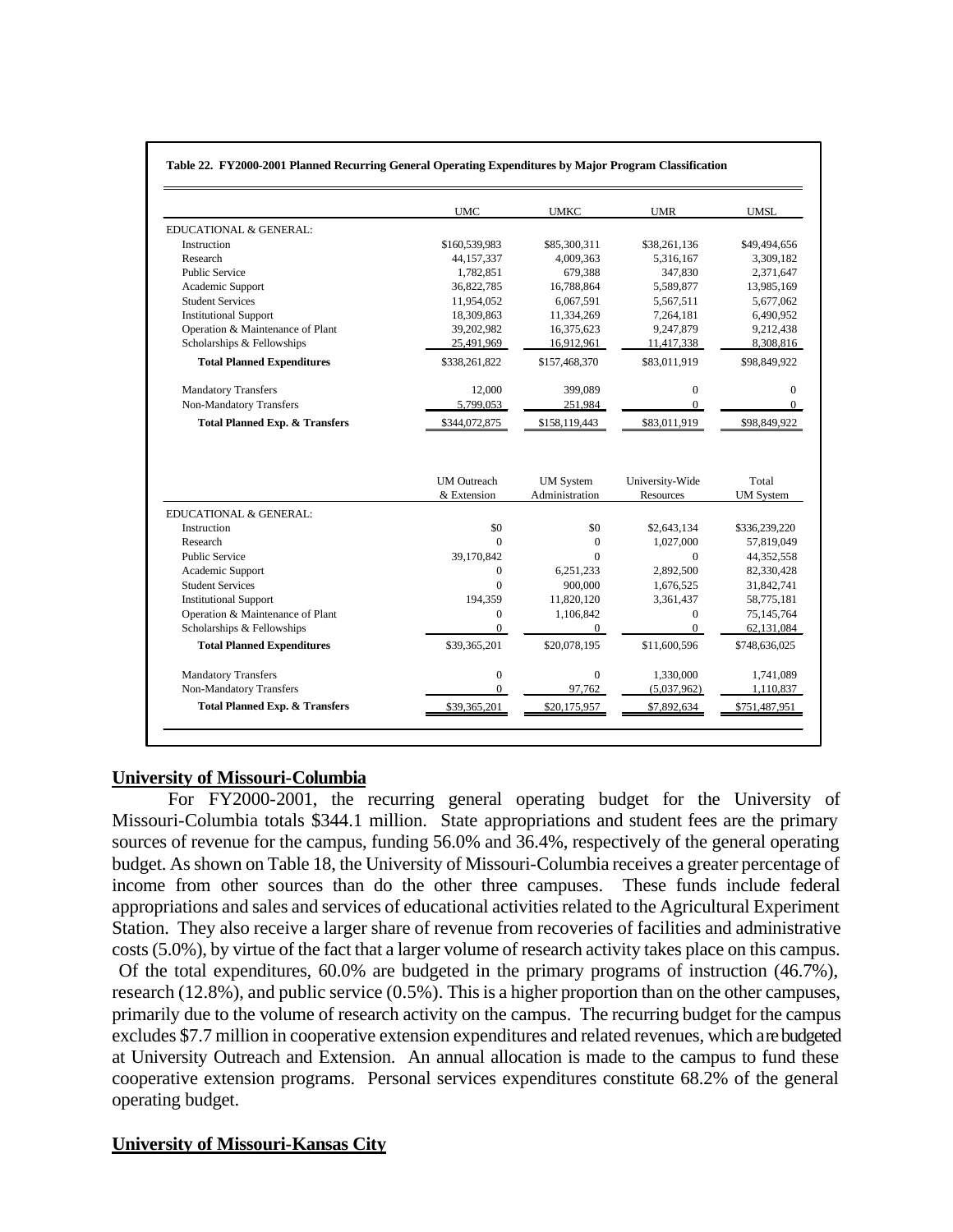The recurring general operating budget for the University of Missouri-Kansas City totals \$158.1 million for FY2000-2001. State appropriations and student fees are the primary sources of revenue, for a combined share of 96.7%. State appropriations contribute 52.7% of the total and student fees contribute 44.0%. Expenditure budgets in the primary programs of instruction, research, and public service make up 56.9% of the total general operating budget. Instruction expenditures at 54.0% of the total are the highest percentage of any of the campuses while research expenditures at 2.5% are the lowest. Compensation expenditures make up 64.4% of the recurring general operating budget.

### **University of Missouri-Rolla**

For FY2000-2001, the recurring general operating budget for the University of Missouri-Rolla totals \$83.0 million. State appropriations contribute 60.8% of the operating budget, the highest percentage of any campus. Student fees are the second largest contributor with 35.5%. Together they account for 96.3% of the general operating budget. Expenditures budgeted in the primary programs of instruction (46.1%), research (6.4%), and public service (0.4%) account for 52.9% of the total general operating budget, the lowest of the campuses. Academic support expenditures (6.7%) are the lowest proportion of the campus budgets while student services (6.7%) and institutional support (8.8%) are the highest. Scholarship and fellowship expenditures at 13.8% of the total budget are also a higher percentage than any other campus. Personal services expenditures constitute 65.1% of the recurring general operating budget.

### **University of Missouri-St. Louis**

Academic support expenditures at 14.1% are a higher proportion than any other campus. The recurring general operating budget for the University of Missouri-St. Louis totals \$98.8 million for FY2000-2001. State appropriations at 53.6% and student fees at 44.2% account for 97.8% of the campus's general operating revenue. As Table 19 shows, 55.9% of general operating funds are budgeted in the primary programs of instruction (50.1%), research (3.4%), and public service (2.4%). Compensation expenditures make up 71.6% of the recurring general operating budget at UM-St. Louis, a larger percentage than at any other campus.

### **University of Missouri Outreach and Extension**

For FY2000-2001, the recurring general operating budget for the University of Missouri Outreach and Extension totals \$39.4 million. State and federal appropriations contribute the majority of the revenue for University Outreach and Extension, with only 1.0% of the revenue coming from other sources, primarily recoveries of facilities and administrative costs. Approximately 99.5% percent of the expenditures for Outreach and Extension fall into the public service program classification, with the remaining portion in institutional support. Of the total general operating budget, 76.2% is budgeted for personal services expenditures.

Beginning in FY1995-96, all funds for Extension programs were budgeted at University Outreach and Extension, including the Cooperative Extension activities that are carried out by the campuses. An allocation is made annually to the campuses by the Vice President for Outreach and Extension to fund campus-based programs. In FY2000-2001, approximately \$8.1 million will be allocated, with University of Missouri-Columbia receiving \$7.7 million; University of Missouri-Kansas City, \$0.1 million; University of Missouri-Rolla, \$0.2 million; and University of Missouri-St. Louis, \$0.1 million.

### **University of Missouri System Administration**

The recurring general operating budget for the University of Missouri System Administration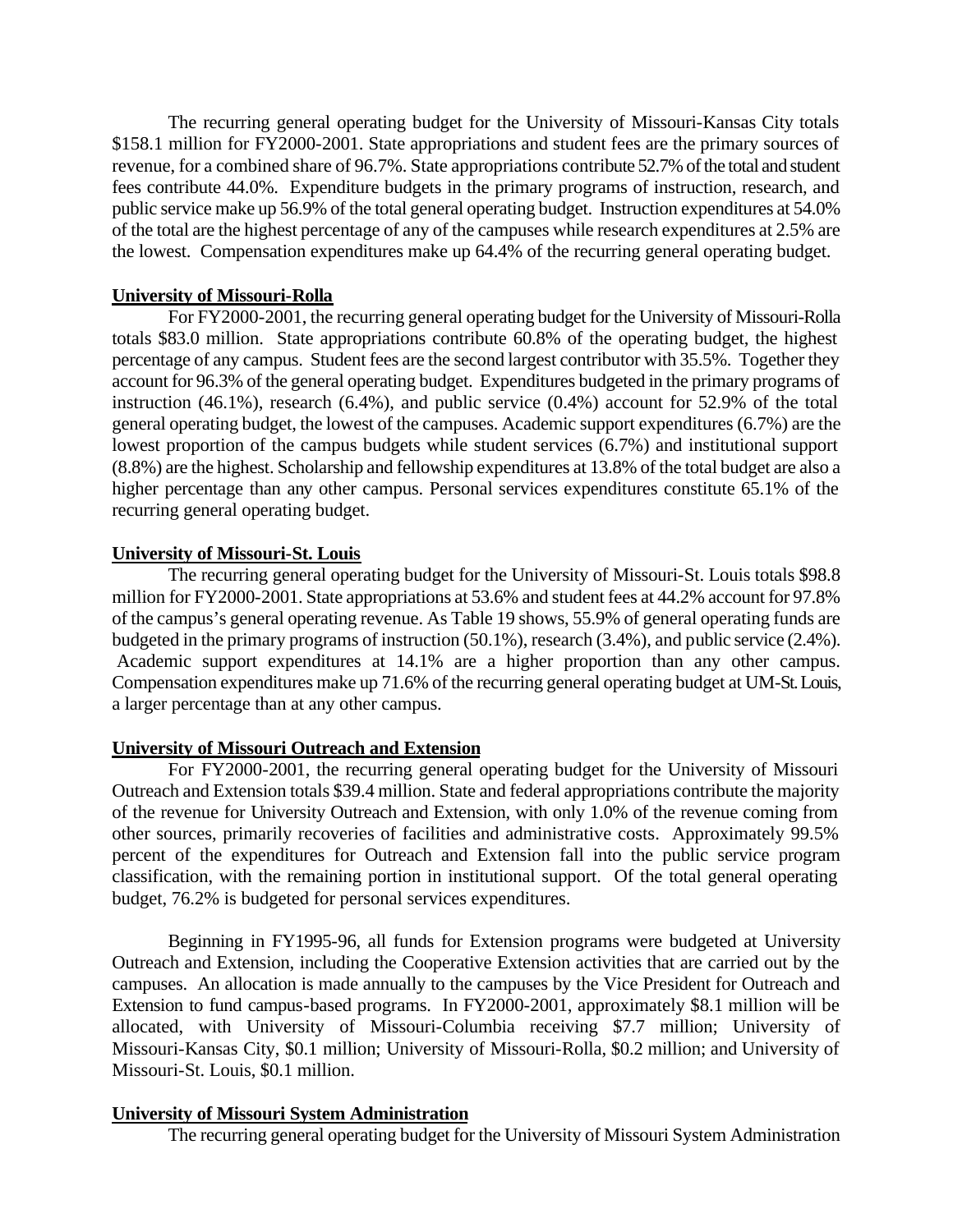for FY2000-2001 totals \$20.2 million. State appropriations (61.3%) and investment income (34.7%) are the major sources of revenue, and contribute 96.0% of the total. As shown on Table 19, all of the expenditures for this unit are in the supporting services areas with 58.6% in institutional support, and 31.0% in academic support. Included in academic support is \$2.6 million for automated library information systems, \$1.3 million for advanced telecommunications and network support, \$750,000 to support the Western Historical Manuscript collection, and a \$544,000 subsidy to the University Press. Included in the student services budget is \$900,000, which is used to support the student information system used by all of the campuses. Personal services expenditures total 66.1% of the general operating budget.

### **University of Missouri University-Wide Resources**

 The recurring general operating budget for the University of Missouri University-Wide Resources for FY2000-2001 totals \$7.9 million. State appropriations are the only source of revenue for this unit. Much of these funds are allocated to the campuses during the year. Funds budgeted under instruction include approximately \$650,000 for the Cooperative Distance Education Programs and \$2.0 million in a contingency reserve. The budget for research consists of \$1.0 million for the Research Board; these funds will be allocated on a competitive basis to the campuses for research projects. The academic support budget includes a \$2.6 million reserve to fully fund the annual distribution for the state-matched Endowed Chairs program. Funds for the Administrative Systems Project are budgeted under both student services and institutional support, at approximately \$1.7 million, and \$3.4 million, respectively. Finally, the remaining portion of the state funds for Endowed Chairs is budgeted as a mandatory transfer. A transfer in from the quasi-endowment fund to support the Administrative Systems Project accounts for the \$-5.0 million budgeted as a nonmandatory transfer.

## **Detail of the Recurring General Operating Expenditure Budgets**

Table 23 provides detail on the FY2000-2001 recurring general operating expenditure budgets by minor PCS code and by major object of expense for the University of Missouri System as a whole. Tables 24 through 30 provide the same information for each of the campuses, University Outreach and Extension, System Administration, and University-Wide Resources. Tables 31 through 37 present recurring general operating expenditure budgets by administrative division and by major object of expense for each of the organizational units.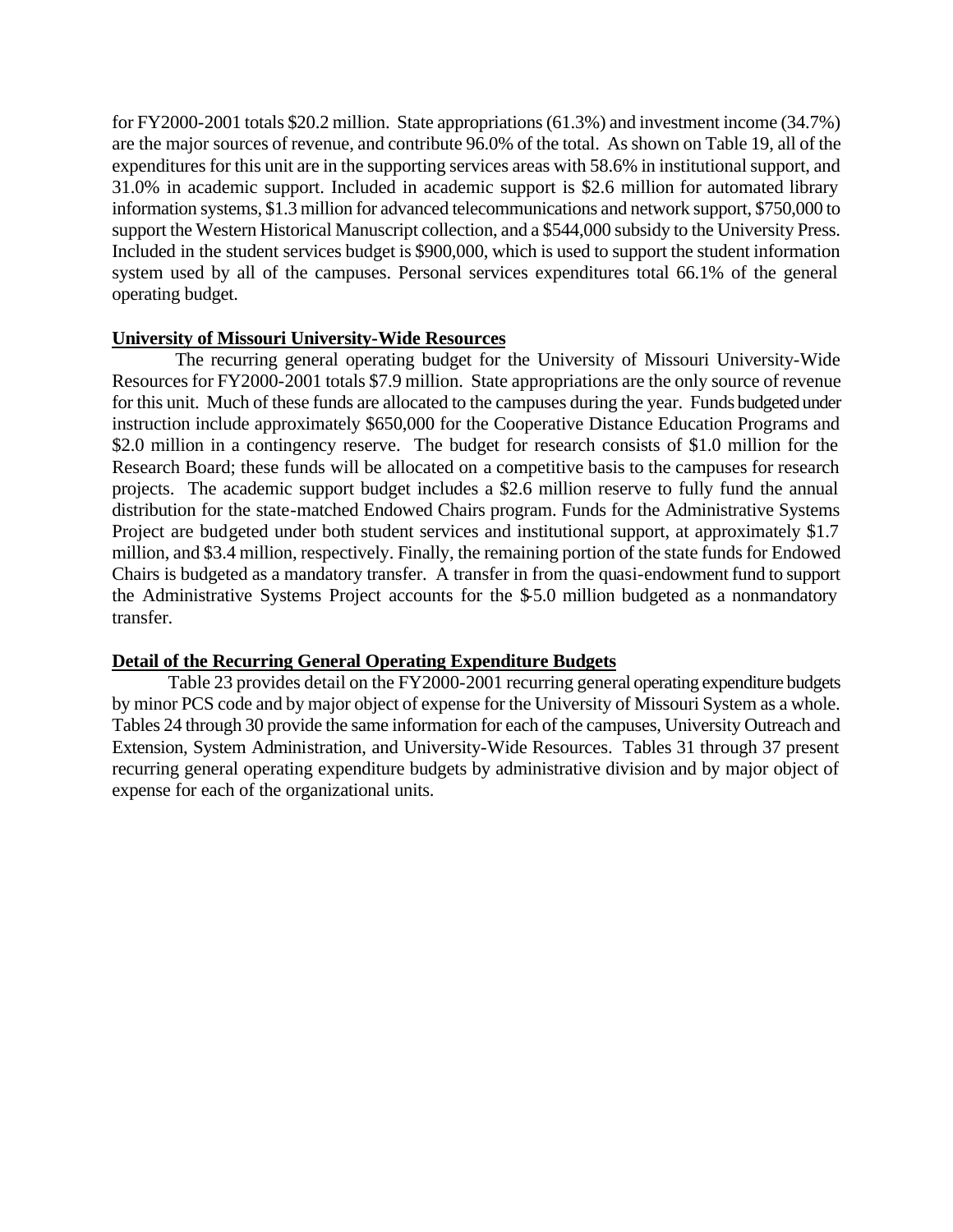#### **Table 23. FY2000-2001 Recurring General Operating Budget Expenditures by Program, by Major Object of Expense, University of Missouri System**

|                                                                                        | <b>Salaries</b><br>& Wages   | <b>Staff</b><br><b>Benefits</b> | Expense &<br>Equipment    | <b>Total</b>  |
|----------------------------------------------------------------------------------------|------------------------------|---------------------------------|---------------------------|---------------|
| <b>INSTRUCTION:</b>                                                                    |                              |                                 |                           |               |
| 1.1 On-Campus Instruction for Credit                                                   | \$238,585,836                | \$43,494,746                    | \$51,851,441              | \$333,932,023 |
| 1.3 Community Education                                                                | 183,827                      | $\mathbf{0}$                    | 1,038,182                 | 1,222,009     |
| 1.4 Off-Campus Instruction for Credit                                                  | 305,812                      | $\boldsymbol{0}$                | 779,376                   | 1,085,188     |
| <b>Total Instruction</b>                                                               | \$239,075,475                | \$43,494,746                    | \$53,668,999              | \$336,239,220 |
| <b>RESEARCH:</b>                                                                       |                              |                                 |                           |               |
| 2.1 Institutes and Research Centers                                                    | \$17,839,498                 | \$3,212,633                     | \$6,626,952               | \$27,679,083  |
| 2.2 Individual or Project Research                                                     | 9,634,779                    | 4,085,603                       | 16,419,584                | 30,139,966    |
| <b>Total Research</b>                                                                  | \$27,474,277                 | \$7,298,236                     | \$23,046,536              | \$57,819,049  |
| <b>PUBLIC SERVICE:</b>                                                                 |                              |                                 |                           |               |
| 3.2 Community Services                                                                 | \$3,987,213                  | \$983,000                       | \$480,151                 | \$5,450,364   |
| 3.3 Cooperative Extension Service                                                      | 24,508,173                   | 5,370,376                       | 9,023,645                 | 38,902,194    |
| <b>Total Public Service</b>                                                            | \$28,495,386                 | \$6,353,376                     | \$9,503,796               | \$44,352,558  |
| <b>ACADEMIC SUPPORT:</b>                                                               |                              |                                 |                           |               |
| 4.1 Libraries                                                                          | \$12,797,818                 | \$694,067                       | \$13,438,130              | \$26,930,015  |
| 4.2 Museums & Galleries                                                                | 421,962                      | $\boldsymbol{0}$                | 29,014                    | 450,976       |
| 4.3 Educational Media Services                                                         | 1,617,629                    | $\overline{0}$                  | 1,767,955                 | 3,385,584     |
| 4.5 Ancillary Support                                                                  | 6,826,841                    | 4,881,412                       | 8,576,150                 | 20,284,403    |
| 4.6 Academic Admin. & Personnel Development                                            | 22,319,162                   | 3,195,814                       | 5,764,474                 | 31,279,450    |
| <b>Total Academic Support</b>                                                          | \$43,983,412                 | \$8,771,293                     | \$29,575,723              | \$82,330,428  |
| <b>STUDENT SERVICES:</b>                                                               |                              |                                 |                           |               |
| 5.1 Student Service Administration                                                     | \$3,418,245                  | \$2,977,144                     | \$3,020,519               | \$9,415,908   |
| 5.2 Social & Cultural Development                                                      | 2,444,538                    | 125,864                         | 1,218,362                 | 3,788,764     |
| 5.3 Counseling & Career Guidance                                                       | 2,698,002                    | 127,389                         | 268,703                   | 3,094,094     |
| 5.4 Financial Aid Administration                                                       | 2,237,240                    | 97,599                          | 550,212                   | 2,885,051     |
| 5.5 Student Health Services                                                            | $\mathbf{0}$                 | $\boldsymbol{0}$                | $\mathbf{0}$              | $\mathbf{0}$  |
| 5.6 Intercollegiate Athletics                                                          | 591,684                      | $\boldsymbol{0}$                | 1,766,717                 | 2,358,401     |
| 5.7 Student Admissions & Records                                                       | 5,762,608                    | 238,675                         | 4,299,240                 | 10,300,523    |
| <b>Total Student Services</b>                                                          | \$17,152,317                 | \$3,566,671                     | \$11,123,753              | \$31,842,741  |
| <b>INSTITUTIONAL SUPPORT:</b>                                                          |                              |                                 |                           |               |
| 6.1 Executive Management                                                               | \$8,849,884                  | \$405,784                       | \$1,498,525               | \$10,754,193  |
| 6.2 Fiscal Operations                                                                  | 5,238,530                    | 258,435                         | 2,348,313                 | 7,845,278     |
| 6.3 General Administrative & Logistical Services                                       | 20,116,970                   | 8,032,988                       | 491,432                   | 28,641,390    |
| 6.5 Public Relations & Development                                                     | 9,166,261                    | 301,201                         | 2,066,858                 | 11,534,320    |
| <b>Total Institutional Support</b>                                                     | \$43,371,645                 | \$8,998,408                     | \$6,405,128               | \$58,775,181  |
| <b>OPERATION &amp; MAINT. OF PHYSICAL PLANT:</b>                                       |                              |                                 |                           |               |
| 7.1 Physical Plant Administration                                                      | \$2,408,153                  | \$4,306,798                     | \$694,292                 | \$7,409,243   |
| 7.2 Building Maintenance                                                               | 6,957,155                    | 294,231                         | 13,989,439                | 21,240,825    |
| 7.3 Custodial Services                                                                 | 8,987,977                    | 690,001                         | 707,407                   | 10,385,385    |
| 7.4 Landscape & Grounds Maintenance                                                    | 1,216,293                    | $\mathbf{0}$                    | 649,739                   | 1,866,032     |
| 7.5 Fuel & Utilities Purchased                                                         | $\boldsymbol{0}$             | $\boldsymbol{0}$                | 8,552,436                 | 8,552,436     |
| 7.6 Architecture & Engineering                                                         | 265,097                      | $\boldsymbol{0}$                | 60,520                    | 325,617       |
| 7.7 Fuel & Utilities Generated                                                         | 2,538,534                    | 149,358                         | 15,262,169                | 17,950,061    |
| 7.8 Building Repairs                                                                   | 960,293                      | $\theta$<br>$\mathbf{0}$        | 6,455,871                 | 7,416,164     |
| 7.9 Equipment Repairs & Maintenance<br>Total Operation & Maintenance of Physical Plant | $\mathbf{0}$<br>\$23,333,502 | \$5,440,388                     | \$46,371,874              | \$75,145,764  |
|                                                                                        |                              |                                 |                           |               |
| <b>SCHOLARSHIPS &amp; FELLOWSHIPS:</b>                                                 |                              |                                 |                           |               |
| 8.1 Scholarships                                                                       | \$20,000                     | \$0                             | \$54,036,363              | \$54,056,363  |
| 8.2 Fellowships<br>Total Scholarships & Fellowships                                    | 52,000<br>\$72,000           | $\bf{0}$<br>$\overline{50}$     | 8,022,721<br>\$62,059,084 | 8,074,721     |
|                                                                                        |                              |                                 |                           | \$62,131,084  |
| <b>Total Planned Expenditures</b>                                                      | \$422,958,014                | \$83,923,118                    | \$241,754,893             | \$748,636,025 |
| <b>TRANSFERS:</b>                                                                      |                              |                                 |                           |               |
| Mandatory                                                                              | \$0                          | \$0                             | \$1,741,089               | \$1,741,089   |
| Non-Mandatory                                                                          | $\bf{0}$                     | $\bf{0}$                        | 1,110,837                 | 1,110,837     |
| <b>Total Transfers</b>                                                                 | \$0                          | \$0                             | \$2,851,926               | \$2,851,926   |
| <b>Total Planned Expenditures and Transfers</b>                                        | \$422,958,014                | \$83,923,118                    | \$244,606,819             | \$751,487,951 |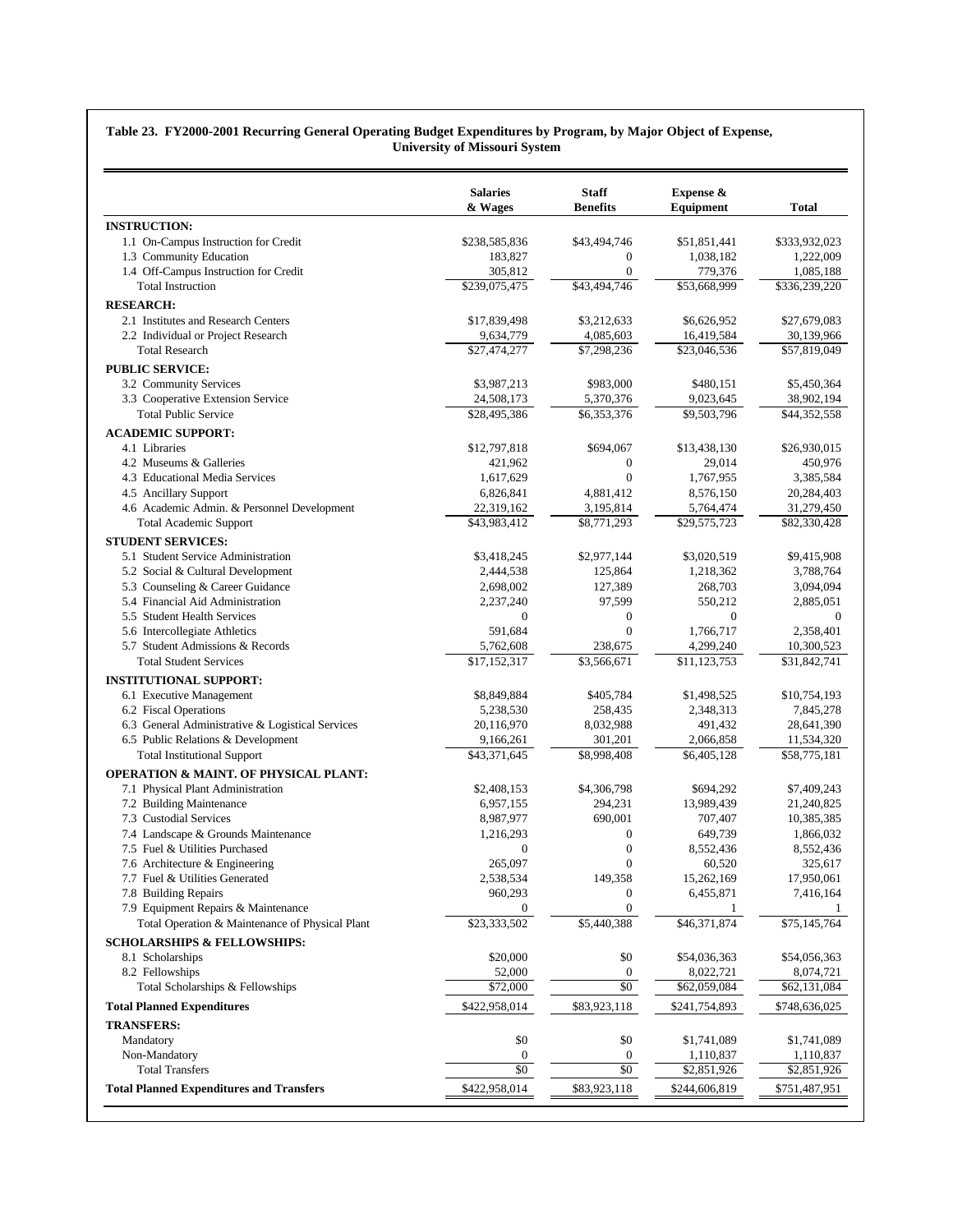#### **Table 24. FY2000-2001 Recurring General Operating Budget Expenditures by Program, by Major Object of Expense, University of Missouri-Columbia**

|                                                  | <b>Salaries</b><br>& Wages | <b>Staff</b><br><b>Benefits</b> | Expense &<br>Equipment | <b>Total</b>            |
|--------------------------------------------------|----------------------------|---------------------------------|------------------------|-------------------------|
| <b>INSTRUCTION:</b>                              |                            |                                 |                        |                         |
| 1.1 On-Campus Instruction for Credit             | \$115,690,110              | \$20,440,901                    | \$22,515,096           | \$158,646,107           |
| 1.3 Community Education                          | 183,827                    | $\boldsymbol{0}$                | 1,038,182              | 1,222,009               |
| 1.4 Off-Campus Instruction for Credit            | $\overline{0}$             | $\mathbf{0}$                    | 671,867                | 671,867                 |
| <b>Total Instruction</b>                         | \$115,873,937              | \$20,440,901                    | \$24,225,145           | \$160,539,983           |
| <b>RESEARCH:</b>                                 |                            |                                 |                        |                         |
| 2.1 Institutes and Research Centers              | \$15,051,469               | \$2,674,560                     | \$6,034,740            | \$23,760,769            |
| 2.2 Individual or Project Research               | 7,824,100                  | 3,713,000                       | 8,859,468              | 20,396,568              |
| <b>Total Research</b>                            | \$22,875,569               | \$6,387,560                     | \$14,894,208           | \$44,157,337            |
| <b>PUBLIC SERVICE:</b>                           |                            |                                 |                        |                         |
| 3.2 Community Services                           | \$1,535,021                | \$421,000                       | \$89,650               | \$2,045,671             |
| 3.3 Cooperative Extension Service                | (248, 583)                 | $\boldsymbol{0}$                | (14, 237)              | (262, 820)              |
| <b>Total Public Service</b>                      | \$1,286,438                | \$421,000                       | \$75,413               | \$1,782,851             |
| <b>ACADEMIC SUPPORT:</b>                         |                            |                                 |                        |                         |
| 4.1 Libraries                                    | \$5,689,798                | \$0                             | \$5,209,523            | \$10,899,321            |
| 4.2 Museums & Galleries                          | 379,715                    | $\boldsymbol{0}$                | 17,023                 | 396,738                 |
| 4.3 Educational Media Services                   | 963,096                    | $\mathbf{0}$                    | 227,748                | 1,190,844               |
| 4.5 Ancillary Support                            | 3,990,722                  | 4,500,000                       | 1,267,343              | 9,758,065               |
| 4.6 Academic Admin. & Personnel Development      | 12,486,911                 | 2                               | 2,090,904              | 14,577,817              |
| <b>Total Academic Support</b>                    | \$23,510,242               | \$4,500,002                     | \$8,812,541            | \$36,822,785            |
| <b>STUDENT SERVICES:</b>                         |                            |                                 |                        |                         |
| 5.1 Student Service Administration               | \$912,836                  | \$1,201,000                     | \$589,964              | \$2,703,800             |
| 5.2 Social & Cultural Development                | 822,457                    | $\mathbf{0}$                    | 271,862                | 1,094,319               |
| 5.3 Counseling & Career Guidance                 | 1,227,168                  | $\boldsymbol{0}$                | 171,585                | 1,398,753               |
| 5.4 Financial Aid Administration                 | 1,141,214                  | $\boldsymbol{0}$                | 357,537                | 1,498,751               |
| 5.5 Student Health Services                      | $\boldsymbol{0}$           | $\mathbf{0}$                    | $\mathbf{0}$           | 0                       |
| 5.6 Intercollegiate Athletics                    | $\mathbf{0}$               | $\boldsymbol{0}$                | 1,500,000              | 1,500,000               |
| 5.7 Student Admissions & Records                 | 1,952,251                  | $\mathbf{0}$                    | 1,806,178              | 3,758,429               |
| <b>Total Student Services</b>                    | \$6,055,926                | \$1,201,000                     | \$4,697,126            | \$11,954,052            |
| <b>INSTITUTIONAL SUPPORT:</b>                    |                            |                                 |                        |                         |
| 6.1 Executive Management                         | \$2,109,929                | \$0                             | \$1,003,616            | \$3,113,545             |
| 6.2 Fiscal Operations                            | 1,848,890                  | $\mathbf{0}$                    | 302,547                | 2,151,437               |
| 6.3 General Administrative & Logistical Services | 7,698,010                  | 3,028,002                       | (3,109,974)            | 7,616,038               |
| 6.5 Public Relations & Development               | 4,446,405                  | $\boldsymbol{0}$                | 982,438                | 5,428,843               |
| <b>Total Institutional Support</b>               | \$16,103,234               | \$3,028,002                     | $(\$821,373)$          | \$18,309,863            |
| <b>OPERATION &amp; MAINT. OF PHYSICAL PLANT:</b> |                            |                                 |                        |                         |
| 7.1 Physical Plant Administration                | \$1,100,862                | \$2,478,000                     | \$268,512              | \$3,847,374             |
| 7.2 Building Maintenance                         | 3,909,743                  | $\mathbf{0}$                    | 7,518,064              | 11,427,807              |
| 7.3 Custodial Services                           | 3,634,440                  | $\boldsymbol{0}$                | 357,181                | 3,991,621               |
| 7.4 Landscape & Grounds Maintenance              | 800,500                    | $\boldsymbol{0}$                | 396,049                | 1,196,549               |
| 7.5 Fuel & Utilities Purchased                   | $\mathbf{0}$               | $\mathbf{0}$                    | (8,600)                | (8,600)                 |
| 7.6 Architecture & Engineering                   | $\boldsymbol{0}$           | $\boldsymbol{0}$                |                        | $\mathbf{0}$            |
| 7.7 Fuel & Utilities Generated                   | 1,092,400                  | $\boldsymbol{0}$                | 14,884,810             | 15,977,210              |
| 7.8 Building Repairs                             | $\bf{0}$                   | $\boldsymbol{0}$                | 2,771,021              | 2,771,021               |
| 7.9 Equipment Repairs & Maintenance              | $\boldsymbol{0}$           | $\boldsymbol{0}$                | $\boldsymbol{0}$       | 0                       |
| Total Operation & Maintenance of Physical Plant  | \$10,537,945               | \$2,478,000                     | \$26,187,037           | \$39,202,982            |
| <b>SCHOLARSHIPS &amp; FELLOWSHIPS:</b>           |                            |                                 |                        |                         |
| 8.1 Scholarships                                 | \$20,000                   | \$0                             | \$22,949,064           | \$22,969,064            |
| 8.2 Fellowships                                  | 52,000                     | $\boldsymbol{0}$                | 2,470,905              | 2,522,905               |
| Total Scholarships & Fellowships                 | \$72,000                   | \$0                             | \$25,419,969           | \$25,491,969            |
| <b>Total Planned Expenditures</b>                | \$196,315,291              | \$38,456,465                    | \$103,490,066          | \$338,261,822           |
| <b>TRANSFERS:</b>                                |                            |                                 |                        |                         |
| Mandatory                                        | \$0                        | \$0                             | \$12,000               | \$12,000                |
| Non-Mandatory                                    | $\boldsymbol{0}$           | $\bf{0}$                        | 5,799,053              | 5,799,053               |
| <b>Total Transfers</b>                           | $\sqrt{6}$                 | \$0                             | \$5,811,053            | $\overline{$}5,811,053$ |
| <b>Total Planned Expenditures and Transfers</b>  | \$196,315,291              | \$38,456,465                    | \$109,301,119          | \$344,072,875           |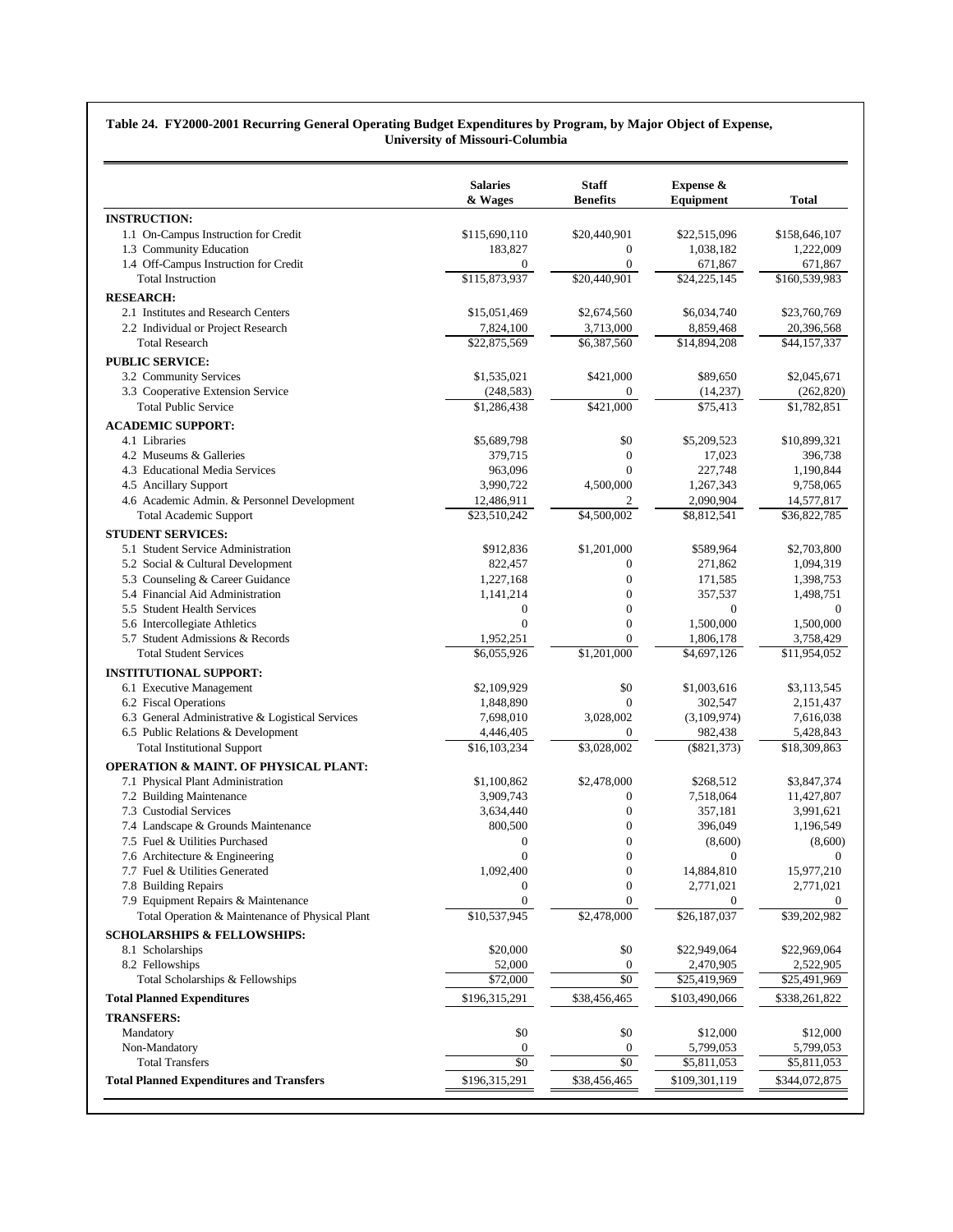#### **Table 25. FY2000-2001 Recurring General Operating Budget Expenditures by Program, by Major Object of Expense, University of Missouri-Kansas City**

|                                                  | <b>Salaries</b><br>& Wages | <b>Staff</b><br><b>Benefits</b> | Expense &<br>Equipment | <b>Total</b>   |
|--------------------------------------------------|----------------------------|---------------------------------|------------------------|----------------|
| <b>INSTRUCTION:</b>                              |                            |                                 |                        |                |
| 1.1 On-Campus Instruction for Credit             | \$60,124,916               | \$10,339,492                    | \$14,835,903           | \$85,300,311   |
| 1.3 Community Education                          | $\mathbf{0}$               | $\boldsymbol{0}$                | $\mathbf{0}$           | $\mathbf{0}$   |
| 1.4 Off-Campus Instruction for Credit            | $\mathbf{0}$               | $\mathbf{0}$                    | $\overline{0}$         | $\overline{0}$ |
| <b>Total Instruction</b>                         | \$60,124,916               | \$10,339,492                    | \$14,835,903           | \$85,300,311   |
| <b>RESEARCH:</b>                                 |                            |                                 |                        |                |
| 2.1 Institutes and Research Centers              | \$0                        | \$0                             | \$0                    | \$0            |
| 2.2 Individual or Project Research               | 779,140                    | 138,934                         | 3,091,289              | 4,009,363      |
| <b>Total Research</b>                            | \$779,140                  | \$138,934                       | \$3,091,289            | \$4,009,363    |
| <b>PUBLIC SERVICE:</b>                           |                            |                                 |                        |                |
| 3.2 Community Services                           | \$515,735                  | \$103,017                       | \$60,636               | \$679,388      |
| 3.3 Cooperative Extension Service                | 91,390                     | 19,414                          | (110, 804)             |                |
| <b>Total Public Service</b>                      | \$607.125                  | \$122,431                       | $(\$50,168)$           | \$679,388      |
| <b>ACADEMIC SUPPORT:</b>                         |                            |                                 |                        |                |
| 4.1 Libraries                                    | \$3,504,499                | \$694,067                       | \$2,460,725            | \$6,659,291    |
| 4.2 Museums & Galleries                          | $\boldsymbol{0}$           | $\boldsymbol{0}$                | $\mathbf{0}$           | $\mathbf{0}$   |
| 4.3 Educational Media Services                   | $\overline{0}$             | $\mathbf{0}$                    | 1,236                  | 1,236          |
| 4.5 Ancillary Support                            | 869,429                    | 170,039                         | 1,667,585              | 2,707,053      |
| 4.6 Academic Admin. & Personnel Development      | 3,925,019                  | 791,940                         | 2,704,325              | 7,421,284      |
| <b>Total Academic Support</b>                    | \$8,298,947                | \$1,656,046                     | \$6,833,871            | \$16,788,864   |
| <b>STUDENT SERVICES:</b>                         |                            |                                 |                        |                |
| 5.1 Student Service Administration               | \$961,046                  | \$257,067                       | \$392,305              | \$1,610,418    |
| 5.2 Social & Cultural Development                | 646,844                    | 125,864                         | 340,633                | 1,113,341      |
| 5.3 Counseling & Career Guidance                 | 647,073                    | 127,389                         | 13,349                 | 787,811        |
| 5.4 Financial Aid Administration                 | 497,463                    | 97,599                          | 42,903                 | 637,965        |
| 5.5 Student Health Services                      | $\boldsymbol{0}$           | $\boldsymbol{0}$                | $\overline{0}$         | $\mathbf{0}$   |
| 5.6 Intercollegiate Athletics                    | $\mathbf{0}$               | $\mathbf{0}$                    | $\overline{0}$         | $\Omega$       |
| 5.7 Student Admissions & Records                 | 1,216,423                  | 238,675                         | 462,958                | 1,918,056      |
| <b>Total Student Services</b>                    | \$3,968,849                | \$846,594                       | \$1,252,148            | \$6,067,591    |
| <b>INSTITUTIONAL SUPPORT:</b>                    |                            |                                 |                        |                |
| 6.1 Executive Management                         | \$1,317,482                | \$365,678                       | (\$187,961)            | \$1,495,199    |
| 6.2 Fiscal Operations                            | 615,773                    | 129,047                         | 159,771                | 904,591        |
| 6.3 General Administrative & Logistical Services | 3,397,636                  | 766,161                         | 2,277,640              | 6,441,437      |
| 6.5 Public Relations & Development               | 1,541,199                  | 301,201                         | 650,642                | 2,493,042      |
| <b>Total Institutional Support</b>               | \$6,872,090                | \$1,562,087                     | \$2,900,092            | \$11,334,269   |
| <b>OPERATION &amp; MAINT, OF PHYSICAL PLANT:</b> |                            |                                 |                        |                |
| 7.1 Physical Plant Administration                | \$417,968                  | \$170,256                       | \$411,441              | \$999,665      |
| 7.2 Building Maintenance                         | 1,285,124                  | 294,231                         | 5,008,462              | 6,587,817      |
| 7.3 Custodial Services                           | 2,861,774                  | 690,001                         | 193,817                | 3,745,592      |
| 7.4 Landscape & Grounds Maintenance              | $\boldsymbol{0}$           | $\boldsymbol{0}$                | 37,576                 | 37,576         |
| 7.5 Fuel & Utilities Purchased                   | $\boldsymbol{0}$           | $\boldsymbol{0}$                | 3,957,595              | 3,957,595      |
| 7.6 Architecture & Engineering                   | $\boldsymbol{0}$           | 0                               | 1,156                  | 1,156          |
| 7.7 Fuel & Utilities Generated                   | 705,829                    | 149,358                         | 191,034                | 1,046,221      |
| 7.8 Building Repairs                             | $\bf{0}$                   | $\theta$                        | 0                      | $\theta$       |
| 7.9 Equipment Repairs & Maintenance              | $\mathbf{0}$               | $\mathbf{0}$                    | -1                     |                |
| Total Operation & Maintenance of Physical Plant  | \$5,270,695                | \$1,303,846                     | \$9,801,082            | \$16,375,623   |
| <b>SCHOLARSHIPS &amp; FELLOWSHIPS:</b>           |                            |                                 |                        |                |
| 8.1 Scholarships                                 | \$0                        | \$0                             | \$16,912,961           | \$16,912,961   |
| 8.2 Fellowships                                  | $\bf{0}$                   | $\boldsymbol{0}$                | 0                      |                |
| Total Scholarships & Fellowships                 | $\overline{50}$            | \$0                             | \$16,912,961           | \$16,912,961   |
| <b>Total Planned Expenditures</b>                | \$85,921,762               | \$15,969,430                    | \$55,577,178           | \$157,468,370  |
| <b>TRANSFERS:</b>                                |                            |                                 |                        |                |
| Mandatory                                        | \$0                        | \$0                             | \$399,089              | \$399,089      |
| Non-Mandatory                                    | 0                          | $\boldsymbol{0}$                | 251,984                | 251,984        |
| <b>Total Transfers</b>                           | $\overline{50}$            | $\overline{50}$                 | $\overline{$}651,073$  | \$651,073      |
| <b>Total Planned Expenditures and Transfers</b>  | \$85,921,762               | \$15,969,430                    | \$56,228,251           | \$158,119,443  |
|                                                  |                            |                                 |                        |                |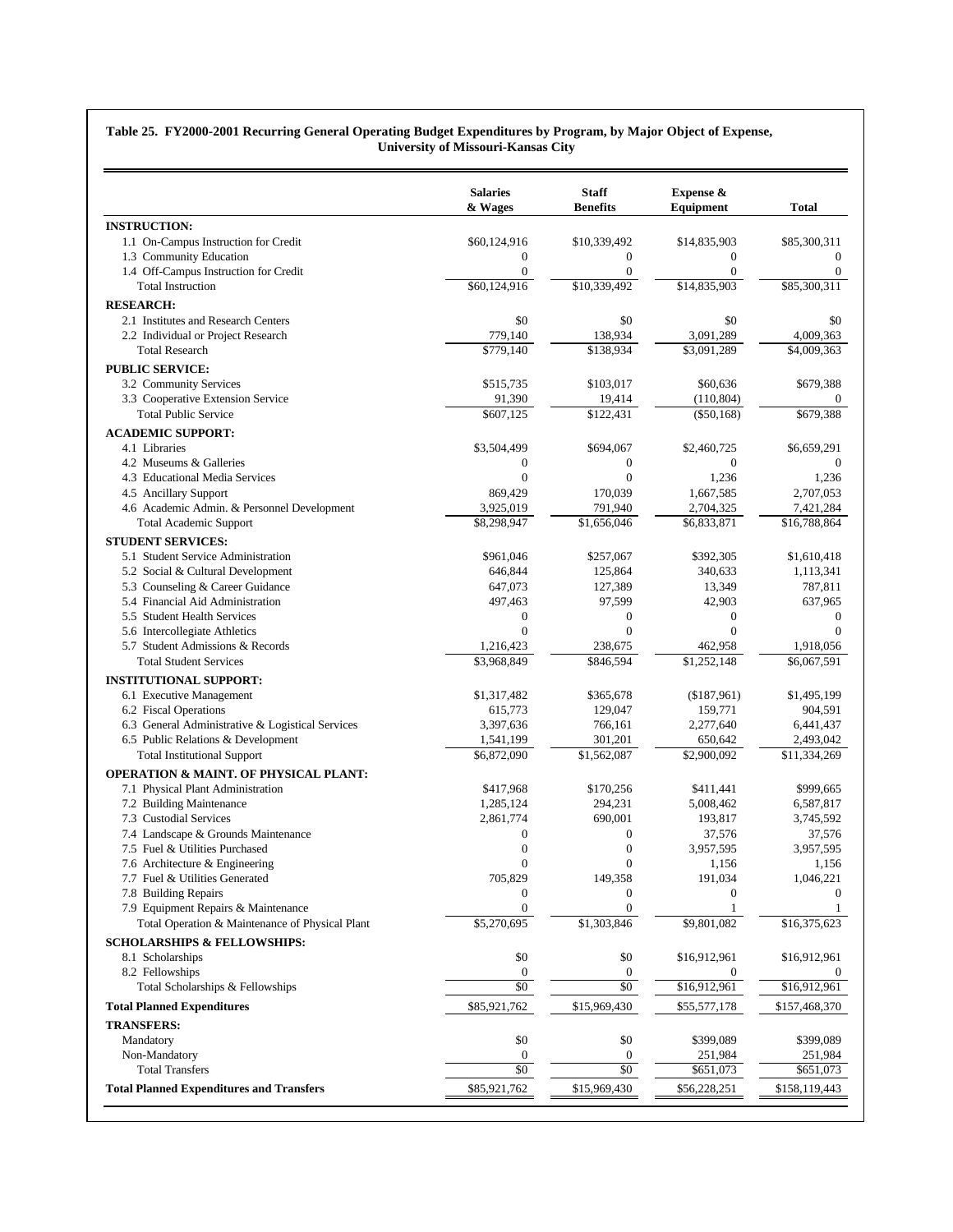#### **Table 26. FY2000-2001 Recurring General Operating Budget Expenditures by Program, by Major Object of Expense, University of Missouri-Rolla**

|                                                                                        | <b>Salaries</b><br>& Wages     | <b>Staff</b><br><b>Benefits</b>      | Expense &<br>Equipment          | <b>Total</b>                    |
|----------------------------------------------------------------------------------------|--------------------------------|--------------------------------------|---------------------------------|---------------------------------|
| <b>INSTRUCTION:</b>                                                                    |                                |                                      |                                 |                                 |
| 1.1 On-Campus Instruction for Credit                                                   | \$28,617,277                   | \$5,253,440                          | \$4,390,419                     | \$38,261,136                    |
| 1.3 Community Education                                                                | $\boldsymbol{0}$               | $\boldsymbol{0}$                     | $\boldsymbol{0}$                | $\overline{0}$                  |
| 1.4 Off-Campus Instruction for Credit                                                  | $\mathbf{0}$                   | $\mathbf{0}$                         | $\mathbf{0}$                    | $\overline{0}$                  |
| <b>Total Instruction</b>                                                               | \$28,617,277                   | \$5,253,440                          | \$4,390,419                     | \$38,261,136                    |
| <b>RESEARCH:</b>                                                                       |                                |                                      |                                 |                                 |
| 2.1 Institutes and Research Centers                                                    | \$1,768,652                    | \$538,073                            | \$363,876                       | \$2,670,601                     |
| 2.2 Individual or Project Research                                                     | 899,084                        | $\mathbf{0}$                         | 1,746,482                       | 2,645,566                       |
| <b>Total Research</b>                                                                  | $\overline{$2,667,736}$        | \$538,073                            | \$2,110,358                     | \$5,316,167                     |
| <b>PUBLIC SERVICE:</b>                                                                 |                                |                                      |                                 |                                 |
| 3.2 Community Services                                                                 | \$130,566                      | \$65,553                             | \$151,710                       | \$347,829                       |
| 3.3 Cooperative Extension Service                                                      | 144,014                        | 28,802                               | (172, 815)                      |                                 |
| <b>Total Public Service</b>                                                            | \$274,580                      | \$94,355                             | $(\$21,105)$                    | \$347,830                       |
| <b>ACADEMIC SUPPORT:</b>                                                               |                                |                                      |                                 |                                 |
| 4.1 Libraries                                                                          | \$762,252                      | \$0                                  | \$1,488,884                     | \$2,251,136                     |
| 4.2 Museums & Galleries                                                                | $\boldsymbol{0}$               | $\boldsymbol{0}$                     | $\mathbf{0}$                    | $\mathbf{0}$                    |
| 4.3 Educational Media Services                                                         | 23,625                         | $\boldsymbol{0}$                     | 74,376                          | 98.001                          |
| 4.5 Ancillary Support                                                                  | 143,603                        | $\mathbf{0}$                         | 774,495                         | 918,098                         |
| 4.6 Academic Admin. & Personnel Development                                            | 1,303,950                      | 557,011                              | 461,681                         | 2,322,642                       |
| <b>Total Academic Support</b>                                                          | \$2,233,430                    | \$557,011                            | \$2,799,436                     | \$5,589,877                     |
| <b>STUDENT SERVICES:</b>                                                               |                                |                                      |                                 |                                 |
| 5.1 Student Service Administration                                                     | \$357,794                      | \$723,981                            | \$63,586                        | \$1,145,361                     |
| 5.2 Social & Cultural Development                                                      | 700,041                        | $\boldsymbol{0}$                     | 276,343                         | 976,384                         |
| 5.3 Counseling & Career Guidance                                                       | 352,229                        | $\boldsymbol{0}$                     | 67,611                          | 419,840                         |
| 5.4 Financial Aid Administration                                                       | 210,371                        | $\boldsymbol{0}$                     | 62,105                          | 272,476                         |
| 5.5 Student Health Services                                                            | $\boldsymbol{0}$               | $\mathbf{0}$                         | $\mathbf{0}$                    | $\mathbf{0}$                    |
| 5.6 Intercollegiate Athletics                                                          | 591,684                        | $\boldsymbol{0}$                     | 266,380                         | 858,064                         |
| 5.7 Student Admissions & Records                                                       | 1,243,332                      | $\mathbf{0}$                         | 652,054                         | 1,895,386                       |
| <b>Total Student Services</b>                                                          | \$3,455,451                    | \$723,981                            | \$1,388,079                     | \$5,567,511                     |
| <b>INSTITUTIONAL SUPPORT:</b>                                                          |                                |                                      |                                 |                                 |
| 6.1 Executive Management                                                               | \$1,017,241                    | \$0                                  | \$151,478                       | \$1,168,719                     |
| 6.2 Fiscal Operations                                                                  | 469,977                        | $\mathbf{0}$                         | 151,455                         | 621,432                         |
| 6.3 General Administrative & Logistical Services                                       | 1,950,870                      | 1,015,110                            | 1,044,877                       | 4,010,857                       |
| 6.5 Public Relations & Development                                                     | 1,161,069                      | $\mathbf{0}$                         | 302,104                         | 1,463,173                       |
| <b>Total Institutional Support</b>                                                     | \$4,599,157                    | \$1,015,110                          | \$1,649,914                     | \$7,264,181                     |
| <b>OPERATION &amp; MAINT. OF PHYSICAL PLANT:</b>                                       |                                |                                      |                                 |                                 |
| 7.1 Physical Plant Administration                                                      | \$194,009                      | \$780,234                            | \$24,815                        | \$999,058                       |
| 7.2 Building Maintenance                                                               | 774,258                        | $\boldsymbol{0}$                     | 635,144                         | 1,409,402                       |
| 7.3 Custodial Services                                                                 | 1,055,636                      | $\boldsymbol{0}$                     | 50,864                          | 1,106,500                       |
| 7.4 Landscape & Grounds Maintenance                                                    | 222,318                        | $\boldsymbol{0}$                     | 87,463                          | 309,781                         |
| 7.5 Fuel & Utilities Purchased                                                         | $\boldsymbol{0}$               | $\mathbf{0}$                         | 2,096,436                       | 2,096,436                       |
| 7.6 Architecture & Engineering                                                         | 96,998                         | $\boldsymbol{0}$                     | 23,900                          | 120,898                         |
| 7.7 Fuel & Utilities Generated                                                         | 740,305                        | $\boldsymbol{0}$                     | 186,325                         | 926,630                         |
| 7.8 Building Repairs                                                                   | 184,253                        | $\boldsymbol{0}$<br>$\boldsymbol{0}$ | 2,094,921                       | 2,279,174                       |
| 7.9 Equipment Repairs & Maintenance<br>Total Operation & Maintenance of Physical Plant | $\mathbf{0}$<br>\$3,267,777    | \$780,234                            | $\boldsymbol{0}$<br>\$5,199,868 | $\boldsymbol{0}$<br>\$9,247,879 |
|                                                                                        |                                |                                      |                                 |                                 |
| <b>SCHOLARSHIPS &amp; FELLOWSHIPS:</b>                                                 |                                |                                      |                                 |                                 |
| 8.1 Scholarships                                                                       | \$0                            | \$0                                  | \$7,857,124                     | \$7,857,124                     |
| 8.2 Fellowships<br>Total Scholarships & Fellowships                                    | $\bf{0}$<br>$\sqrt{6}$         | $\bf{0}$<br>\$0                      | 3,560,214<br>\$11,417,338       | 3,560,214                       |
|                                                                                        |                                |                                      |                                 | \$11,417,338                    |
| <b>Total Planned Expenditures</b>                                                      | \$45,115,408                   | \$8,962,204                          | \$28,934,307                    | \$83,011,919                    |
| <b>TRANSFERS:</b>                                                                      |                                |                                      |                                 |                                 |
| Mandatory                                                                              | \$0                            | \$0                                  | \$0                             | \$0                             |
| Non-Mandatory                                                                          | $\boldsymbol{0}$<br>$\sqrt{6}$ | $\boldsymbol{0}$<br>$\sqrt[6]{9}$    | $\bf{0}$<br>$\sqrt{6}$          | $\mathbf{0}$<br>\$0             |
| <b>Total Transfers</b>                                                                 |                                |                                      |                                 |                                 |
| <b>Total Planned Expenditures and Transfers</b>                                        | \$45,115,408                   | \$8,962,204                          | \$28,934,307                    | \$83,011,919                    |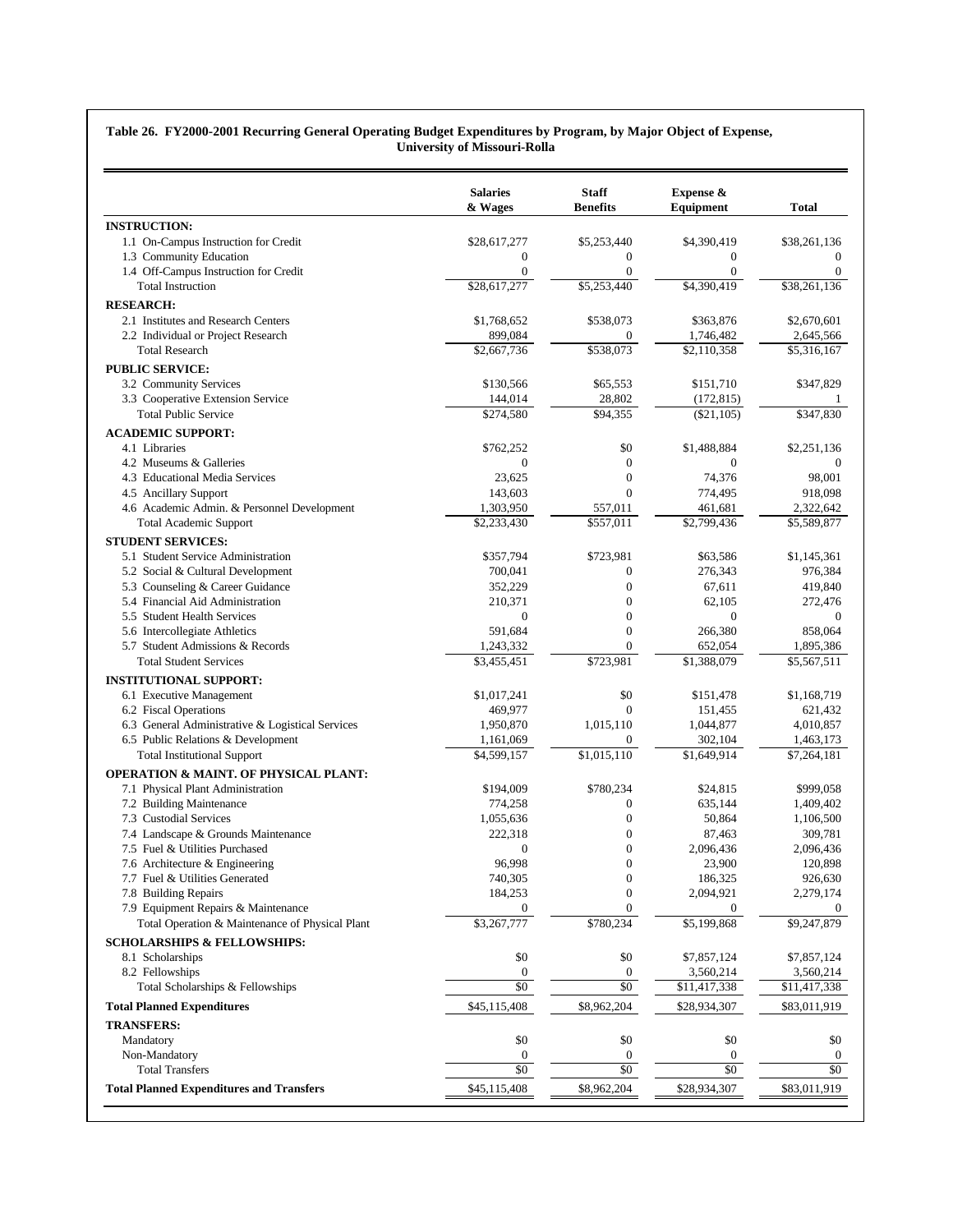#### **Table 27. FY2000-2001 Recurring General Operating Budget Expenditures by Program, by Major Object of Expense, University of Missouri-St. Louis**

|                                                  | <b>Salaries</b><br>& Wages | <b>Staff</b><br><b>Benefits</b> | Expense &<br>Equipment | <b>Total</b>     |
|--------------------------------------------------|----------------------------|---------------------------------|------------------------|------------------|
| <b>INSTRUCTION:</b>                              |                            |                                 |                        |                  |
| 1.1 On-Campus Instruction for Credit             | \$34,153,533               | \$7,460,913                     | \$7,466,889            | \$49,081,335     |
| 1.3 Community Education                          | $\mathbf{0}$               | $\boldsymbol{0}$                | $\mathbf{0}$           | $\Omega$         |
| 1.4 Off-Campus Instruction for Credit            | 305,812                    | $\boldsymbol{0}$                | 107,509                | 413,321          |
| <b>Total Instruction</b>                         | \$34,459,345               | \$7,460,913                     | \$7,574,398            | \$49,494,656     |
| <b>RESEARCH:</b>                                 |                            |                                 |                        |                  |
| 2.1 Institutes and Research Centers              | \$1,019,377                | \$0                             | \$228,336              | \$1,247,713      |
| 2.2 Individual or Project Research               | 132,455                    | 233,669                         | 1,695,345              | 2,061,469        |
| <b>Total Research</b>                            | \$1,151,832                | $\overline{$}233,669$           | \$1,923,681            | \$3,309,182      |
| <b>PUBLIC SERVICE:</b>                           |                            |                                 |                        |                  |
| 3.2 Community Services                           | \$1,805,891                | \$393,430                       | \$178,155              | \$2,377,476      |
| 3.3 Cooperative Extension Service                | 24,015                     | $\boldsymbol{0}$                | (29, 844)              | (5,829)          |
| <b>Total Public Service</b>                      | \$1,829,906                | \$393,430                       | \$148,311              | \$2,371,647      |
| <b>ACADEMIC SUPPORT:</b>                         |                            |                                 |                        |                  |
| 4.1 Libraries                                    | \$1,922,779                | \$0                             | \$1,796,651            | \$3,719,430      |
| 4.2 Museums & Galleries                          | 42,247                     | $\boldsymbol{0}$                | 11,991                 | 54,238           |
| 4.3 Educational Media Services                   | 630,908                    | $\boldsymbol{0}$                | 128,760                | 759,668          |
| 4.5 Ancillary Support                            | 1,644,431                  | $\mathbf{0}$                    | 1,681,287              | 3,325,718        |
| 4.6 Academic Admin. & Personnel Development      | 4,283,753                  | 1,846,861                       | (4,499)                | 6,126,115        |
| <b>Total Academic Support</b>                    | \$8,524,118                | \$1,846,861                     | $\sqrt{3,614,190}$     | \$13,985,169     |
| <b>STUDENT SERVICES:</b>                         |                            |                                 |                        |                  |
| 5.1 Student Service Administration               | \$626,997                  | \$669,192                       | \$83,615               | \$1,379,804      |
| 5.2 Social & Cultural Development                | 275,196                    | $\boldsymbol{0}$                | 329,524                | 604,720          |
| 5.3 Counseling & Career Guidance                 | 471,532                    | $\boldsymbol{0}$                | 16,158                 | 487,690          |
| 5.4 Financial Aid Administration                 | 388,192                    | $\boldsymbol{0}$                | 87,667                 | 475,859          |
| 5.5 Student Health Services                      | $\boldsymbol{0}$           | $\mathbf{0}$                    | $\boldsymbol{0}$       | $\boldsymbol{0}$ |
| 5.6 Intercollegiate Athletics                    | $\mathbf{0}$               | $\boldsymbol{0}$                | 337                    | 337              |
| 5.7 Student Admissions & Records                 | 1,350,602                  | $\mathbf{0}$                    | 1,378,050              | 2,728,652        |
| <b>Total Student Services</b>                    | \$3,112,519                | \$669,192                       | \$1,895,351            | \$5,677,062      |
| <b>INSTITUTIONAL SUPPORT:</b>                    |                            |                                 |                        |                  |
| 6.1 Executive Management                         | \$1,640,923                | \$0                             | \$109,661              | \$1,750,584      |
| 6.2 Fiscal Operations                            | 499,260                    | $\mathbf{0}$                    | 131,037                | 630,297          |
| 6.3 General Administrative & Logistical Services | 1,971,952                  | 1,124,567                       | (332, 535)             | 2,763,984        |
| 6.5 Public Relations & Development               | 1,312,982                  | $\mathbf{0}$                    | 33,105                 | 1,346,087        |
| <b>Total Institutional Support</b>               | \$5,425,117                | \$1,124,567                     | $(\$58,732)$           | \$6,490,952      |
| <b>OPERATION &amp; MAINT. OF PHYSICAL PLANT:</b> |                            |                                 |                        |                  |
| 7.1 Physical Plant Administration                | \$153,710                  | \$788,308                       | \$2,586                | \$944,604        |
| 7.2 Building Maintenance                         | 988,030                    | $\boldsymbol{0}$                | 339,469                | 1,327,499        |
| 7.3 Custodial Services                           | 1,436,127                  | $\boldsymbol{0}$                | 105,545                | 1,541,672        |
| 7.4 Landscape & Grounds Maintenance              | 193,475                    | $\boldsymbol{0}$                | 128,651                | 322,126          |
| 7.5 Fuel & Utilities Purchased                   | $\mathbf{0}$               | $\boldsymbol{0}$                | 2,507,005              | 2,507,005        |
| 7.6 Architecture & Engineering                   | 168,099                    | $\boldsymbol{0}$                | 35,464                 | 203,563          |
| 7.7 Fuel & Utilities Generated                   | $\boldsymbol{0}$           | $\boldsymbol{0}$                | $\boldsymbol{0}$       | $\mathbf{0}$     |
| 7.8 Building Repairs                             | 776,040                    | $\boldsymbol{0}$                | 1,589,929              | 2,365,969        |
| 7.9 Equipment Repairs & Maintenance              | 0                          | $\mathbf{0}$                    | $\mathbf{0}$           |                  |
| Total Operation & Maintenance of Physical Plant  | \$3,715,481                | \$788,308                       | \$4,708,649            | \$9,212,438      |
| <b>SCHOLARSHIPS &amp; FELLOWSHIPS:</b>           |                            |                                 |                        |                  |
| 8.1 Scholarships                                 | \$0                        | \$0                             | \$6,317,214            | \$6,317,214      |
| 8.2 Fellowships                                  | $\boldsymbol{0}$           | $\bf{0}$                        | 1,991,602              | 1,991,602        |
| Total Scholarships & Fellowships                 | \$0                        | \$0                             | \$8,308,816            | \$8,308,816      |
| <b>Total Planned Expenditures</b>                | \$58,218,318               | \$12,516,940                    | \$28,114,664           | \$98,849,922     |
| <b>TRANSFERS:</b>                                |                            |                                 |                        |                  |
| Mandatory                                        | \$0                        | \$0                             | \$0                    | \$0              |
| Non-Mandatory                                    | $\bf{0}$                   | $\boldsymbol{0}$                | $\boldsymbol{0}$       | $\mathbf{0}$     |
| <b>Total Transfers</b>                           | $\overline{50}$            | $\overline{50}$                 | $\overline{50}$        | \$0              |
| <b>Total Planned Expenditures and Transfers</b>  | \$58,218,318               | \$12,516,940                    | \$28,114,664           | \$98,849,922     |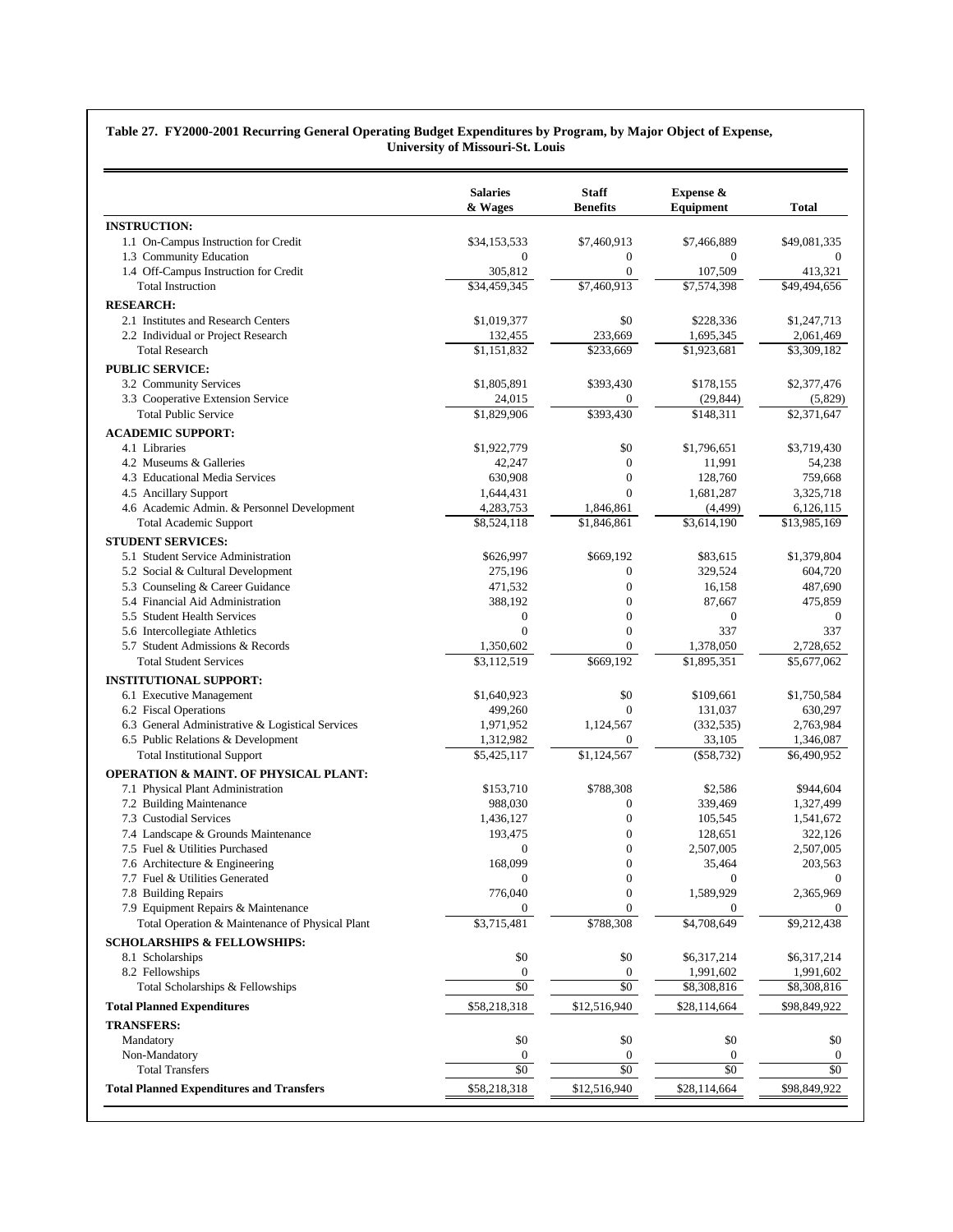|                                                        | <b>Salaries</b><br>& Wages           | <b>Staff</b><br><b>Benefits</b>      | Expense &<br>Equipment       | <b>Total</b>                         |
|--------------------------------------------------------|--------------------------------------|--------------------------------------|------------------------------|--------------------------------------|
| <b>INSTRUCTION:</b>                                    |                                      |                                      |                              |                                      |
| 1.1 On-Campus Instruction for Credit                   | \$0                                  | \$0                                  | \$0                          | \$0                                  |
| 1.3 Community Education                                | $\mathbf{0}$                         | $\boldsymbol{0}$                     | $\boldsymbol{0}$             | $\boldsymbol{0}$                     |
| 1.4 Off-Campus Instruction for Credit                  | $\boldsymbol{0}$                     | $\boldsymbol{0}$                     | $\mathbf{0}$                 | $\boldsymbol{0}$                     |
| <b>Total Instruction</b>                               | \$0                                  | \$0                                  | $\overline{50}$              | \$0                                  |
| <b>RESEARCH:</b>                                       |                                      |                                      |                              |                                      |
| 2.1 Institutes and Research Centers                    | \$0                                  | \$0                                  | \$0                          | \$0                                  |
| 2.2 Individual or Project Research                     | $\boldsymbol{0}$                     | $\boldsymbol{0}$                     | $\boldsymbol{0}$             | $\boldsymbol{0}$                     |
| <b>Total Research</b>                                  | \$0                                  | \$0                                  | \$0                          | \$0                                  |
| <b>PUBLIC SERVICE:</b>                                 |                                      |                                      |                              |                                      |
| 3.2 Community Services                                 | \$0                                  | \$0                                  | \$0                          | \$0                                  |
| 3.3 Cooperative Extension Service                      | 24,497,337                           | 5,322,160                            | 9,351,345                    | 39,170,842                           |
| <b>Total Public Service</b>                            | \$24,497,337                         | \$5,322,160                          | \$9,351,345                  | \$39,170,842                         |
| <b>ACADEMIC SUPPORT:</b>                               |                                      |                                      |                              |                                      |
| 4.1 Libraries                                          | \$0                                  | \$0                                  | \$0                          | \$0                                  |
| 4.2 Museums & Galleries                                | $\mathbf{0}$                         | $\mathbf{0}$                         | $\theta$                     | $\boldsymbol{0}$                     |
| 4.3 Educational Media Services                         | $\mathbf{0}$                         | $\boldsymbol{0}$                     | $\overline{0}$               | $\mathbf{0}$                         |
| 4.5 Ancillary Support                                  | $\mathbf{0}$                         | $\boldsymbol{0}$                     | $\theta$                     | $\boldsymbol{0}$                     |
| 4.6 Academic Admin. & Personnel Development            | $\mathbf{0}$                         | $\boldsymbol{0}$                     | $\mathbf{0}$                 | $\boldsymbol{0}$                     |
| Total Academic Support                                 | \$0                                  | \$0                                  | \$0                          | \$0                                  |
| <b>STUDENT SERVICES:</b>                               |                                      |                                      |                              |                                      |
| 5.1 Student Service Administration                     | \$0                                  | \$0                                  | \$0                          | \$0                                  |
| 5.2 Social & Cultural Development                      | $\boldsymbol{0}$                     | $\boldsymbol{0}$                     | $\mathbf{0}$                 | $\boldsymbol{0}$                     |
| 5.3 Counseling & Career Guidance                       | $\mathbf{0}$                         | $\boldsymbol{0}$                     | $\mathbf{0}$                 | $\boldsymbol{0}$                     |
| 5.4 Financial Aid Administration                       | $\Omega$                             | $\mathbf{0}$                         | $\Omega$                     | $\overline{0}$                       |
| 5.5 Student Health Services                            | $\mathbf{0}$                         | $\boldsymbol{0}$                     | $\mathbf{0}$                 | $\boldsymbol{0}$                     |
| 5.6 Intercollegiate Athletics                          | $\mathbf{0}$                         | $\mathbf{0}$                         | $\theta$                     | $\boldsymbol{0}$                     |
| 5.7 Student Admissions & Records                       | $\boldsymbol{0}$                     | $\boldsymbol{0}$                     | $\boldsymbol{0}$             | $\boldsymbol{0}$                     |
| <b>Total Student Services</b>                          | \$0                                  | \$0                                  | \$0                          | \$0                                  |
| <b>INSTITUTIONAL SUPPORT:</b>                          |                                      |                                      |                              |                                      |
| 6.1 Executive Management                               | \$154,253                            | \$40,106                             | \$0                          | \$194,359                            |
| 6.2 Fiscal Operations                                  | $\boldsymbol{0}$                     | $\boldsymbol{0}$                     | $\mathbf{0}$                 | $\boldsymbol{0}$                     |
| 6.3 General Administrative & Logistical Services       | $\mathbf{0}$                         | $\boldsymbol{0}$                     | $\overline{0}$               | $\mathbf{0}$                         |
| 6.5 Public Relations & Development                     | $\mathbf{0}$                         | $\boldsymbol{0}$                     | $\boldsymbol{0}$             | $\mathbf{0}$                         |
| <b>Total Institutional Support</b>                     | \$154,253                            | \$40,106                             | \$0                          | \$194,359                            |
| <b>OPERATION &amp; MAINT. OF PHYSICAL PLANT:</b>       |                                      |                                      |                              |                                      |
| 7.1 Physical Plant Administration                      | \$0                                  | \$0                                  | \$0                          | \$0                                  |
| 7.2 Building Maintenance                               | $\boldsymbol{0}$                     | $\boldsymbol{0}$                     | $\theta$                     | $\boldsymbol{0}$                     |
| 7.3 Custodial Services                                 | $\mathbf{0}$                         | $\boldsymbol{0}$                     | $\boldsymbol{0}$             | $\boldsymbol{0}$                     |
| 7.4 Landscape & Grounds Maintenance                    | $\mathbf{0}$                         | $\boldsymbol{0}$                     | $\overline{0}$               | $\boldsymbol{0}$                     |
| 7.5 Fuel & Utilities Purchased                         | $\mathbf{0}$                         | $\mathbf{0}$                         | $\overline{0}$               | $\mathbf{0}$                         |
| 7.6 Architecture & Engineering                         | $\boldsymbol{0}$                     | $\boldsymbol{0}$                     | $\boldsymbol{0}$             | $\boldsymbol{0}$                     |
| 7.7 Fuel & Utilities Generated<br>7.8 Building Repairs | $\boldsymbol{0}$<br>$\boldsymbol{0}$ | $\boldsymbol{0}$<br>$\boldsymbol{0}$ | $\mathbf{0}$<br>$\mathbf{0}$ | $\boldsymbol{0}$<br>$\boldsymbol{0}$ |
| 7.9 Equipment Repairs & Maintenance                    | $\boldsymbol{0}$                     | $\boldsymbol{0}$                     | $\mathbf{0}$                 | $\mathbf{0}$                         |
| Total Operation & Maintenance of Physical Plant        | $\overline{50}$                      | $\overline{50}$                      | $\overline{50}$              | \$0                                  |
| <b>SCHOLARSHIPS &amp; FELLOWSHIPS:</b>                 |                                      |                                      |                              |                                      |
| 8.1 Scholarships                                       | \$0                                  | \$0                                  | \$0                          | \$0                                  |
| 8.2 Fellowships                                        | $\boldsymbol{0}$                     | $\boldsymbol{0}$                     | $\boldsymbol{0}$             | $\mathbf{0}$                         |
| Total Scholarships & Fellowships                       | $\overline{50}$                      | $\overline{50}$                      | $\overline{50}$              | \$0                                  |
| <b>Total Planned Expenditures</b>                      | \$24,651,590                         | \$5,362,266                          | \$9,351,345                  | \$39,365,201                         |
| <b>TRANSFERS:</b>                                      |                                      |                                      |                              |                                      |
| Mandatory                                              | \$0                                  | \$0                                  | $\$0$                        | \$0                                  |
| Non-Mandatory                                          | $\boldsymbol{0}$                     | $\boldsymbol{0}$                     | $\boldsymbol{0}$             | $\boldsymbol{0}$                     |
| <b>Total Transfers</b>                                 | $\overline{50}$                      | $\sqrt{6}$                           | $\sqrt{6}$                   | $\sqrt{6}$                           |
| <b>Total Planned Expenditures and Transfers</b>        | \$24,651,590                         | \$5,362,266                          | \$9,351,345                  | \$39,365,201                         |

#### **Table 28. FY2000-2001 Recurring General Operating Budget Expenditures by Program, by Major Object of Expense, University of Missouri Outreach and Extension**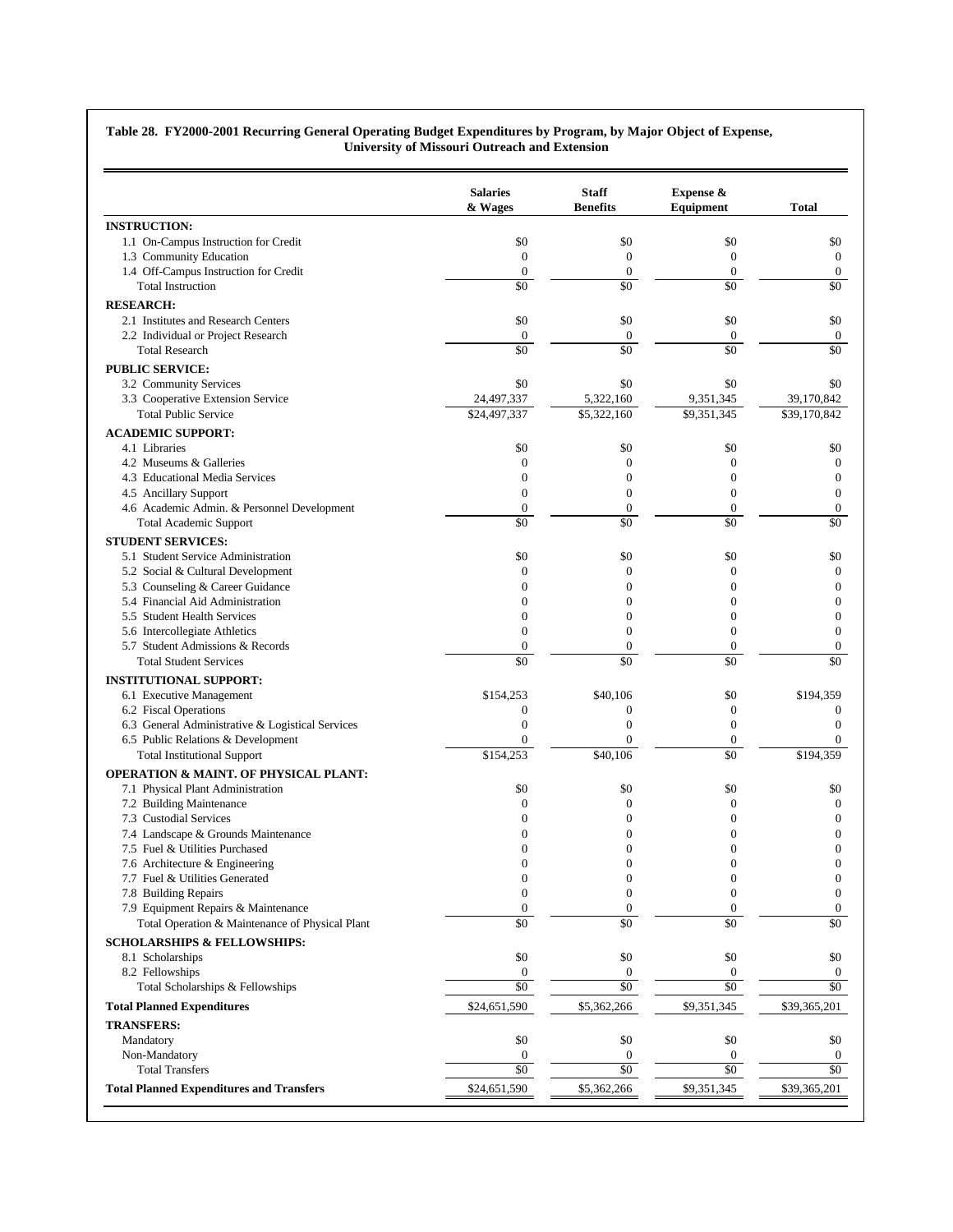|                                                                      | <b>Salaries</b><br>& Wages   | <b>Staff</b><br><b>Benefits</b>  | Expense &<br>Equipment         | <b>Total</b>                     |
|----------------------------------------------------------------------|------------------------------|----------------------------------|--------------------------------|----------------------------------|
| <b>INSTRUCTION:</b>                                                  |                              |                                  |                                |                                  |
| 1.1 On-Campus Instruction for Credit                                 | \$0                          | \$0                              | \$0                            | \$0                              |
| 1.3 Community Education                                              | $\boldsymbol{0}$             | $\boldsymbol{0}$                 | $\boldsymbol{0}$               | $\boldsymbol{0}$                 |
| 1.4 Off-Campus Instruction for Credit                                | $\mathbf{0}$                 | $\boldsymbol{0}$                 | $\boldsymbol{0}$               | $\boldsymbol{0}$                 |
| <b>Total Instruction</b>                                             | \$0                          | \$0                              | \$0                            | \$0                              |
| <b>RESEARCH:</b>                                                     |                              |                                  |                                |                                  |
| 2.1 Institutes and Research Centers                                  | \$0                          | \$0                              | \$0                            | \$0                              |
| 2.2 Individual or Project Research                                   | $\boldsymbol{0}$             | $\boldsymbol{0}$                 | $\mathbf{0}$                   | $\boldsymbol{0}$                 |
| <b>Total Research</b>                                                | \$0                          | \$0                              | \$0                            | \$0                              |
| <b>PUBLIC SERVICE:</b>                                               |                              |                                  |                                |                                  |
| 3.2 Community Services                                               | \$0                          | \$0                              | \$0                            | \$0                              |
| 3.3 Cooperative Extension Service                                    | $\boldsymbol{0}$             | $\boldsymbol{0}$                 | $\boldsymbol{0}$               | $\boldsymbol{0}$                 |
| <b>Total Public Service</b>                                          | $\overline{50}$              | $\overline{50}$                  | \$0                            | $\overline{50}$                  |
| <b>ACADEMIC SUPPORT:</b>                                             |                              |                                  |                                |                                  |
| 4.1 Libraries                                                        | \$918,490                    | \$0                              | \$2,482,347                    | \$3,400,837                      |
| 4.2 Museums & Galleries                                              | $\mathbf{0}$                 | $\mathbf{0}$                     | $\overline{0}$                 | $\mathbf{0}$                     |
| 4.3 Educational Media Services                                       | $\theta$                     | $\mathbf{0}$                     | 1,335,835                      | 1,335,835                        |
| 4.5 Ancillary Support                                                | 178,656                      | 211,373                          | 635.440                        | 1,025,469                        |
| 4.6 Academic Admin. & Personnel Development                          | 319,529                      | $\boldsymbol{0}$                 | 169,563                        | 489,092                          |
| <b>Total Academic Support</b>                                        | $\overline{1,}416,675$       | \$211,373                        | \$4,623,185                    | \$6,251,233                      |
| <b>STUDENT SERVICES:</b>                                             |                              |                                  |                                |                                  |
| 5.1 Student Service Administration                                   | \$0                          | \$0                              | \$900,000                      | \$900,000                        |
| 5.2 Social & Cultural Development                                    | $\mathbf{0}$<br>$\mathbf{0}$ | $\boldsymbol{0}$<br>$\mathbf{0}$ | $\mathbf{0}$<br>$\overline{0}$ | $\boldsymbol{0}$<br>$\mathbf{0}$ |
| 5.3 Counseling & Career Guidance<br>5.4 Financial Aid Administration | $\mathbf{0}$                 | $\mathbf{0}$                     | $\overline{0}$                 | $\mathbf{0}$                     |
| 5.5 Student Health Services                                          | $\mathbf{0}$                 | $\boldsymbol{0}$                 | $\overline{0}$                 | $\mathbf{0}$                     |
| 5.6 Intercollegiate Athletics                                        | $\mathbf{0}$                 | $\mathbf{0}$                     | $\mathbf{0}$                   | $\theta$                         |
| 5.7 Student Admissions & Records                                     | $\boldsymbol{0}$             | $\boldsymbol{0}$                 | $\Omega$                       | $\mathbf{0}$                     |
| <b>Total Student Services</b>                                        | \$0                          | \$0                              | \$900,000                      | \$900,000                        |
| <b>INSTITUTIONAL SUPPORT:</b>                                        |                              |                                  |                                |                                  |
| 6.1 Executive Management                                             | \$2,610,056                  | \$0                              | \$421,731                      | \$3,031,787                      |
| 6.2 Fiscal Operations                                                | 1,229,572                    | $\mathbf{0}$                     | 612,454                        | 1,842,026                        |
| 6.3 General Administrative & Logistical Services                     | 4,547,569                    | 1,975,188                        | (379, 625)                     | 6,143,132                        |
| 6.5 Public Relations & Development                                   | 704,606                      | $\mathbf{0}$                     | 98,569                         | 803,175                          |
| <b>Total Institutional Support</b>                                   | \$9,091,803                  | \$1,975,188                      | \$753,129                      | \$11,820,120                     |
| <b>OPERATION &amp; MAINT. OF PHYSICAL PLANT:</b>                     |                              |                                  |                                |                                  |
| 7.1 Physical Plant Administration                                    | \$541,604                    | \$90,000                         | (\$13,062)                     | \$618,542                        |
| 7.2 Building Maintenance                                             | $\boldsymbol{0}$             | $\boldsymbol{0}$                 | 488,300                        | 488,300                          |
| 7.3 Custodial Services                                               | $\mathbf{0}$                 | $\mathbf{0}$                     | $\mathbf{0}$                   | $\boldsymbol{0}$                 |
| 7.4 Landscape & Grounds Maintenance                                  | $\boldsymbol{0}$             | $\boldsymbol{0}$                 | $\boldsymbol{0}$               | $\boldsymbol{0}$                 |
| 7.5 Fuel & Utilities Purchased                                       | $\mathbf{0}$                 | $\mathbf{0}$                     | $\boldsymbol{0}$               | $\boldsymbol{0}$                 |
| 7.6 Architecture & Engineering                                       | 0                            | $\boldsymbol{0}$                 | 0                              | $\boldsymbol{0}$                 |
| 7.7 Fuel & Utilities Generated                                       | $\boldsymbol{0}$             | $\boldsymbol{0}$                 | $\boldsymbol{0}$               | $\boldsymbol{0}$                 |
| 7.8 Building Repairs                                                 | $\mathbf{0}$                 | $\mathbf{0}$                     | $\Omega$                       | 0                                |
| 7.9 Equipment Repairs & Maintenance                                  | $\mathbf{0}$                 | $\mathbf{0}$                     | $\mathbf{0}$                   | $\overline{0}$                   |
| Total Operation & Maintenance of Physical Plant                      | \$541,604                    | \$90,000                         | \$475,238                      | \$1,106,842                      |
| <b>SCHOLARSHIPS &amp; FELLOWSHIPS:</b>                               |                              |                                  |                                |                                  |
| 8.1 Scholarships                                                     | \$0                          | \$0                              | \$0                            | \$0                              |
| 8.2 Fellowships                                                      | $\boldsymbol{0}$             | $\boldsymbol{0}$                 | $\boldsymbol{0}$               | $\mathbf{0}$                     |
| Total Scholarships & Fellowships                                     | $\overline{50}$              | $\overline{50}$                  | $\overline{50}$                | \$0                              |
| <b>Total Planned Expenditures</b>                                    | \$11,050,082                 | \$2,276,561                      | \$6,751,552                    | \$20,078,195                     |
| <b>TRANSFERS:</b>                                                    |                              |                                  |                                |                                  |
| Mandatory                                                            | \$0                          | \$0                              | \$0                            | \$0                              |
| Non-Mandatory                                                        | $\bf{0}$                     | $\bf{0}$                         | 97,762                         | 97,762                           |
| <b>Total Transfers</b>                                               | $\overline{50}$              | $\overline{50}$                  | \$97,762                       | $\sqrt{$97,762}$                 |
| <b>Total Planned Expenditures and Transfers</b>                      | \$11,050,082                 | \$2,276,561                      | \$6,849,314                    | \$20,175,957                     |

#### **Table 29. FY2000-2001 Recurring General Operating Budget Expenditures by Program, by Major Object of Expense, University of Missouri System Administration**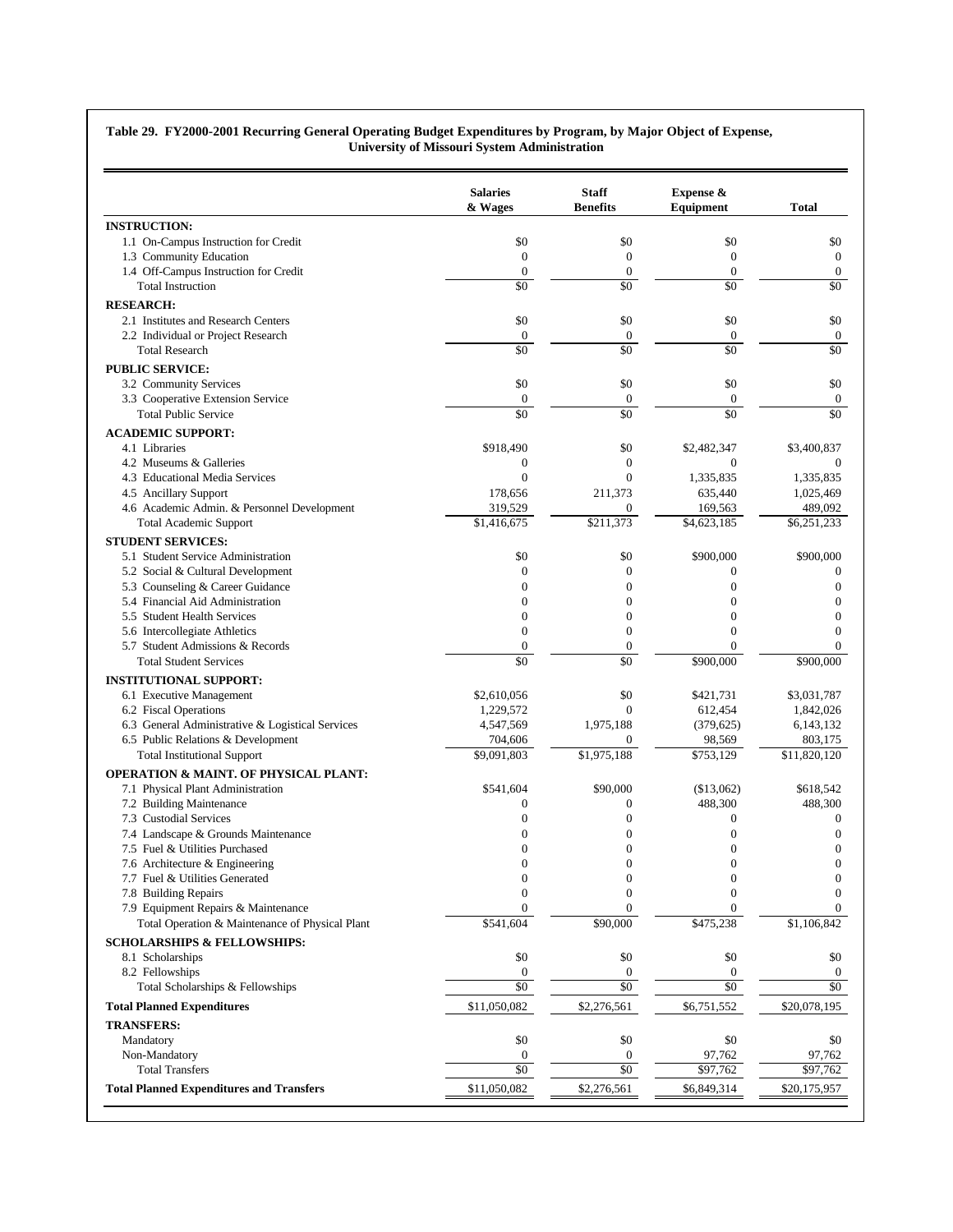|                                                                      | <b>Salaries</b><br>& Wages          | <b>Staff</b><br><b>Benefits</b>     | Expense &<br>Equipment           | <b>Total</b>                   |
|----------------------------------------------------------------------|-------------------------------------|-------------------------------------|----------------------------------|--------------------------------|
| <b>INSTRUCTION:</b>                                                  |                                     |                                     |                                  |                                |
| 1.1 On-Campus Instruction for Credit                                 | \$0                                 | \$0                                 | \$2,643,134                      | \$2,643,134                    |
| 1.3 Community Education                                              | $\mathbf{0}$                        | $\boldsymbol{0}$                    | $\overline{0}$                   | $\overline{0}$                 |
| 1.4 Off-Campus Instruction for Credit                                | $\boldsymbol{0}$                    | $\boldsymbol{0}$                    | $\overline{0}$                   | $\overline{0}$                 |
| <b>Total Instruction</b>                                             | \$0                                 | $\overline{50}$                     | \$2,643,134                      | \$2,643,134                    |
| <b>RESEARCH:</b>                                                     |                                     |                                     |                                  |                                |
| 2.1 Institutes and Research Centers                                  | \$0                                 | \$0                                 | \$0                              | \$0                            |
| 2.2 Individual or Project Research<br><b>Total Research</b>          | $\boldsymbol{0}$<br>$\overline{50}$ | $\boldsymbol{0}$<br>$\overline{50}$ | 1,027,000<br>\$1,027,000         | 1,027,000<br>\$1,027,000       |
|                                                                      |                                     |                                     |                                  |                                |
| <b>PUBLIC SERVICE:</b><br>3.2 Community Services                     | \$0                                 | \$0                                 | \$0                              | \$0                            |
| 3.3 Cooperative Extension Service                                    | $\boldsymbol{0}$                    | $\boldsymbol{0}$                    | $\boldsymbol{0}$                 | $\boldsymbol{0}$               |
| <b>Total Public Service</b>                                          | \$0                                 | \$0                                 | \$0                              | \$0                            |
| <b>ACADEMIC SUPPORT:</b>                                             |                                     |                                     |                                  |                                |
| 4.1 Libraries                                                        | \$0                                 | \$0                                 | \$0                              | \$0                            |
| 4.2 Museums & Galleries                                              | $\mathbf{0}$                        | $\mathbf{0}$                        | $\overline{0}$                   | $\overline{0}$                 |
| 4.3 Educational Media Services                                       | $\mathbf{0}$                        | $\boldsymbol{0}$                    | $\overline{0}$                   | $\overline{0}$                 |
| 4.5 Ancillary Support                                                | $\boldsymbol{0}$                    | $\boldsymbol{0}$                    | 2,550,000                        | 2,550,000                      |
| 4.6 Academic Admin. & Personnel Development                          | $\boldsymbol{0}$                    | $\boldsymbol{0}$                    | 342,500                          | 342,500                        |
| <b>Total Academic Support</b>                                        | \$0                                 | \$0                                 | \$2,892,500                      | \$2,892,500                    |
| <b>STUDENT SERVICES:</b>                                             |                                     |                                     |                                  |                                |
| 5.1 Student Service Administration                                   | \$559,572                           | \$125,904                           | \$991,049                        | \$1,676,525                    |
| 5.2 Social & Cultural Development                                    | $\boldsymbol{0}$<br>$\mathbf{0}$    | $\boldsymbol{0}$                    | $\overline{0}$                   | $\mathbf{0}$                   |
| 5.3 Counseling & Career Guidance<br>5.4 Financial Aid Administration | $\mathbf{0}$                        | $\boldsymbol{0}$<br>$\mathbf{0}$    | $\overline{0}$<br>$\overline{0}$ | $\mathbf{0}$<br>$\overline{0}$ |
| 5.5 Student Health Services                                          | $\mathbf{0}$                        | $\boldsymbol{0}$                    | $\overline{0}$                   | $\overline{0}$                 |
| 5.6 Intercollegiate Athletics                                        | $\mathbf{0}$                        | $\theta$                            | $\theta$                         | $\theta$                       |
| 5.7 Student Admissions & Records                                     | $\mathbf{0}$                        | $\theta$                            | $\overline{0}$                   | $\overline{0}$                 |
| <b>Total Student Services</b>                                        | \$559,572                           | \$125,904                           | \$991,049                        | $\overline{1,676,525}$         |
| <b>INSTITUTIONAL SUPPORT:</b>                                        |                                     |                                     |                                  |                                |
| 6.1 Executive Management                                             | \$0                                 | \$0                                 | \$0                              | \$0                            |
| 6.2 Fiscal Operations                                                | 575,058                             | 129,388.                            | 991,049                          | 1,695,495                      |
| 6.3 General Administrative & Logistical Services                     | 550,933                             | 123,960                             | 991,049                          | 1,665,942                      |
| 6.5 Public Relations & Development                                   | 0                                   | $\boldsymbol{0}$<br>\$253,348       | $\boldsymbol{0}$                 | 0                              |
| <b>Total Institutional Support</b>                                   | \$1,125,991                         |                                     | \$1,982,098                      | \$3,361,437                    |
| <b>OPERATION &amp; MAINT. OF PHYSICAL PLANT:</b>                     |                                     |                                     |                                  |                                |
| 7.1 Physical Plant Administration<br>7.2 Building Maintenance        | \$0<br>$\boldsymbol{0}$             | \$0<br>$\boldsymbol{0}$             | \$0<br>$\mathbf{0}$              | \$0<br>$\mathbf{0}$            |
| 7.3 Custodial Services                                               | $\mathbf{0}$                        | $\boldsymbol{0}$                    | $\overline{0}$                   | $\mathbf{0}$                   |
| 7.4 Landscape & Grounds Maintenance                                  | $\boldsymbol{0}$                    | $\boldsymbol{0}$                    | $\mathbf{0}$                     | $\mathbf{0}$                   |
| 7.5 Fuel & Utilities Purchased                                       | $\mathbf{0}$                        | $\mathbf{0}$                        | $\overline{0}$                   | $\overline{0}$                 |
| 7.6 Architecture & Engineering                                       | 0                                   | $\boldsymbol{0}$                    | $\boldsymbol{0}$                 | $\boldsymbol{0}$               |
| 7.7 Fuel & Utilities Generated                                       | $\boldsymbol{0}$                    | $\boldsymbol{0}$                    | $\mathbf{0}$                     | $\mathbf{0}$                   |
| 7.8 Building Repairs                                                 | $\boldsymbol{0}$                    | $\boldsymbol{0}$                    | $\overline{0}$                   | $\mathbf{0}$                   |
| 7.9 Equipment Repairs & Maintenance                                  | $\boldsymbol{0}$<br>\$0             | $\boldsymbol{0}$<br>\$0             | $\boldsymbol{0}$<br>\$0          | $\bf{0}$<br>\$0                |
| Total Operation & Maintenance of Physical Plant                      |                                     |                                     |                                  |                                |
| <b>SCHOLARSHIPS &amp; FELLOWSHIPS:</b>                               |                                     |                                     |                                  |                                |
| 8.1 Scholarships<br>8.2 Fellowships                                  | \$0<br>$\boldsymbol{0}$             | \$0<br>$\boldsymbol{0}$             | \$0<br>$\boldsymbol{0}$          | \$0<br>0                       |
| Total Scholarships & Fellowships                                     | $\sqrt{6}$                          | $\sqrt{6}$                          | $\sqrt{6}$                       | \$0                            |
| <b>Total Planned Expenditures</b>                                    | \$1,685,563                         | \$379,252                           | \$9,535,781                      | \$11,600,596                   |
| <b>TRANSFERS:</b>                                                    |                                     |                                     |                                  |                                |
| Mandatory                                                            | \$0                                 | \$0                                 | \$1,330,000                      | \$1,330,000                    |
| Non-Mandatory                                                        | $\boldsymbol{0}$                    | $\bf{0}$                            | (5,037,962)                      | (5,037,962)                    |
| <b>Total Transfers</b>                                               | $\overline{50}$                     | $\overline{50}$                     | $(\$3,707,962)$                  | $(\$3,707,962)$                |
| <b>Total Planned Expenditures and Transfers</b>                      | \$1,685,563                         | \$379,252                           | \$5,827,819                      | \$7,892,634                    |

#### **Table 30. FY2000-2001 Recurring General Operating Budget Expenditures by Program, by Major Object of Expense, University of Missouri University-Wide Resources**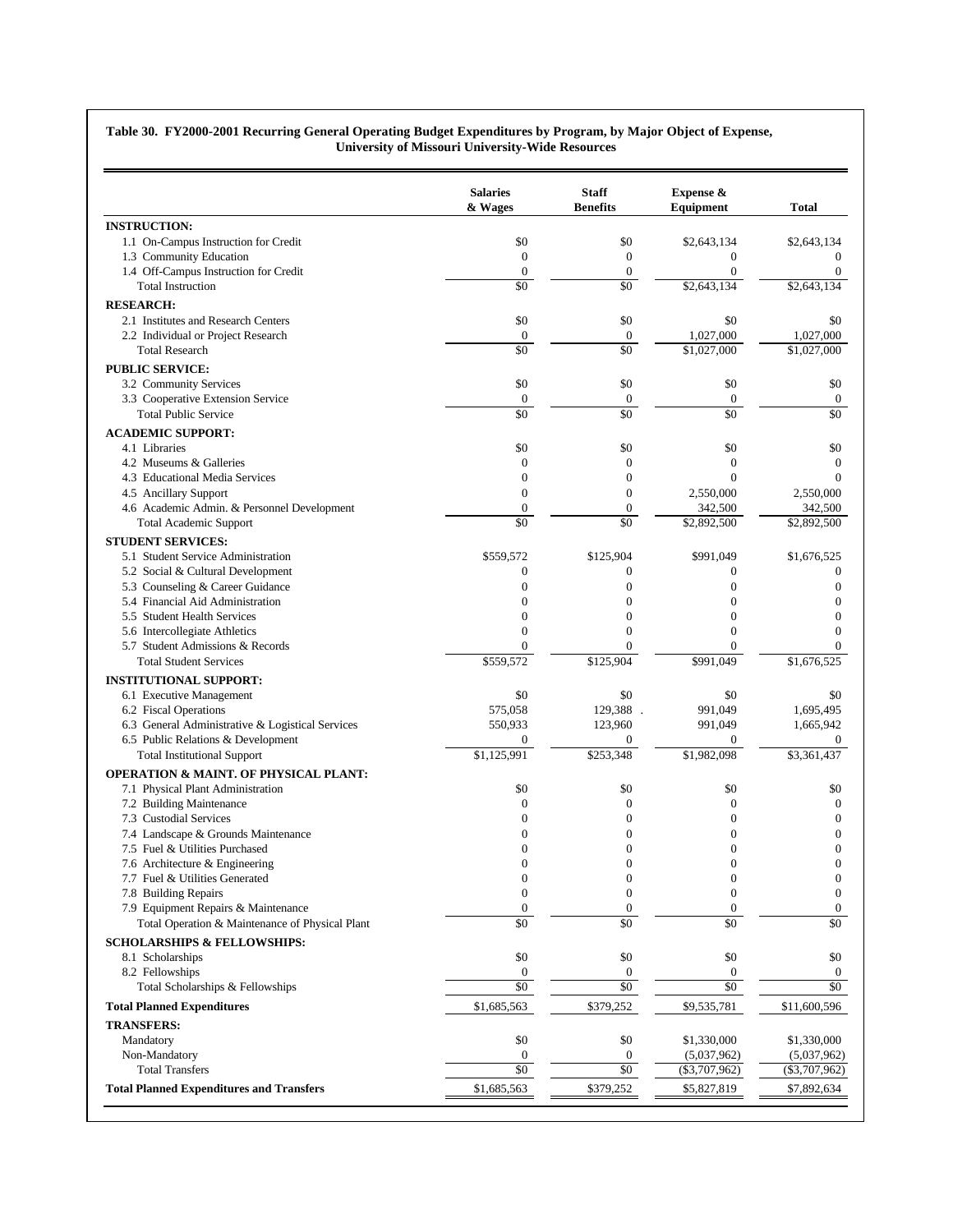|                                                 | <b>Salaries</b><br>& Wages  | <b>Staff</b><br><b>Benefits</b> | Expense &<br>Equipment    | <b>Total</b>                |
|-------------------------------------------------|-----------------------------|---------------------------------|---------------------------|-----------------------------|
| <b>CHANCELLOR:</b>                              |                             |                                 |                           |                             |
| Chancellor                                      | \$676,442                   | \$0                             | \$3,193,986               | \$3,870,428                 |
| Institutional Research, Budget & Planning       | 137,947                     | $\Omega$                        | 6,500                     | 144,447                     |
| <b>Intercollegiate Athletics</b>                | 593,847                     | $\boldsymbol{0}$                | (355, 189)                | 238,658                     |
| <b>University Relations</b>                     | 1,338,918                   | $\boldsymbol{0}$                | 587,928                   | 1,926,846                   |
| <b>Total Chancellor</b>                         | \$2,747,154                 | $\overline{50}$                 | \$3,433,225               | \$6,180,379                 |
| <b>PROVOST:</b>                                 |                             |                                 |                           |                             |
| Agriculture, Food & Natural Resources           |                             |                                 |                           |                             |
| Agriculture - College                           | \$6,143,490                 | \$0                             | \$865,409                 | \$7,008,899                 |
| <b>Agricultural Experiment Station</b>          | 12,329,363                  | 2,674,560                       | 6,481,505                 | 21,485,428                  |
| Total Agriculture, Food & Natural Resources     | 18,472,853                  | 2,674,560                       | 7,346,914                 | 28,494,327                  |
| Arts & Science                                  | 37,885,489                  | $\mathbf{0}$                    | 2,802,023                 | 40,687,512                  |
| Business & Public Administration                | 6,376,993                   | $\overline{0}$                  | 156,122                   | 6,533,115                   |
| Education                                       | 8,588,664                   | $\theta$                        | 576,551                   | 9,165,215                   |
| Engineering                                     | 11,910,961                  | $\overline{0}$                  | 1,563,253                 | 13,474,214                  |
| Extension                                       | 1,381,231                   | $\mathbf{0}$                    | 1,291,157                 | 2,672,388                   |
| Food For The 21st Century                       | 2,397,378                   | $\overline{0}$                  | 1,939,827                 | 4,337,205                   |
| <b>Graduate School</b>                          | 1,215,927                   | $\overline{0}$                  | 1,606,724                 | 2,822,651                   |
| Human Environmental Sciences                    | 4,307,324                   | 15                              | 200,394                   | 4,507,733                   |
| <b>Institutional Research</b>                   | 253,332                     | $\overline{0}$                  | 59,235                    | 312,567                     |
| Journalism                                      | 4,575,933                   | $\boldsymbol{0}$                | 602,746                   | 5,178,679                   |
| Law                                             | 4,996,689                   | $\overline{0}$                  | 820,627                   | 5,817,316                   |
| Libraries                                       | 5,068,587                   | $\mathbf{0}$                    | 4,974,344                 | 10,042,931                  |
| Medicine                                        | 15,226,638                  | 6,351                           | 2,180,318                 | 17,413,307                  |
| Nursing                                         | 2,430,923                   | $\mathbf{0}$                    | 105,828                   | 2,536,751                   |
| Office of Research                              | 7,434,940                   | $\overline{0}$                  | 5.846.612                 | 13,281,552                  |
| Provost                                         | 22,496,011                  | $\overline{0}$                  | 19,731,843                | 42,227,854                  |
|                                                 |                             | 1                               |                           |                             |
| Veterinary Medicine<br><b>Total Provost</b>     | 11,391,432<br>\$166,411,305 | \$2,680,927                     | 1,592,828<br>\$53,397,346 | 12,984,261<br>\$222,489,578 |
|                                                 |                             |                                 |                           |                             |
| VICE CHANCELLOR, ADMINISTRATIVE SERVICES:       |                             |                                 |                           |                             |
| <b>Administrative Services</b>                  | \$2,843,306                 | \$0                             | \$400,033                 | \$3,243,339                 |
| <b>Business Services-General Administration</b> | 539,756                     | $\overline{0}$                  | 2,145,227                 | 2,684,983                   |
| <b>Business Services</b>                        | 4,520,261                   | $\mathbf{0}$                    | 698,813                   | 5,219,074                   |
| <b>Campus Facilities</b>                        | 10,128,375                  | $\overline{0}$                  | 25,970,568                | 36,098,943                  |
| Information/Access Technology Services          | 4,566,206                   | $\overline{0}$                  | 1,648,398                 | 6,214,604                   |
| Total Vice Chancellor, Administrative Services  | \$22,597,904                | \$0                             | \$30,863,039              | \$53,460,943                |
| VICE CHANCELLOR, STUDENT AFFAIRS:               |                             |                                 |                           |                             |
| <b>Student Affairs</b>                          | \$2,140,582                 | \$0                             | \$735,616                 | \$2,876,198                 |
| VICE CHANCELLOR DEVELOPMENT & ALUMNI RELATIONS: |                             |                                 |                           |                             |
| Alumni & Development                            | \$2,413,346                 | \$0                             | \$419,290                 | \$2,832,636                 |
| <b>CAMPUS ACCOUNTS:</b>                         |                             |                                 |                           |                             |
| Campus Accounts                                 | \$0                         | \$0                             | \$6,345,171               | \$6,345,171                 |
| Campus Scholarships & Fellowships               | 5.000                       | $\Omega$                        | 22,838,000                | 22,843,000                  |
| <b>Employee Benefits</b>                        | $\Omega$                    | 35,775,538                      | $\Omega$                  | 35,775,538                  |
| <b>Recovery Accounts</b>                        | $\Omega$                    | $\Omega$                        | (8,730,568)               | (8,730,568)                 |
| <b>Total Campus Accounts</b>                    | \$5,000                     | \$35,775,538                    | \$20,452,603              | \$56,233,141                |
| <b>Total General Operating Budget</b>           | \$196,315,291               | \$38,456,465                    | \$109,301,119             | \$344,072,875               |

#### **Table 31. FY2000-2001 Recurring General Operating Budget Expenditures by Administrative Division, by Major Object of Expense, University of Missouri-Columbia**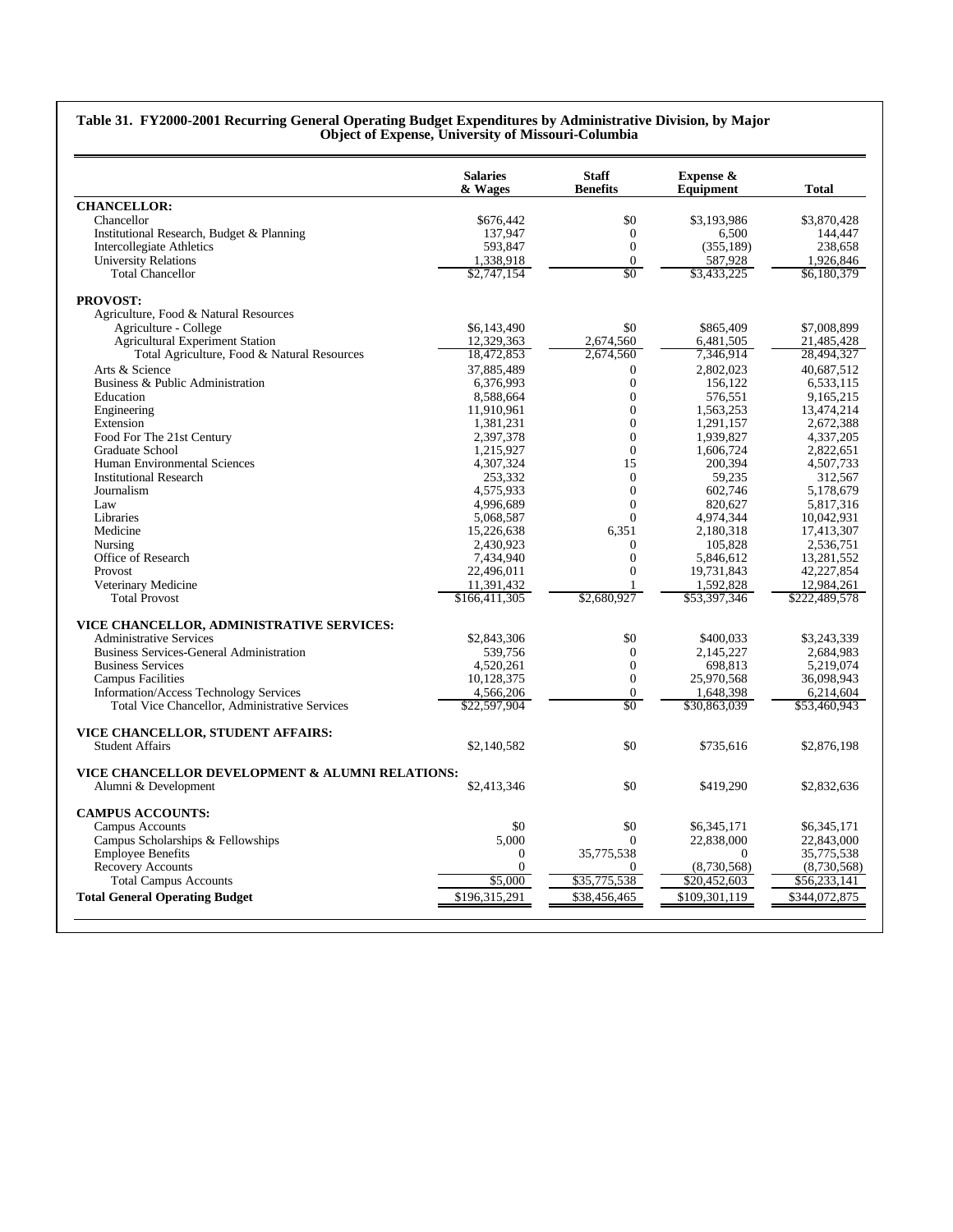#### **Table 32. FY2000-2001 Recurring General Operating Budget Expenditures by Administrative Division, by Major Object of Expense, University of Missouri-Kansas City**

|                                               | <b>Salaries</b><br>& Wages | <b>Staff</b><br><b>Benefits</b> | Expense &<br>Equipment | Total         |
|-----------------------------------------------|----------------------------|---------------------------------|------------------------|---------------|
| <b>CHANCELLOR:</b>                            |                            |                                 |                        |               |
| Chancellor                                    | \$435,771                  | \$75,778                        | \$145,937              | \$657,486     |
| VICE CHANCELLOR, ACADEMIC AFFAIRS:            |                            |                                 |                        |               |
| Campus Accounts                               | $\Omega$                   | $\Omega$                        | 1.370.000              | 1.370,000     |
| College of Arts & Sciences                    | 12,850,730                 | 2,419,039                       | 617,497                | 15,887,266    |
| <b>Computer Science Telecommunications</b>    | 2,198,029                  | 374,288                         | 493,100                | 3,065,417     |
| Conservatory of Music                         | 3,264,347                  | 641,625                         | 368,000                | 4,273,972     |
| Continuing Education                          | $\Omega$                   | $\Omega$                        | 42,917                 | 42,917        |
| Graduate Faculties and Research               | 1.350.210                  | 246,247                         | 885.213                | 2.481.670     |
| Libraries                                     | 2,925,939                  | 578,385                         | 1,893,943              | 5,398,267     |
| Office of Cultural Events                     | 835,041                    | 116,563                         | 374,904                | 1,326,508     |
| School of Biological Sciences                 | 4,244,903                  | 838,330                         | 1.050.843              | 6,134,076     |
| School of Business & Public Administration    | 3,687,058                  | 647,800                         | 151,417                | 4,486,275     |
| School of Dentistry                           | 9,735,228                  | 1,885,505                       | 2,013,850              | 13,634,583    |
| School of Education                           | 3,570,270                  | 671,719                         | 182,215                | 4,424,204     |
| School of Law                                 | 4,073,813                  | 763,069                         | 852,786                | 5,689,668     |
| School of Medicine                            | 11,191,488                 | 636,432                         | 767,329                | 12,595,249    |
| School of Nursing                             | 1.646.863                  | 282.716                         | 109.098                | 2,038,677     |
| School of Pharmacy                            | 3,319,630                  | 591,515                         | 457,966                | 4,369,111     |
| <b>Summer Session</b>                         | 1,293,416                  | 199,523                         | $\Omega$               | 1,492,939     |
| Vice Chancellor - Academic Affairs            | 1,490,035                  | 245,700                         | 1,156,640              | 2,892,375     |
| Total Vice Chancellor, Academic Affairs       | \$67,677,000               | \$11,138,456                    | \$12,787,718           | \$91,603,174  |
|                                               |                            |                                 |                        |               |
| VICE CHANCELLOR, ADMINISTRATIVE AFFAIRS:      |                            |                                 |                        |               |
| Campus Accounts                               | \$1,086,460                | \$1,180,733                     | \$13,421,325           | \$15,688,518  |
| Campus Scholarships/Waivers                   | $\Omega$                   | $\overline{0}$                  | 15,600,000             | 15,600,000    |
| Campus Utilities                              | $\theta$                   | $\Omega$                        | 4.021.923              | 4.021.923     |
| Vice Chancellor - Administrative Affairs      | 8,440,429                  | 1,942,142                       | 5,917,152              | 16,299,723    |
| Total Vice Chancellor, Administrative Affairs | \$9,526,889                | \$3,122,875                     | \$38,960,400           | \$51,610,164  |
| VICE CHANCELLOR, STUDENT AFFAIRS:             |                            |                                 |                        |               |
| Vice Chancellor - Student Affairs             | 3,771,129                  | 740,021                         | 1,011,641              | 5,522,791     |
| Total Vice Chancellor, Student Affairs        | \$3,771,129                | \$740.021                       | \$1.011.641            | \$5,522,791   |
| VICE CHANCELLOR, UNIVERSITY ADVANCEMENT       |                            |                                 |                        |               |
| Vice Chancellor for University Advancement    | \$1,705,209                | \$331,291                       | \$709,521              | \$2,746,021   |
|                                               |                            |                                 |                        |               |
| <b>CHIEF INFORMATION OFFICER</b>              |                            |                                 |                        |               |
| <b>Chief Information Officer</b>              | 2,399,406                  | 498,469                         | 1,181,925              | \$4,079,800   |
| <b>Instructional Computing</b>                | \$406,358                  | \$62,540                        | \$1,431,109            | 1.900.007     |
|                                               | \$2,805,764                | \$561,009                       | \$2,613,034            | \$5,979,807   |
| <b>Total General Operating Budget</b>         | \$85,921,762               | \$15,969,430                    | \$56,228,251           | \$158,119,443 |
|                                               |                            |                                 |                        |               |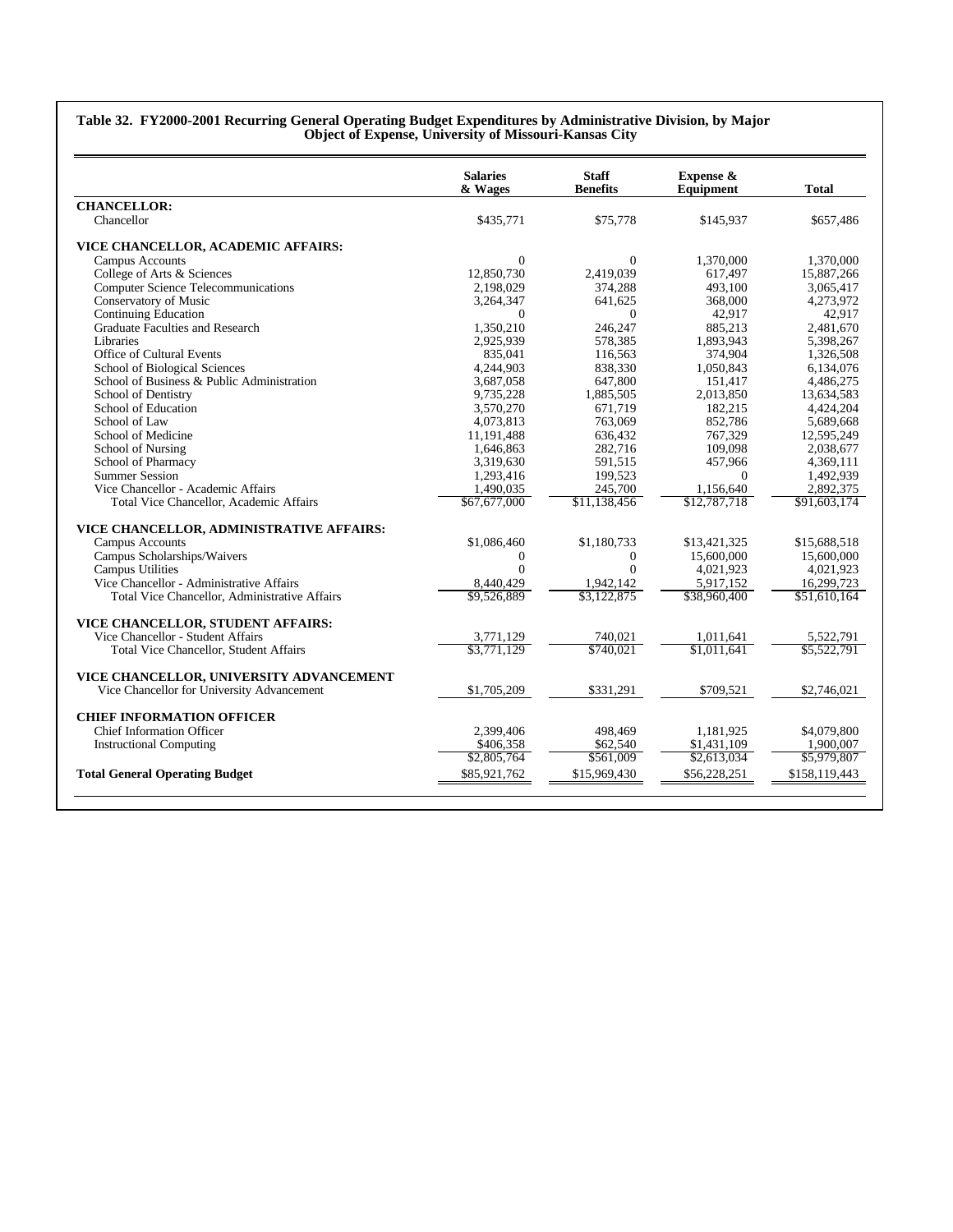#### **Table 33. FY2000-2001 Recurring General Operating Budget Expenditures by Administrative Division, by Major Object of Expense, University of Missouri-Rolla**

|                                               | <b>Salaries</b><br>& Wages | <b>Staff</b><br><b>Benefits</b> | Expense &<br>Equipment  | <b>Total</b>             |
|-----------------------------------------------|----------------------------|---------------------------------|-------------------------|--------------------------|
| <b>CHANCELLOR:</b>                            |                            |                                 |                         |                          |
| Office of the Chancellor                      | \$570,771                  |                                 | \$148,751               | \$719,522                |
| Office of the Chancellor-Campus Accounts      | 334,496                    |                                 | 3,672,014               | 4,006,510                |
| <b>Total Chancellor</b>                       | \$905,267                  | $\sqrt{30}$                     | \$3,820,765             | \$4,726,032              |
| <b>COLLEGE OF ARTS &amp; SCIENCES:</b>        |                            |                                 |                         |                          |
| College of Arts & Sciences                    | \$11,288,424               | \$0                             | \$672,868               | \$11,961,292             |
| <b>SCHOOL OF ENGINEERING:</b>                 |                            |                                 |                         |                          |
| <b>Engineering Extension</b>                  | \$410,006                  | \$0                             | \$38,000                | \$448,006                |
| School of Engineering                         | 13,918,063                 | $\overline{0}$                  | 1,801,562               | 15,719,625               |
| Total School of Engineering                   | \$14,328,069               | \$0                             | \$1,839,562             | \$16,167,631             |
| <b>SCHOOL OF MINES &amp; METALLURGY:</b>      |                            |                                 |                         |                          |
| School of Mines & Metallurgy                  | \$5,357,249                | \$0                             | \$832,498               | \$6,189,747              |
| <b>OFFICE OF ACADEMIC AFFAIRS:</b>            |                            |                                 |                         |                          |
| Admissions and Student Financial Aid          | \$703,359                  | \$0                             | \$336,766               | \$1,040,125              |
| Computing & Information Services              | 1.706.030                  | $\Omega$                        | 2,317,090               | 4,023,120                |
| Extension                                     | 144.014                    | $\Omega$                        | (172, 815)              | (28, 801)                |
| Office of Academic Affairs                    | 1,810,644                  | $\overline{0}$                  | 2,046,478               | 3,857,122                |
| Scholarships, Fellowships, & Fee Waivers      | $\Omega$                   | $\Omega$                        | 11,325,000              | 11,325,000               |
| Total Office of Academic Affairs              | \$4,364,047                | \$0                             | \$15,852,519            | \$20,216,566             |
| <b>OFFICE OF ADMINISTRATIVE SERVICES:</b>     |                            |                                 |                         |                          |
| <b>Business Services</b>                      | 585,498                    | $\boldsymbol{0}$                | 240,690                 | 826.188                  |
| Office of Administrative Services             | 1,763,997                  | $\overline{0}$                  | 220,190                 | 1,984,187                |
| <b>Physical Facilities</b>                    | 3,267,777                  | $\overline{0}$                  | 2,430,365               | 5,698,142                |
| Total Office of Administrative Services       | \$5,617,272                | \$0                             | \$2,891,245             | \$8,508,517              |
| <b>OFFICE OF STUDENT AFFAIRS:</b>             |                            |                                 |                         |                          |
| Intramural/Intercollegiate                    | \$819,833                  | \$0                             | \$283,890               | \$1,103,723              |
| Office of Vice Chancellor for Student Affairs | 1,076,875                  | $\mathbf{0}$                    | 292,351                 | 1,369,226                |
| <b>Total Office of Student Affairs</b>        | \$1,896,708                | \$0                             | \$576.241               | \$2,472,949              |
| <b>OFFICE OF UNIVERSITY ADVANCEMENT:</b>      |                            |                                 |                         |                          |
| Office of University Advancement              | \$1,358,372                | \$0                             | \$256.964               | \$1,615,336              |
| <b>CAMPUS ACCOUNTS:</b>                       |                            |                                 |                         |                          |
| Campus Accounts                               | \$0                        | \$0<br>8.962.204                | \$3,292,661             | \$3,292,661              |
| <b>Employee Benefits</b><br>Recovery Accounts | $\Omega$<br>$\theta$       | $\Omega$                        | $\Omega$<br>(1,101,016) | 8.962.204<br>(1,101,016) |
| <b>Total Campus Accounts</b>                  | SO                         | \$8,962,204                     | \$2,191,645             | \$11,153,849             |
| <b>Total General Operating Budget</b>         | \$45,115,408               | \$8,962,204                     | \$28,934,307            | \$83,011.919             |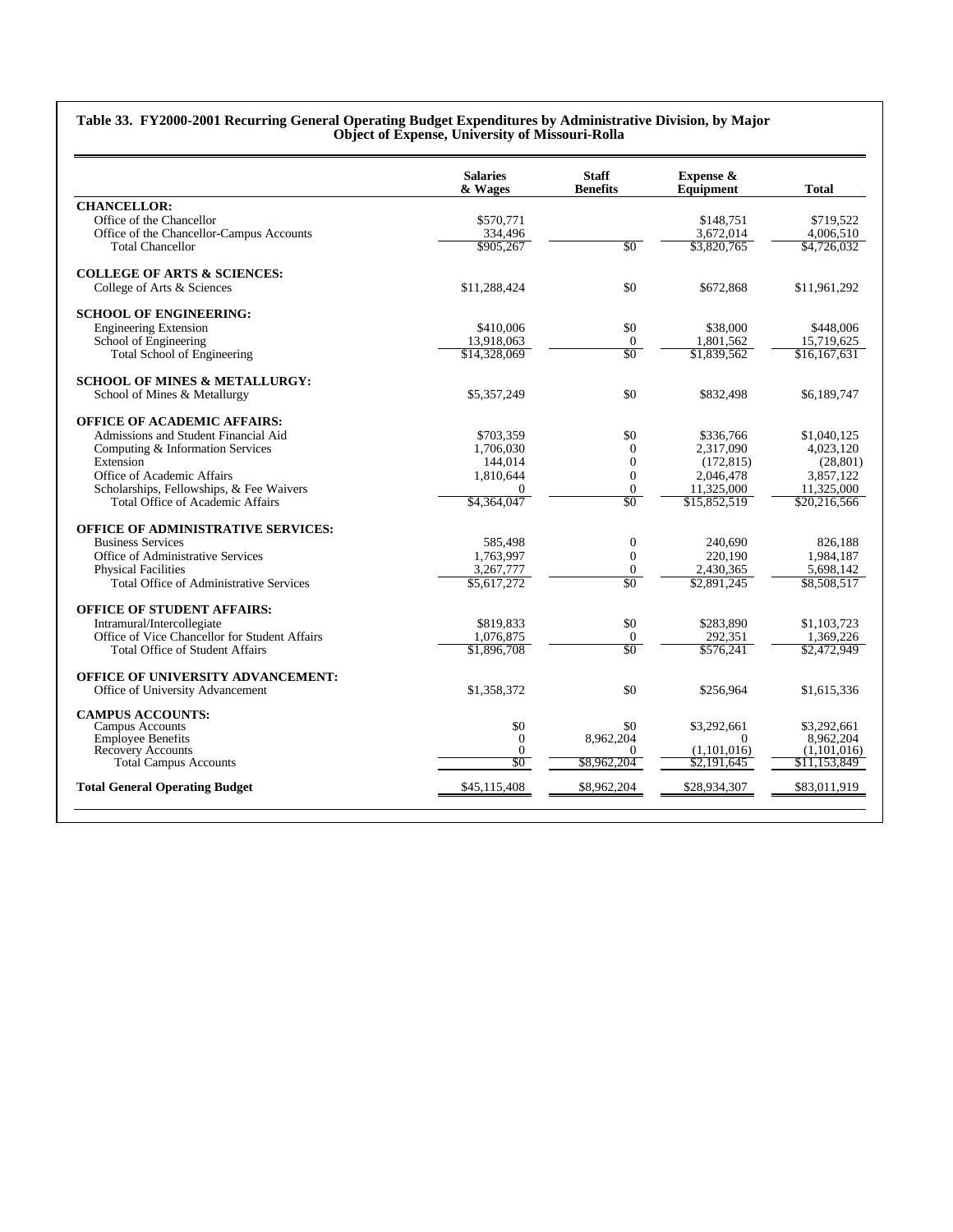#### **Table 34. FY2000-2001 Recurring General Operating Budget Expenditures by Administrative Division, by Major Object of Expense, University of Missouri-St. Louis**

|                                                                | <b>Salaries</b><br>& Wages | <b>Staff</b><br><b>Benefits</b> | Expense &<br>Equipment | <b>Total</b> |
|----------------------------------------------------------------|----------------------------|---------------------------------|------------------------|--------------|
| <b>CHANCELLOR:</b>                                             |                            |                                 |                        |              |
| Chancellor - Campus Accounts                                   | \$734,441                  | \$0                             | \$149,361              | \$883,802    |
| Chancellor - Special Units                                     | 517,858                    | $\boldsymbol{0}$                | 39.324                 | 557,182      |
| UMSL/Washington Univ. Engineering                              | 59,650                     | $\overline{0}$                  | 1,374,599              | 1,434,249    |
| <b>Total Chancellor</b>                                        | \$1,311,949                | \$0                             | \$1,563,284            | \$2,875,233  |
| VICE CHANCELLOR FOR ACADEMIC AFFAIRS:                          |                            |                                 |                        |              |
| Center for Academic Development                                | \$450,961                  | \$0                             | \$18,128               | \$469,089    |
| Center for the Humanities                                      | 32,447                     | $\mathbf{0}$                    | 22,322                 | 54,769       |
| College of Arts & Sciences                                     | 18,021,667                 | $\overline{0}$                  | 1,127,686              | 19,149,353   |
| Evening College                                                | 1,209,615                  | $\mathbf{0}$                    | 11,160                 | 1,220,775    |
| <b>Extension Division</b>                                      | 329,827                    | $\mathbf{0}$                    | 81,936                 | 411,763      |
| Graduate School                                                | 1,137,720                  | $\mathbf{0}$                    | 1,905,930              | 3,043,650    |
| <b>Honors College</b>                                          | 277,615                    | $\mathbf{0}$                    | 145,946                | 423,561      |
| <b>Instructional Technology Center</b>                         | 506,912                    | $\mathbf{0}$                    | 87,184                 | 594,096      |
| <b>International Studies</b>                                   | 450,906                    | $\mathbf{0}$                    | 140,234                | 591,140      |
| Libraries                                                      | 1,963,784                  | $\overline{0}$                  | 1,802,271              | 3,766,055    |
| <b>Public Policy Research Centers</b>                          | 428,154                    | $\mathbf{0}$                    | 35,649                 | 463,803      |
| School of Business                                             | 4,814,689                  | $\mathbf{0}$                    | 153,152                | 4,967,841    |
| School of Education                                            | 4,925,962                  | $\Omega$                        | 239,050                | 5,165,012    |
| School of Nursing                                              | 1,834,133                  | $\mathbf{0}$                    | 545,299                | 2,379,432    |
| School of Optometry                                            | 3,078,008                  | $\boldsymbol{0}$                | 1,680,065              | 4,758,073    |
| Vice Chancellor Academic Affairs                               | 1,497,806                  | $\boldsymbol{0}$                | 212,935                | 1,710,741    |
| Total Vice Chancellor for Academic Affairs                     | \$40,960,206               | \$0                             | \$8,208,947            | \$49,169,153 |
| VICE CHANCELLOR FOR ADMINISTRATIVE SERVICES:                   |                            |                                 |                        |              |
| Environmental Health and Safety                                | \$87,039                   | \$0                             | \$56,407               | \$143,446    |
| <b>Facilities Planning</b>                                     | 168,099                    | $\mathbf{0}$                    | 35,464                 | 203,563      |
| <b>Facilities Services</b>                                     | 2,884,499                  | $\Omega$                        | 4,909,865              | 7,794,364    |
| <b>General Services</b>                                        | 24.933                     | $\mathbf{0}$                    | $\mathbf{0}$           | 24.933       |
| Human Resource Services                                        | 547,520                    | $\mathbf{0}$                    | 72,087                 | 619,607      |
| <b>Institutional Safety</b>                                    | 803,541                    | $\boldsymbol{0}$                | 263,729                | 1,067,270    |
| Vice Chancellor Administrative Services                        | 789,342                    | $\boldsymbol{0}$                | 580,028                | 1,369,370    |
| Total Vice Chancellor for Administrative Services              | \$5,304,973                | $\overline{50}$                 | \$5,917,580            | \$11,222,553 |
| VICE CHANCELLOR FOR MANAGERIAL & TECHNOLOGICAL SERVICES:       |                            |                                 |                        |              |
| <b>Business Services</b>                                       | \$354,448                  | \$0                             | \$19,165               | \$373,613    |
| Finance                                                        | 499,260                    | $\mathbf{0}$                    | 70,327                 | 569,587      |
| VC for Managerial & Technological Services                     | 2,667,350                  | $\boldsymbol{0}$                | 3,031,387              | 5,698,737    |
| Total VC for Managerial & Technological Services               | \$3,521,058                | \$0                             | \$3,120,879            | \$6,641,937  |
| VICE CHANCELLOR FOR STUDENT AFFAIRS:                           |                            |                                 |                        |              |
| <b>Enrollment Services</b>                                     | 1,286,108                  | $\boldsymbol{0}$                | 5,579,663              | 6,865,771    |
| Vice Chancellor Student Affairs                                | 1,098,305                  | $\boldsymbol{0}$                | 63,140                 | 1,161,445    |
| <b>Total Vice Chancellor for Student Affairs</b>               | \$2,384,413                | \$0                             | \$5,642,803            | \$8,027,216  |
| VICE CHANCELLOR FOR UNIVERSITY RELATIONS:                      |                            |                                 |                        |              |
| Vice Chancellor University Relations                           | \$1,312,982                | \$0                             | \$33,105               | \$1,346,087  |
|                                                                |                            |                                 |                        |              |
| <b>BUDGET DEVELOPMENT AND PLANNING:</b>                        |                            |                                 |                        |              |
| Campus Specific                                                | \$0                        | \$0                             | \$645,063              | \$645.063    |
| <b>Cost Recoveries</b>                                         | $\boldsymbol{0}$           | $\mathbf{0}$                    | (1,450,337)            | (1,450,337)  |
| <b>Extension Recoveries</b><br>Reserves & Fund Balances        | $\mathbf{0}$               | $\boldsymbol{0}$                | (395,500)              | (395,500)    |
|                                                                | 3,422,737                  | $\overline{0}$                  | 4,828,840              | 8,251,577    |
| <b>Staff Benefits</b><br>Total Budget Development and Planning | 0                          | 12,516,940                      | $\overline{0}$         | 12,516,940   |
|                                                                | \$3,422,737                | \$12,516,940                    | \$3,628,066            | \$19,567,743 |
| <b>Total General Operating Budget</b>                          | \$58,218,318               | \$12,516,940                    | \$28,114,664           | \$98,849,922 |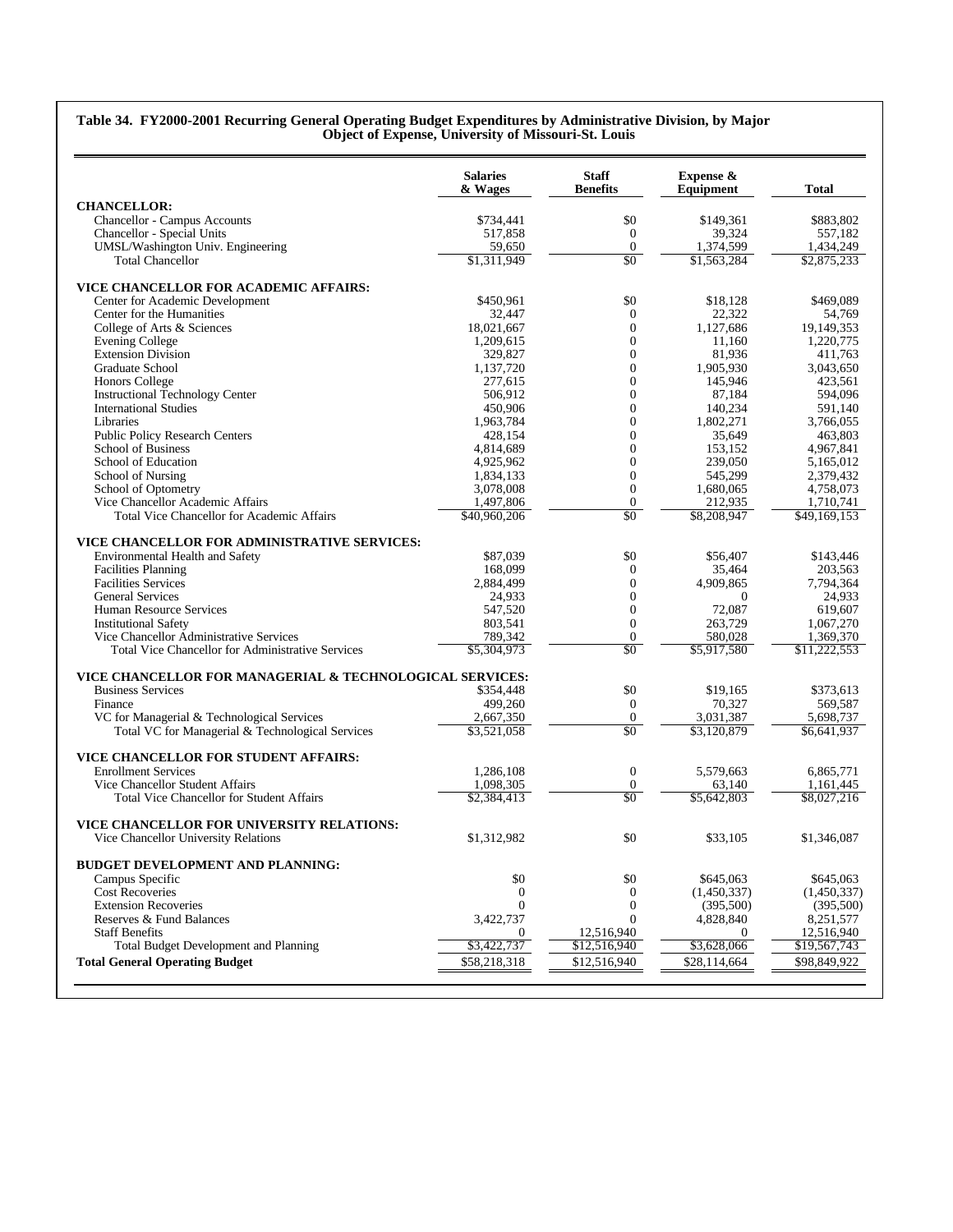#### **Table 35. FY2000-2001 Recurring General Operating Budget Expenditures by Administrative Division, by Major Object of Expense, University of Missouri Outreach and Extension**

|                                        | <b>Salaries</b><br>& Wages | <b>Staff</b><br><b>Benefits</b> | <b>Expense &amp;</b><br>Equipment | Total        |
|----------------------------------------|----------------------------|---------------------------------|-----------------------------------|--------------|
| VICE PRESIDENT FOR UNIVERSITY OUTREACH |                            |                                 |                                   |              |
| Outreach and Extension                 | \$24,651,590               | \$5,362,266                     | \$9,351,345                       | \$39,365,201 |
| <b>Total General Operating Budget</b>  | \$24,651,590               | \$5,362,266                     | \$9,351,345                       | \$39,365,201 |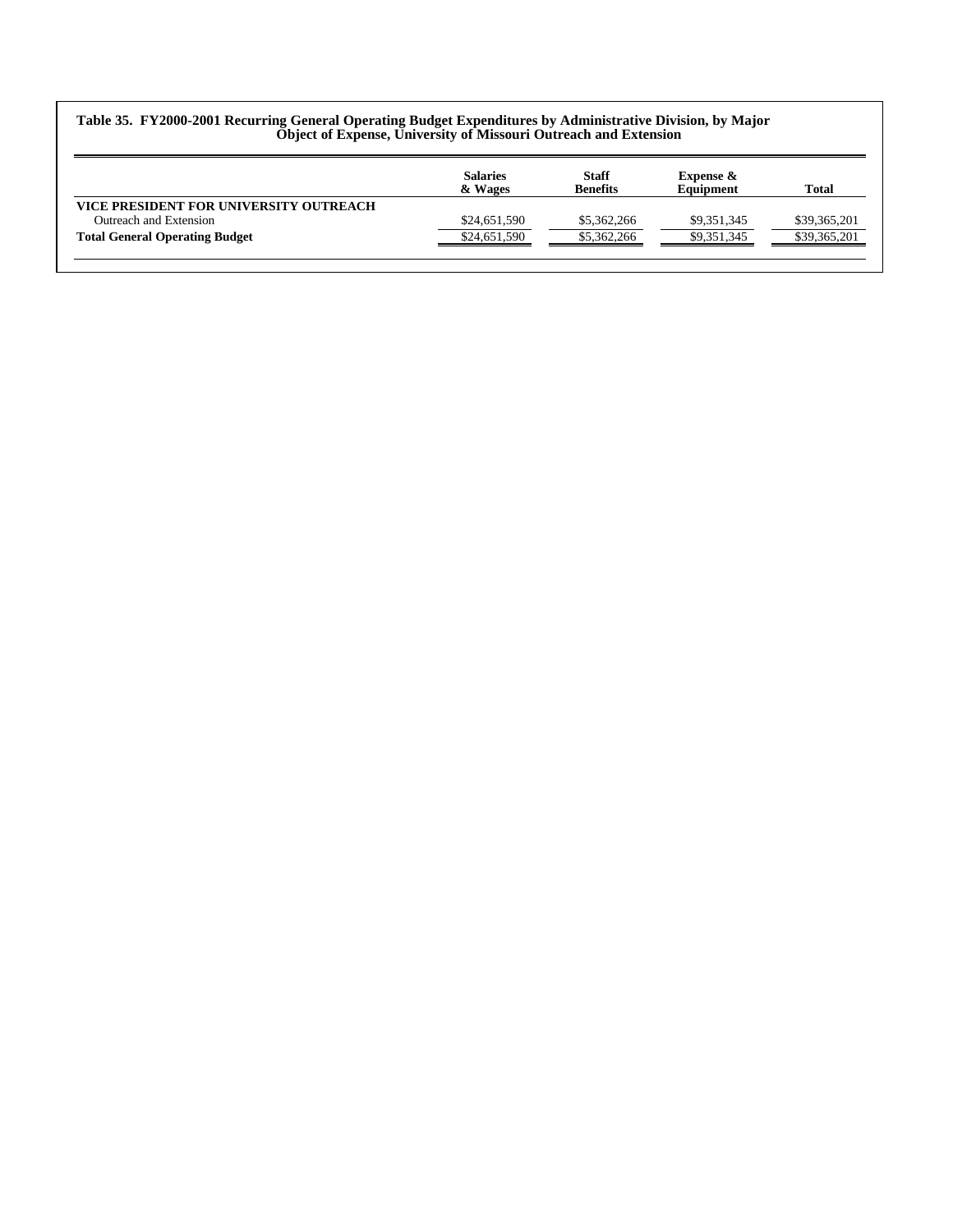|                                                       | <b>Salaries</b><br>& Wages | <b>Staff</b><br><b>Benefits</b> | <b>Expense &amp;</b><br>Equipment | <b>Total</b> |
|-------------------------------------------------------|----------------------------|---------------------------------|-----------------------------------|--------------|
| <b>BOARD OF CURATORS:</b>                             |                            |                                 |                                   |              |
| <b>Board of Curators</b>                              | \$131,010                  | \$0                             | \$133,204                         | \$264,214    |
| <b>GENERAL COUNSEL:</b>                               |                            |                                 |                                   |              |
| <b>General Counsel</b>                                | \$790,117                  | \$0                             | \$93,477                          | \$883,594    |
| <b>PRESIDENT:</b>                                     |                            |                                 |                                   |              |
| President                                             | \$1,250,037                | \$0                             | \$383,507                         | \$1,633,544  |
|                                                       |                            |                                 |                                   |              |
| VICE PRESIDENT, ACADEMIC AFFAIRS:<br>Academic Affairs | \$1,333,060                | \$0                             | \$857,384                         | \$2,190,444  |
|                                                       |                            |                                 |                                   |              |
| VICE PRESIDENT, FINANCE AND ADMINISTRATION:           |                            |                                 |                                   |              |
| Controller                                            | \$947,017                  | \$0                             | \$403,362                         | \$1,350,379  |
| Economic Development                                  | 68,740                     | $\Omega$                        | 21,767                            | 90,507       |
| Finance and Administration                            | 325,576                    | $\theta$                        | 106,495                           | 432,071      |
| <b>Internal Auditing</b>                              | $\Omega$                   | $\Omega$                        | 907,363                           | 907,363      |
| <b>Investment and Banking</b>                         | 462,469                    | $\Omega$                        | 152,660                           | 615,129      |
| <b>Management Services</b>                            | 1,381,014                  | $\theta$                        | 1.037.756                         | 2,418,770    |
| Planning and Budget                                   | 621,047                    | $\overline{0}$                  | 54,184                            | 675,231      |
| Recovery of Institutional Support                     | $\Omega$                   | $\Omega$                        | (2,115,487)                       | (2,115,487)  |
| <b>Staff Benefits</b>                                 | $\mathbf{0}$               | 2,276,561                       | $^{\circ}$                        | 2,276,561    |
| Transfers                                             | $\Omega$                   | 0                               | 97.762                            | 97.762       |
| <b>UM</b> Administration                              | 25,601                     | $\theta$                        | 529,906                           | 555,507      |
| <b>Total Administrative Affairs</b>                   | \$3,831,464                | \$2,276,561                     | \$1,195,768                       | \$7,303,793  |
| VICE PRESIDENT, HUMAN RESOURCES                       |                            |                                 |                                   |              |
| Human Resource Services                               | \$1,401,583                | \$0                             | \$502,243                         | 1,903,826    |
| Recovery of Institutional Support                     | $\Omega$                   | $\mathbf{0}$                    | (840, 899)                        | (840, 899)   |
| Total Human Resources                                 | \$1,401,583                | \$0                             | $($ \$338,656)                    | \$1,062,927  |
| VICE PRESIDENT, INFORMATION SYSTEMS:                  |                            |                                 |                                   |              |
| <b>Information Technology</b>                         | \$2,312,811                | \$0                             | \$4,524,630                       | \$6,837,441  |
| <b>Total General Operating Budget</b>                 | \$11,050,082               | \$2,276,561                     | \$6,849,314                       | \$20,175,957 |

**Table 36. FY2000-2001 Recurring General Operating Budget Expenditures by Administrative Division, by Major**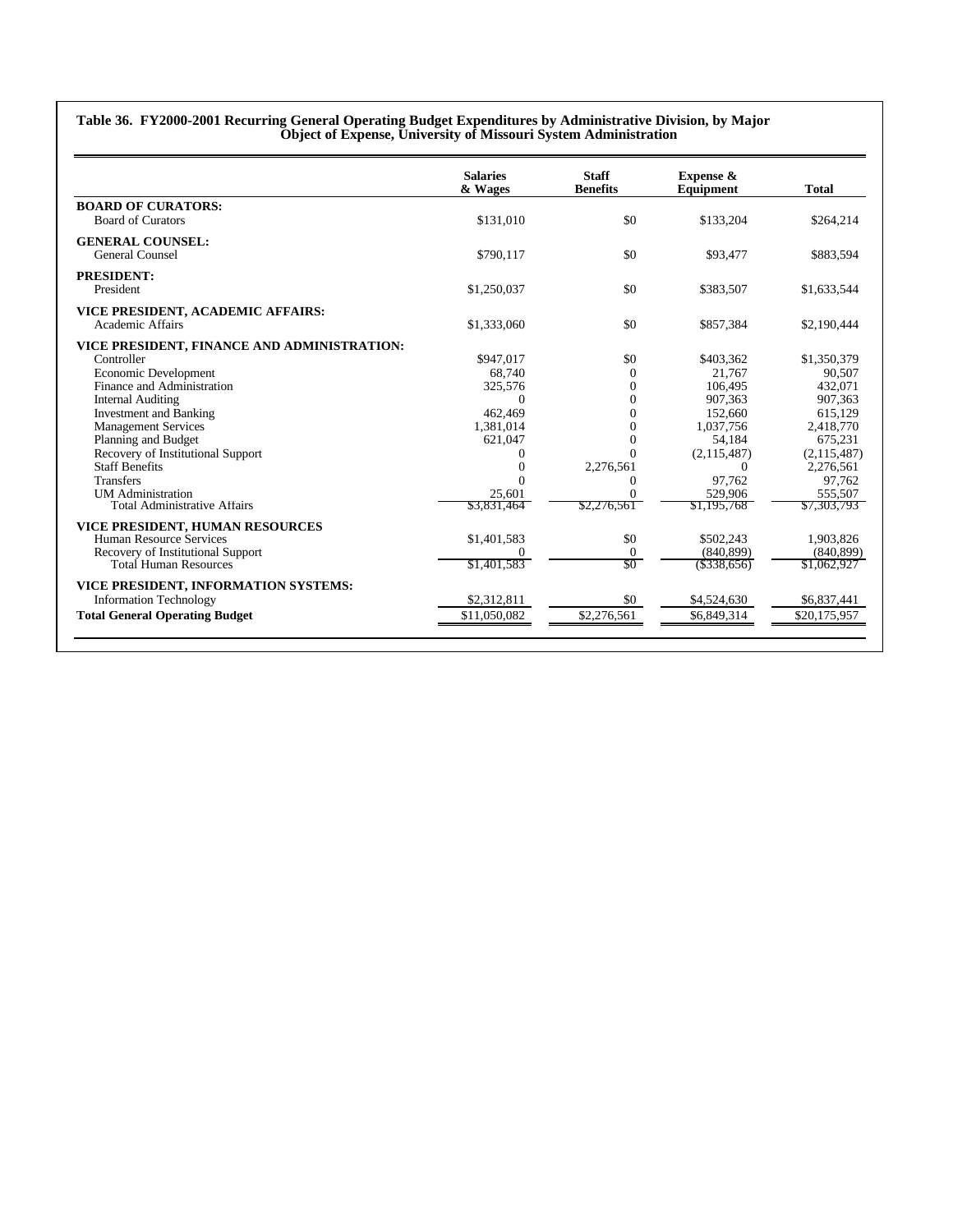#### **Table 37. FY2000-2001 Recurring General Operating Budget Expenditures by Administrative Division, by Major Object of Expense, University of Missouri University-Wide Resources**

|                                       | <b>Salaries</b><br>& Wages | <b>Staff</b><br><b>Benefits</b> | Expense $\&$<br>Equipment | Total       |
|---------------------------------------|----------------------------|---------------------------------|---------------------------|-------------|
| UNIVERSITY-WIDE RESOURCES             |                            |                                 |                           |             |
| University-Wide Resources             | \$1,685,563                | \$379.252                       | \$5,827,819               | \$7,892,634 |
| <b>Total General Operating Budget</b> | \$1,685,563                | \$379.252                       | \$5,827,819               | \$7,892,634 |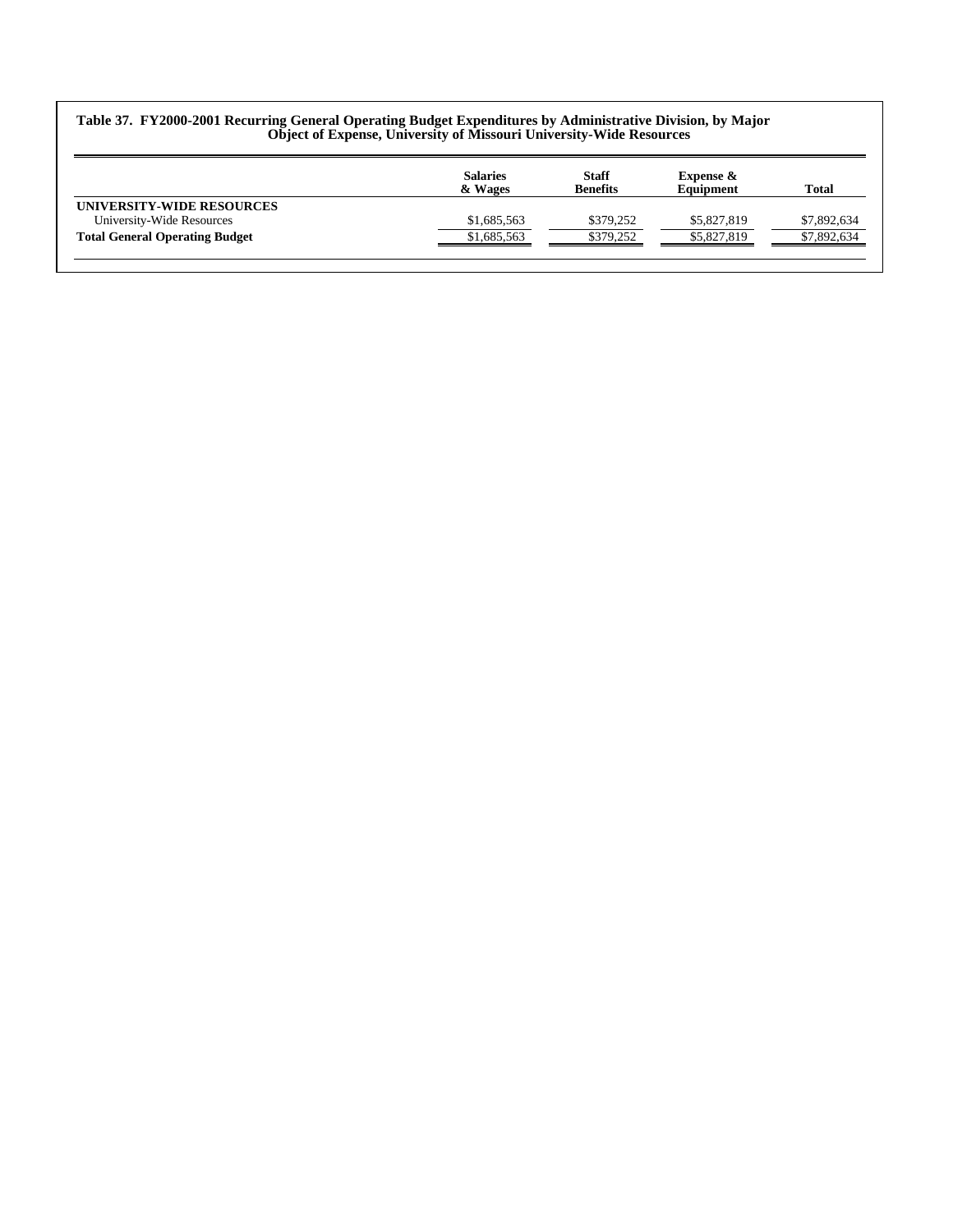# **University of Missouri System FY2000-2001 Other Curators' Programs Summary**

This section of the budget summarizes the operating budgets of the other programs delineated below. All of these programs, except Columbia Regional Hospital, receive line-itemed appropriations from the State of Missouri.

- University of Missouri-Columbia Hospital and Clinics
- Columbia Regional Hospital
- Ellis Fischel Cancer Center
- Missouri Rehabilitation Center
- Missouri Institute of Mental Health
- Missouri Kidney Program
- Missouri Research and Education Network (MOREnet)
- State Historical Society of Missouri

The first six programs noted above are associated primarily with the University of Missouri-Columbia, and are included in the current funds budget information for that campus. The Operating budgets for the University of Missouri-Columbia Hospital and Clinics, Ellis Fischel Cancer Center, Missouri Rehabilitation Center and the newly acquired Columbia Regional Hospital are accounted for as designated funds. The Missouri Institute of Mental Health and the Missouri Kidney Program are accounted for as restricted funds. The Missouri Research and Education Network funds are included in the University of Missouri System Administration current funds budget, primarily as restricted funds. The State Historical Society of Missouri has its own governing board and is accounted for as an agency fund.

 withholding by the State of Missouri, therefore the state appropriations displayed in the FY2000 State. In select cases, the state appropriations figure also includes reappropriated funds from the prior As noted earlier, state appropriations for the University of Missouri are subject to a 3.0% 2001 operating budget for the Other Curators' programs are 97.0% of the funds appropriated by the year.

## **University of Missouri-Columbia Hospital and Clinics**

 The flagship hospital is a 236-bed tertiary care center that provides a full range of medical services. Physicians from throughout the state refer many of their most complicated patient cases to the UMC Hospital and Clinics' medical and surgical specialists. Twenty-five percent of the beds, more than twice that of the average community hospital, are dedicated to intensive care, which reflects the severity of illness and injury the patients face.

 Elements of UMC Hospital and Clinics mission permit the institution to provide a wide range clinical education of health science students, and continuing education for its medical staff and other of specialized health delivery programs designed to provide the following: an environment for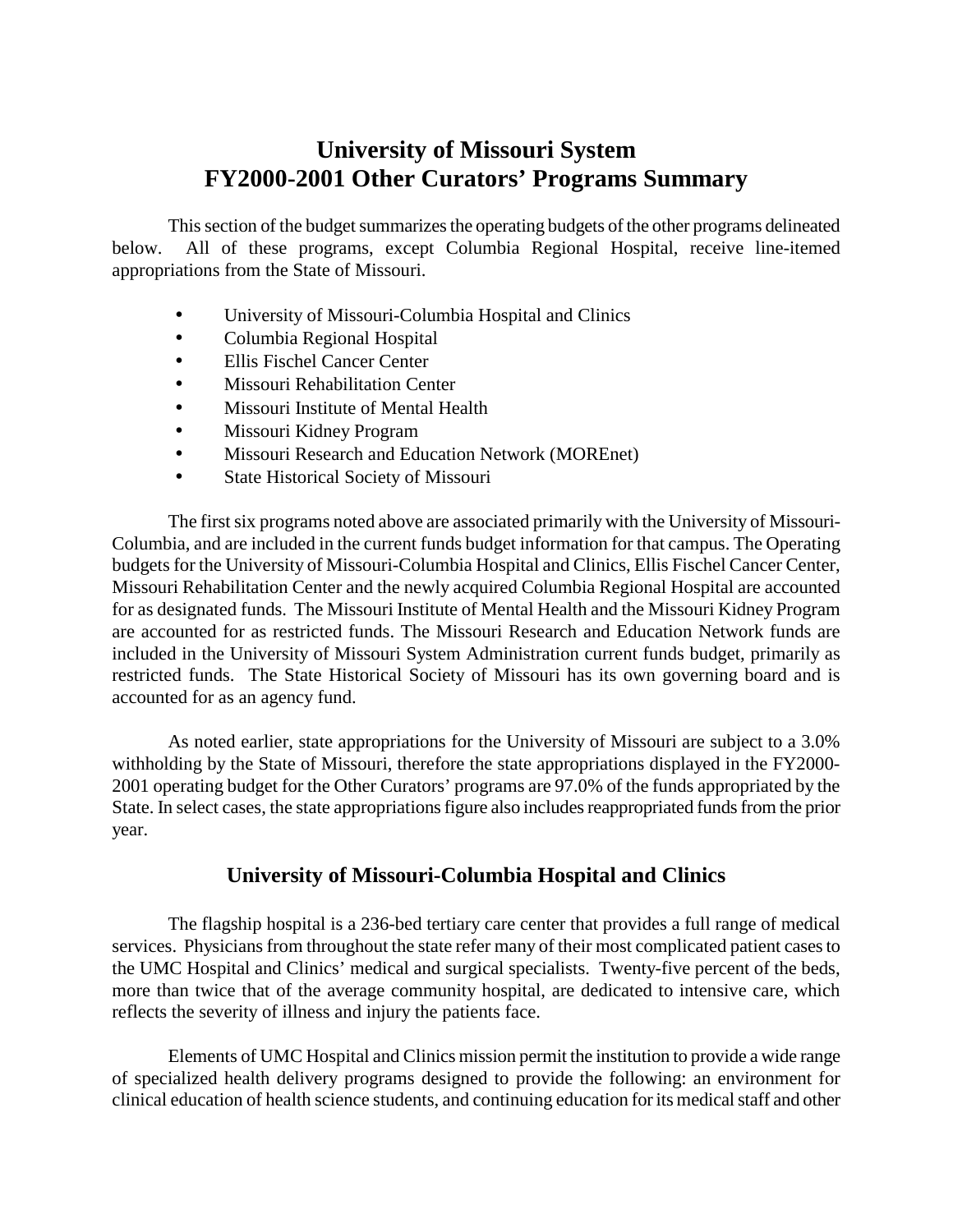health practitioners; to provide a distinctive environment for the advancement of biomedical research and technical development, as well as innovations in the delivery of health services; and to provide patient care services which respond to local, state, and national needs.

 The University of Missouri-Columbia Hospital and Clinics are a principal medical and health Clinics are recognized as a leader in the care and treatment of the most seriously injured and ill patients. Services offered by the hospital include the only full service children's hospital outside the Kansas City and St. Louis areas, an air ambulance for severely injured or ill patients, the George Peak Memorial Burn Center, the Cosmopolitan International Diabetes Center, and the Roy E. Mason Administration Hospital and the Mid-Missouri Mental Health Center reinforce the leadership role that the University of Missouri-Columbia Hospital and Clinics play in providing health care services. care resource for the State of Missouri. As a certified Level I Trauma Center, the Hospital and Ophthalmology Institute. Continued affiliation with the Harry S. Truman Memorial Veterans

 Table 38 details the FY2000-2001operating budget for the University of Missouri-Columbia provide 83.7% of the operating funds. Estimated beginning and ending balances remain unchanged, Hospital and Clinics. State appropriations of \$9.4 million provide only 4.0% of the operating revenues for the Hospital and Clinics. The main source of revenues is patient revenues, which at \$50.5 million.

|                                    | <b>Salaries</b><br>& Wages | Staff<br><b>Benefits</b> | Expense &<br>Equipment | Total         |
|------------------------------------|----------------------------|--------------------------|------------------------|---------------|
| <b>Beginning Balance</b>           |                            |                          |                        | \$50,517,522  |
| Revenues                           |                            |                          |                        |               |
| <b>State Appropriations</b>        |                            |                          |                        | \$9,389,246   |
| <b>Patient Revenues</b>            |                            |                          |                        | 196,647,306   |
| Cafeteria Sales                    |                            |                          |                        | 2,122,760     |
| <b>Auxiliary Enterprises/Other</b> |                            |                          |                        | 26,842,099    |
| <b>Total Revenues</b>              |                            |                          |                        | \$235,001,411 |
| Expenditures                       |                            |                          |                        |               |
| <b>Administrative Services</b>     | \$22,349,476               | \$3,812,216              | \$63,772,680           | \$89,934,372  |
| Professional Services              | \$50,142,937               | 9,778,603                | 38,211,506             | 98,133,046    |
| Residents                          | 12,045,539                 | 2,620,012                | 102,556                | 14,768,107    |
| Clinics                            | 7,331,197                  | 2,345,356                | 5,698,842              | 15,375,395    |
| <b>Total Expenditures</b>          | \$91,869,149               | \$18,556,187             | \$107,785,584          | \$218,210,920 |
| <b>Transfers</b>                   |                            |                          | 16,790,491             | 16,790,491    |
| Total Expenditures & Transfers     | \$91,869,149               | \$18,556,187             | \$124,576,075          | \$235,001,411 |

 The graphs on the following page depict the operating budget by source of revenue and object of expense. Compensation expenditures of \$110.4 million account for 47.0% of the Hospital and Clinics planned expenditures and transfers. Expense and equipment expenditures of \$107.8 million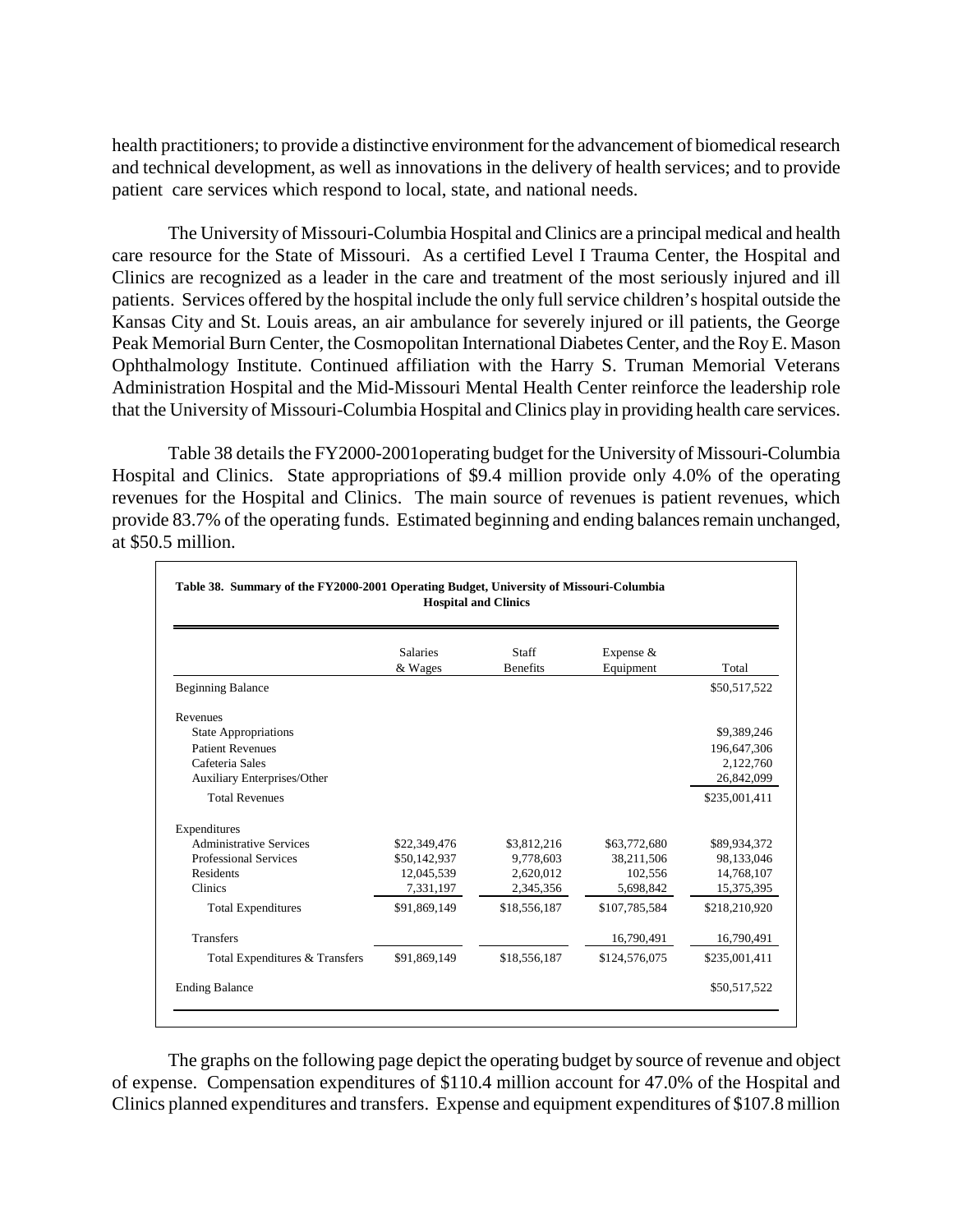account for another 45.9% of the budget. The remaining \$16.8 million, or 7.1% of the total budget, is budgeted as transfers and will be used for debt retirement, and repair and replacement of equipment and facilities.



# **Columbia Regional Hospital**

 mission of providing education, research, and service to the residents of Missouri. On September 30, through proceeds of Health Facilities Revenue Bonds, which were previously issued and designated In FY2000 the University of Missouri Health System added a new hospital to support their 1999 the Board of Curators purchased Columbia Regional Hospital. The acquisition was funded for capital improvements.

 of primary care to the people in Mid-Missouri. Columbia Regional Hospital has a bed capacity of Rehabilitation Unit. It also provides surgical services in a free standing Ambulatory Surgery Center. Columbia Regional Hospital provides a unique fusion of the best of community medical practice with the advantages of affiliation with the University of Missouri academic medical center. Columbia Regional specializes in orthopedics and ophthalmology, as well as providing a wide range 282, including a 34 bed Skilled Nursing facility, a 12 bed Geriatric Psychiatric Unit and a 22 bed

 As shown in Table 39, Columbia Regional Hospital has a FY2000-2001 operating budget of \$55.5 million dollars. Columbia Regional Hospital does not receive state appropriations and operates on patient revenues, cafeteria sales, auxiliary enterprises and other revenues. As indicated in the graph below, patient revenues account for 97.3% of all revenues at Columbia Regional Hospital.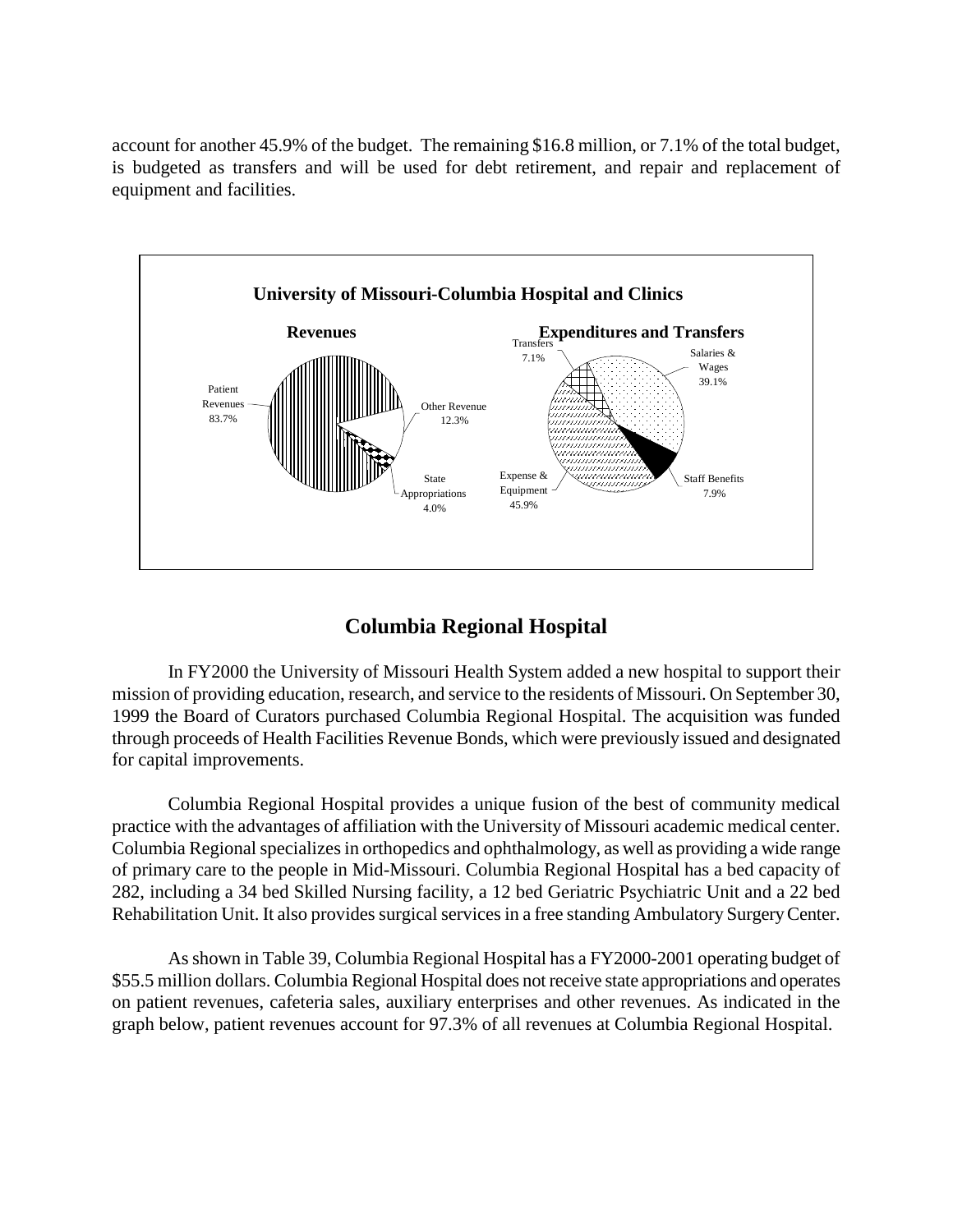|                                | Salaries     | <b>Staff</b>    | Expense &    |                 |
|--------------------------------|--------------|-----------------|--------------|-----------------|
|                                | & Wages      | <b>Benefits</b> | Equipment    | Total           |
| <b>Beginning Balance</b>       |              |                 |              | $(\$4,128,915)$ |
| Revenues                       |              |                 |              |                 |
| <b>State Appropriations</b>    |              |                 |              | \$0             |
| <b>Patient Revenues</b>        |              |                 |              | 54,029,536      |
| Cafeteria Sales                |              |                 |              | 255,767         |
| Auxiliary Enterprises/Other    |              |                 |              | 1,248,775       |
| <b>Total Revenues</b>          |              |                 |              | \$55,534,078    |
| Expenditures                   |              |                 |              |                 |
| <b>Administrative Services</b> | \$6,628,069  | \$1,826,683     | \$14,639,056 | \$18,791,562    |
| Professional Services          | 14,241,317   | 3,385,654       | 16,298,147   | 33,925,118      |
| <b>Total Expenditures</b>      | \$20,869,386 | \$5,212,337     | \$30,937,203 | \$52,716,680    |
| <b>Transfers</b>               |              |                 | 2,817,398    | 2,817,398       |
| Total Expenditures & Transfers | \$20,869,386 | \$5,212,337     | \$33,754,601 | \$55,534,078    |
| <b>Ending Balance</b>          |              |                 |              | $(\$4,128,915)$ |



# **Ellis Fischel Cancer Center**

 The Ellis Fischel Cancer Center is Missouri's only hospital dedicated solely to cancer care. The Cancer Center's team of physician specialists and other trained professionals work together with a common goal: to provide the latest cancer treatments and improved quality of life for thousands of people each year. In 1990, Ellis Fischel became a partner with the University of Missouri Health Sciences Center. The merger is paving the way for Ellis Fischel to become one of the country's outstanding cancer centers.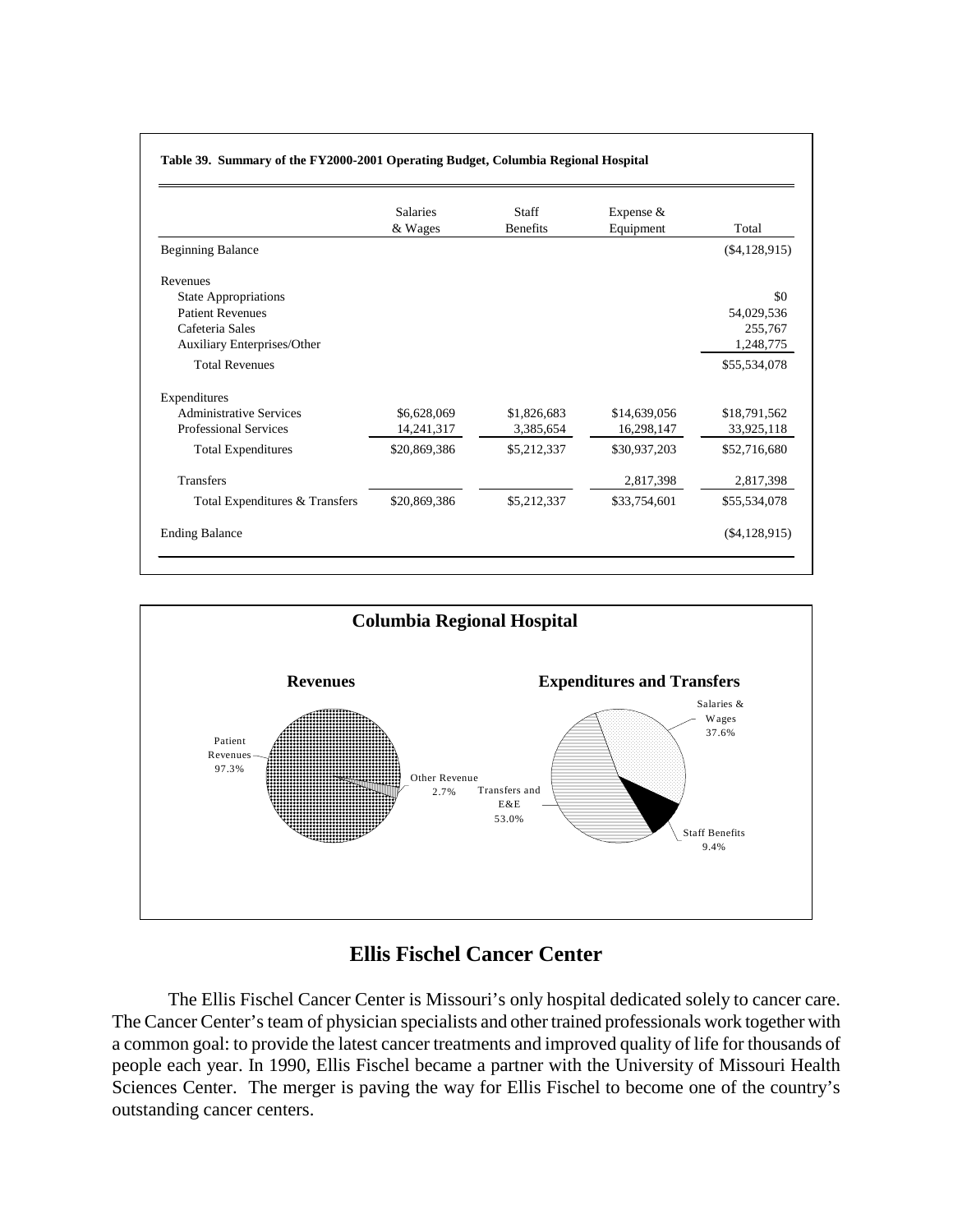Ellis Fischel Cancer Center provides diagnosis and treatment, detection, information, clinical research through modern diagnosis and treatment modalities, and education to health care professionals and citizens regarding all aspects of cancer. These services are provided to inpatients and outpatients. Ellis Fischel Cancer Center is a statewide referral center that provides cancer services unavailable in many communities.

Table 40 delineates the operating budget for the Ellis Fischel Cancer Center. State appropriations of \$4.4 million constitute 12.9% of the funding for the Ellis Fischel Cancer Center. Patient revenues of \$27.0 million are the major source of revenue, contributing 78.5% of the total.

|                                | <b>Salaries</b><br>& Wages | <b>Staff</b><br><b>Benefits</b> | Expense $&$<br>Equipment | Total        |
|--------------------------------|----------------------------|---------------------------------|--------------------------|--------------|
| <b>Beginning Balance</b>       |                            |                                 |                          | \$12,446,194 |
| Revenues                       |                            |                                 |                          |              |
| <b>State Appropriations</b>    |                            |                                 |                          | \$4,444,525  |
| <b>Patient Revenues</b>        |                            |                                 |                          | 26,960,709   |
| Other Revenue                  |                            |                                 |                          | 2,958,421    |
| <b>Total Revenues</b>          |                            |                                 |                          | \$34,363,655 |
| Expenditures                   |                            |                                 |                          |              |
| <b>Administrative Services</b> | \$4,430,293                | \$761,576                       | \$6,365,700              | \$11,557,569 |
| <b>Professional Services</b>   | 12,084,969                 | 2,266,714                       | 5,882,314                | 20,233,997   |
| <b>Total Expenditures</b>      | \$16,515,262               | \$3,028,290                     | \$12,248,014             | \$31,791,566 |
| <b>Transfers</b>               |                            |                                 | 2,572,089                | 2,572,089    |
| Total Expenditures & Transfers | \$16,515,262               | \$3,028,290                     | \$14,820,103             | \$34,363,655 |
| <b>Ending Balance</b>          |                            |                                 |                          | \$12,446,194 |

The charts below show the operating budget by source of revenue and object of expense. Compensation expenditures of \$19.5 million account for 56.9% of the planned expenditures and transfers for Ellis Fischel Cancer Center. Expenses and equipment expenditures of \$12.2 million account for another 35.6% of the budget. Transfers of \$2.6 million, or 7.5%, will be used for debt retirement, and repairs and replacement of equipment and facilities.

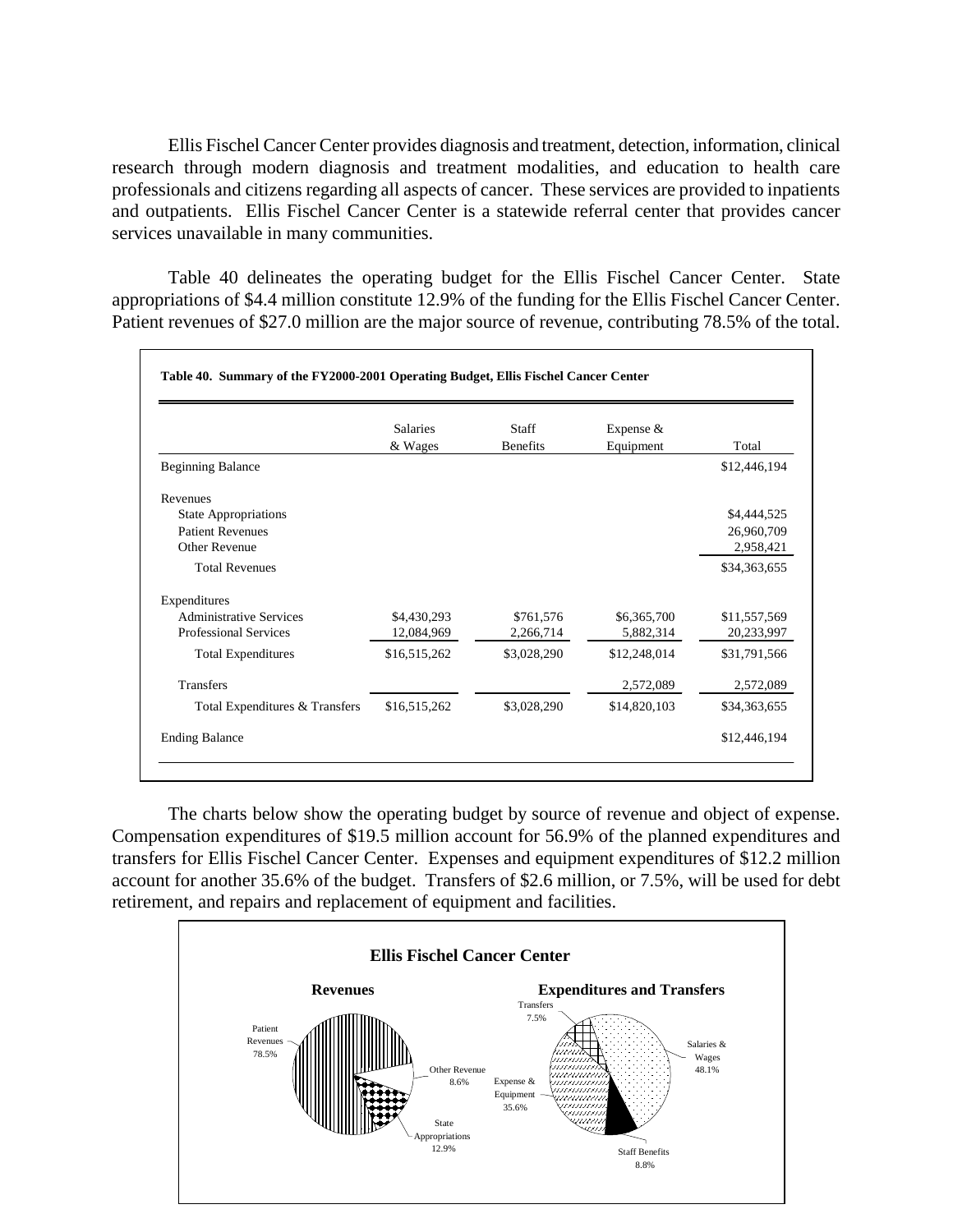### **Missouri Rehabilitation Center**

 and time consuming. Very few facilities in the state provide such care, especially for head injured dormitory living and a progression to residential living is provided. Extensive efforts are made to Approximately 85% of the Center's patients have limited or no financial resources. It is also home to the largest brain injury rehabilitation program in Missouri. In 1996, state legislation transferred Missouri Rehabilitation Center is a 135 bed rehabilitation hospital committed to providing compassionate rehabilitation services. Long-term (sub acute) rehabilitation care is labor-intensive patients, and particularly for indigent or Medicaid patients. Founded in 1907 as a state tuberculosis hospital, its services have greatly expanded, first to a broad range of pulmonary treatments and then to a center for comprehensive physical rehabilitation. A Transitional Living Program consisting of help patients reach their fullest physical potential and to develop self-help/care skills. responsibility of the state-run hospital, the last to be operated by the Department of Health, to the University of Missouri Health Science Center.

|                                | <b>Salaries</b><br>& Wages | <b>Staff</b><br><b>Benefits</b> | Expense $&$<br>Equipment | Total        |
|--------------------------------|----------------------------|---------------------------------|--------------------------|--------------|
| <b>Beginning Balance</b>       |                            |                                 |                          | \$7,807,050  |
| Revenues                       |                            |                                 |                          |              |
| <b>State Appropriations</b>    |                            |                                 |                          | \$10,580,212 |
| <b>Patient Revenues</b>        |                            |                                 |                          | 11,660,724   |
| Other Revenue                  |                            |                                 |                          | 1,941,750    |
| <b>Total Revenues</b>          |                            |                                 |                          | \$24,182,686 |
| Expenditures                   |                            |                                 |                          |              |
| <b>Administrative Services</b> | \$4,223,227                | \$970,884                       | \$2,869,899              | \$8,064,010  |
| Professional Services          | 10,092,740                 | 2,624,506                       | 2,594,358                | 15,311,604   |
| <b>Total Expenditures</b>      | \$14,315,967               | \$3,595,390                     | \$5,464,257              | \$23,375,614 |
| <b>Transfers</b>               |                            |                                 |                          | 807,072      |
| Total Expenditures & Transfers | \$14,315,967               | \$3,595,390                     | \$5,464,257              | \$24,182,686 |
| <b>Ending Balance</b>          |                            |                                 |                          | \$7,807,050  |

Table 41 above details the expenditure budget for the Missouri Rehabilitation Center for FY2000-2001. Patient revenues are the largest source of funding for the Missouri Rehabilitation Center, providing 48.2% of the operating revenue. State appropriations contribute 43.8%, and other revenue, 8.0%. Beginning and ending fund balances remain unchanged, at \$7.8 million.

The figures on the following page show the operating budget by source of revenue and object of expense. Compensation expenditures of \$17.9 million account for 74.1% of the planned expenditures and transfers for the Missouri Rehabilitation Center.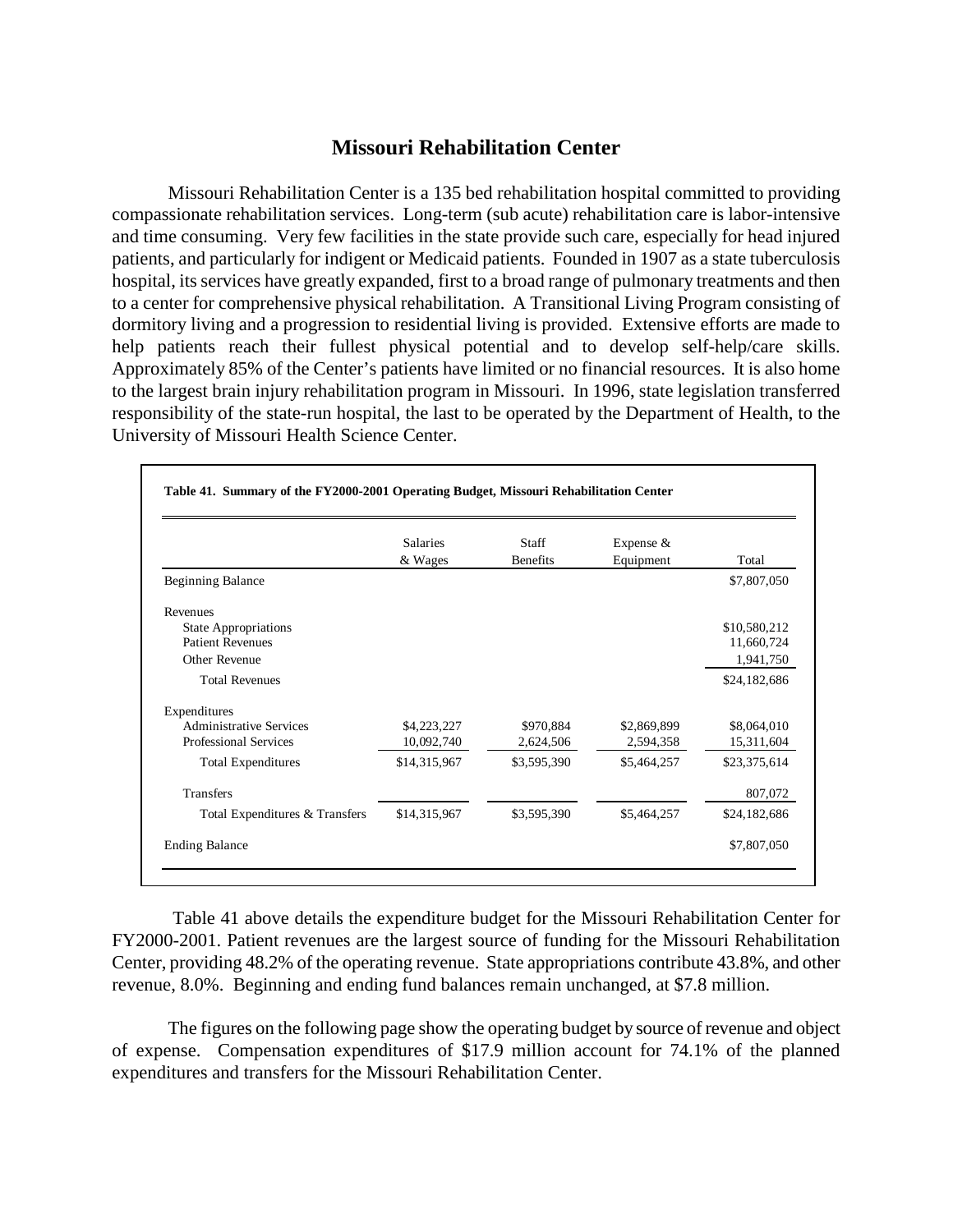

# **Missouri Institute of Mental Health**

 The Missouri Institute of Mental Health, established by a special act of the Missouri the University of Missouri-Columbia. Most faculty and staff of the Institute have offices on the Department of Mental Health. The Hospital provides space and support services for the Institute. In addition, an important component of the training and research activity of the Institute is carried out at University provides both space and administrative support services. This joint endeavor between the ensures academic participation in research and education for the public mental health delivery system Legislature, is a mental health research and training institute operated by the School of Medicine at grounds of St. Louis State Hospital, and provide evaluation, research and training support to the the University of Missouri-Columbia in the Department of Psychiatry and Neurology, where the Department of Mental Health and the University has resulted in an organizational structure that in Missouri.

|                             | <b>Salaries</b><br>& Wages | Staff<br><b>Benefits</b> | Expense $&$<br>Equipment | Total       |
|-----------------------------|----------------------------|--------------------------|--------------------------|-------------|
| <b>Beginning Balance</b>    |                            |                          |                          | \$423,400   |
| Revenues                    |                            |                          |                          |             |
| <b>State Appropriations</b> |                            |                          |                          | \$2,478,727 |
| Other Revenue               |                            |                          |                          | 2,604,750   |
| <b>Total Revenues</b>       |                            |                          |                          | \$5,083,477 |
| Expenditures                | \$3,672,113                | \$723,196                | \$882,316                | \$5,277,625 |
| <b>Ending Balance</b>       |                            |                          |                          | \$229,252   |

Table 42 details the operating budget for FY2000-2001. State appropriations of \$2.5 million provide 48.8% of the funding for the Missouri Institute of Mental Health. Other sources of revenue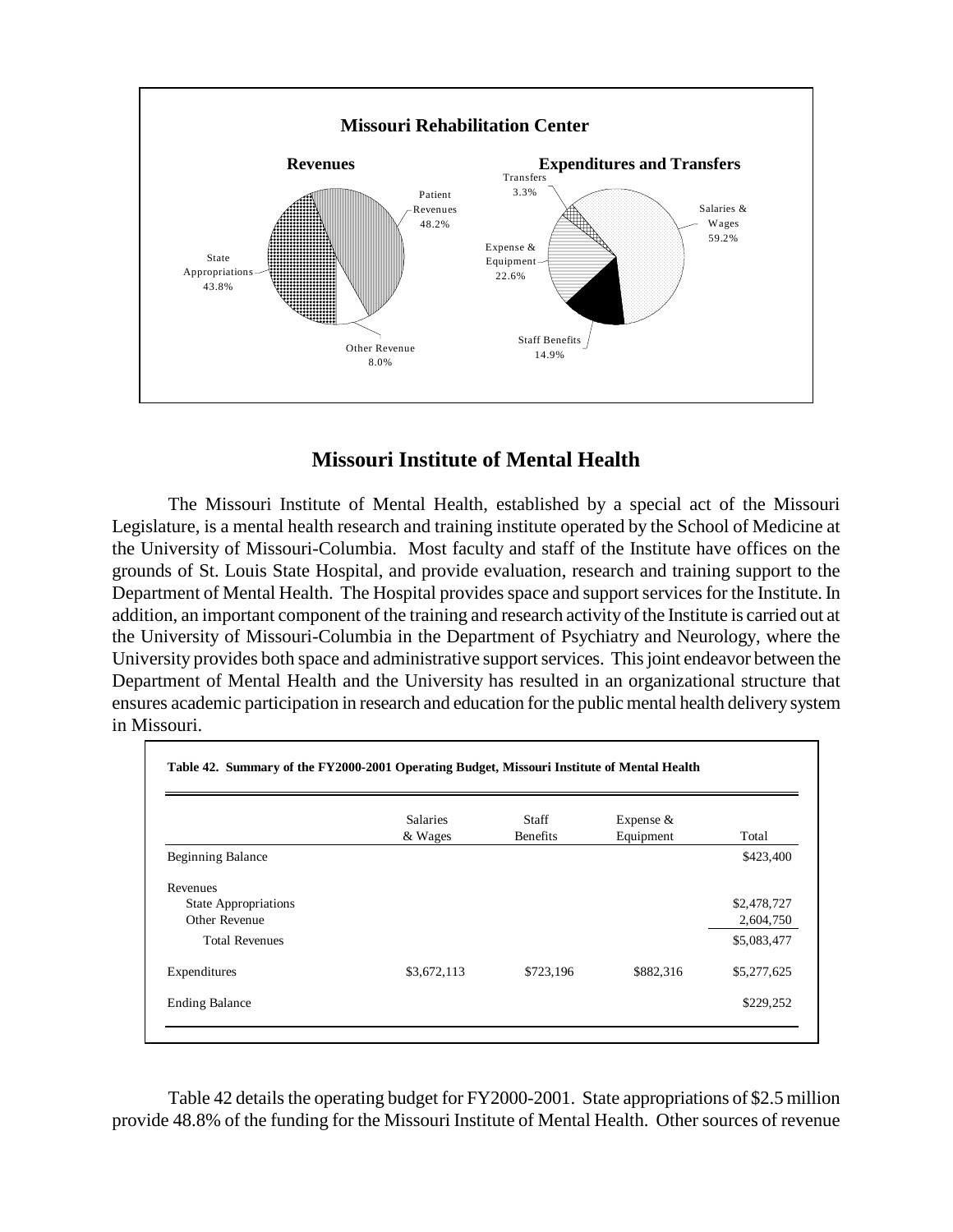include grants and contracts with the Department of Mental Health and other state agencies, and continuing medical education fees.



# **Missouri Kidney (Renal Disease) Program**

 chronic renal insufficiency or a renal transplant to meet their medical, educational, and psychosocial needs. The Missouri Kidney Program carries out the following four basic functions to accomplish its The mission of the Missouri Kidney Program is to assist eligible Missouri residents who have mission:

- medical expenses after other funding sources (Medicare, private insurance, etc.) have • Provision of funds to dialysis and transplant facilities to assist patients with direct been exhausted;
- Provision of funds to assist eligible patients with other expenses related to their care (transportation, take-home drugs, insurance premiums, etc.);
- Sponsorship of cost containment research and demonstration projects in an effort to enhance the cost effectiveness of dialysis treatment modalities and transplantation techniques; and
- Provision of patient and continuing professional education programs.

To receive Missouri Kidney Program assistance, patients must be United States citizens residing permanently in Missouri or aliens lawfully admitted for permanent residence in the state, and, for most benefits and assistance, meet an income eligibility requirement.

 The Missouri Kidney Program is administratively located within the University of Missouri-Columbia School of Medicine. A statewide advisory council appointed by the Vice Chancellor for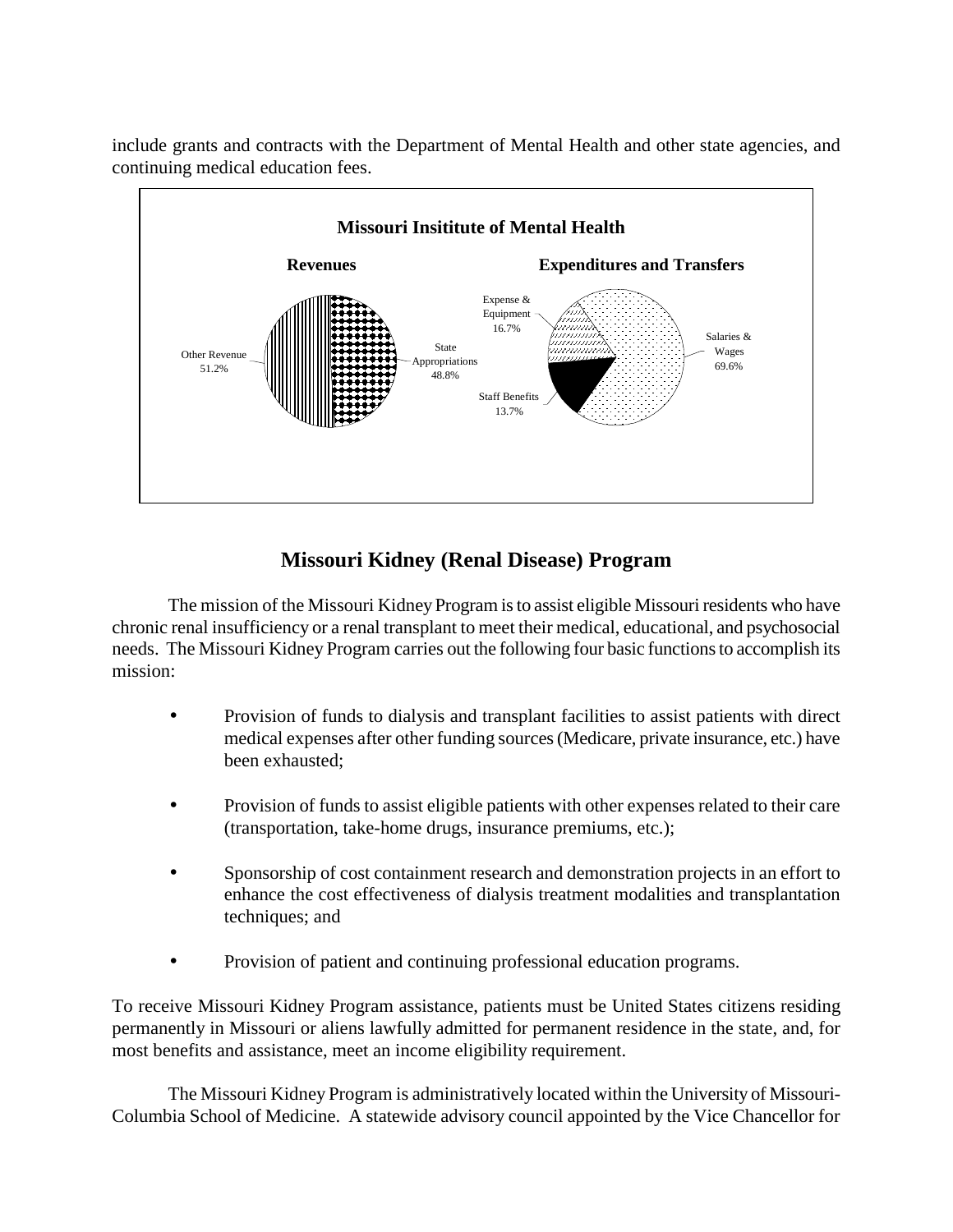Health Affairs provides general policy oversight. Although a unique function of the University and the School of Medicine, the mission of the Missouri Kidney Program is compatible with the overall mission of the University in terms of education, service, and research.

 state appropriation for the Missouri Kidney Program is \$4.3 million and comprises over 99.9% of the Table 43 details the operating budget for the Missouri Kidney Program. The FY2000-2001 revenues for the Missouri Kidney Program; the remainder is gift and miscellaneous income.

|                                                          | <b>Salaries</b><br>& Wages | <b>Staff</b><br><b>Benefits</b> | Expense $&$<br>Equipment | Total                |
|----------------------------------------------------------|----------------------------|---------------------------------|--------------------------|----------------------|
| <b>Beginning Balance</b>                                 |                            |                                 |                          | \$38,909             |
| Revenues<br><b>State Appropriations</b><br>Other Revenue |                            |                                 |                          | \$4,329,190<br>4,000 |
| <b>Total Revenues</b>                                    |                            |                                 |                          | \$4,333,190          |
| Expenditures                                             | \$429,221                  | \$89,460                        | \$3,853,418              | \$4,372,099          |
| <b>Ending Balance</b>                                    |                            |                                 |                          | \$0                  |

 the expenditures are for personal services, with the majority of the appropriations allocated for direct The figure below shows the planned use of these funds by object of expense. Only 11.8% of support to patients.



### **Expenditures and Transfers**

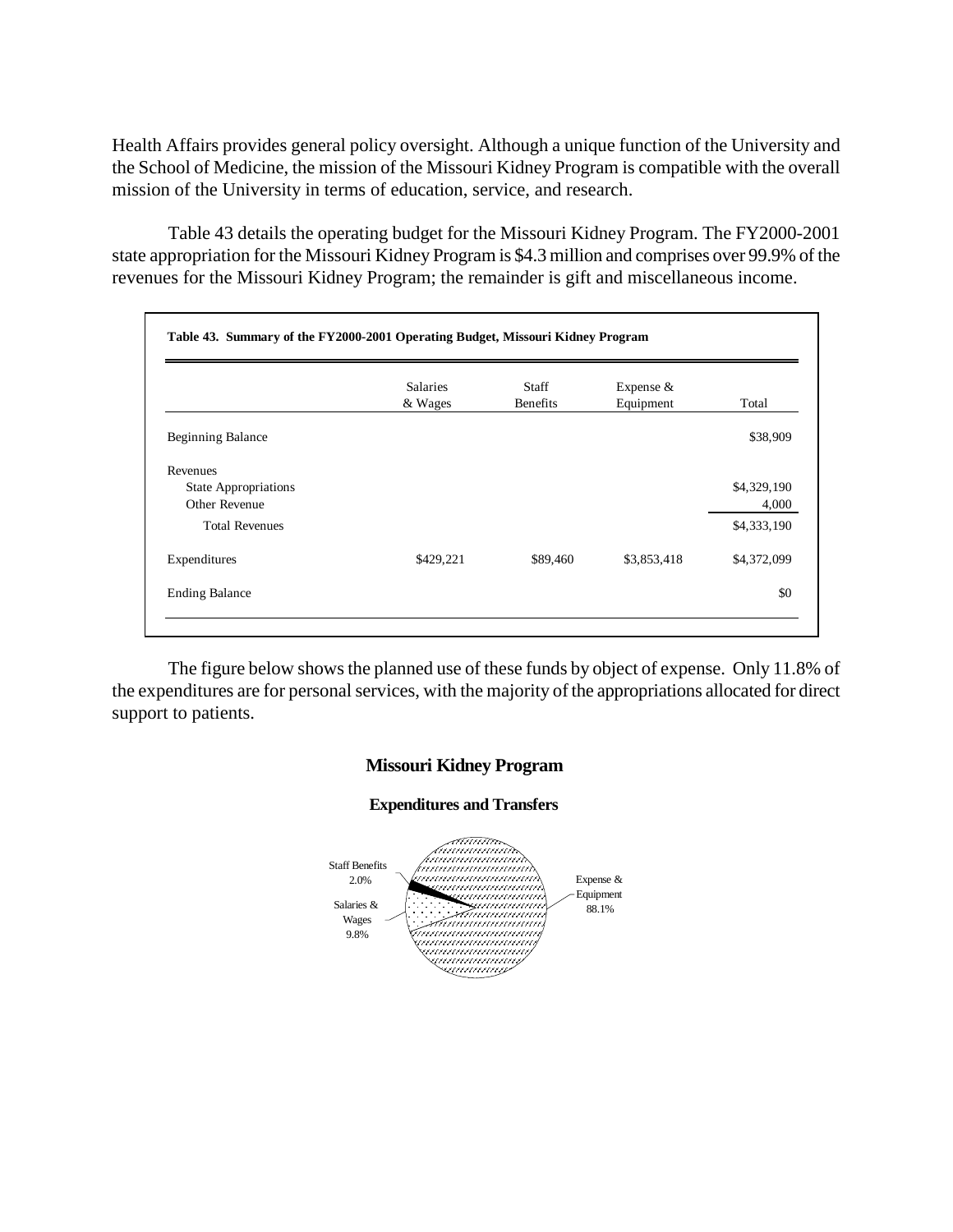## **Missouri Research and Education Network (MOREnet**)

The Missouri Research and Education Network (MOREnet) is Missouri's telecommunications-based delivery system serving higher education, elementary and secondary education, public libraries, state agencies, Missouri communities, and other organizations and government agencies. MOREnet's mission is complementary to that of the University of Missouri and the state Department of Higher Education. MOREnet aims to be a catalyst and the foundation for the development, maintenance, and use of information sharing in the state.

 districts, public libraries, community networks and state government. Some institutions use today's demands, it is committed to delivering the superior quality service and support that the education and MOREnet manages a state backbone and Internet access for higher education, school most advanced research and distance learning applications, which require substantial and sufficient infrastructures to operate. As MOREnet grows to meet the demands of evolving technology library community has come to expect from Missouri's telecommunications-based delivery system.

 Table 44 displays the FY2000-2001 operating budget for MOREnet. In FY2000-2001, MOREnet is expected to receive \$11.8 million in state appropriations to maintain the state backbone 43.9%, while gifts, grants and contracts account for 38.8% of the total. Expenditures are expected to and introductory connections to the state's public higher education institutions. Also included under state appropriations is \$4.2 million in reappropriated funds. These funds are all budgeted as restricted state appropriations. State appropriations account for the majority of the revenues, at exceed revenues for the fiscal year, resulting in a decrease in fund balances of \$1.6 million.

|                                     | <b>Salaries</b><br>& Wages | Staff<br><b>Benefits</b> | Expense &<br>Equipment | Total        |
|-------------------------------------|----------------------------|--------------------------|------------------------|--------------|
| <b>Beginning Balance</b>            |                            |                          |                        | \$10,472,337 |
| Revenues                            |                            |                          |                        |              |
| <b>State Appropriations</b>         |                            |                          |                        | \$15,982,218 |
| <b>Federal Grants and Contracts</b> |                            |                          |                        | 20,899       |
| <b>State Grants and Contracts</b>   |                            |                          |                        | 10,817,142   |
| Other Gifts, Grants and Contracts   |                            |                          |                        | 3,294,629    |
| Other Revenue                       |                            |                          |                        | 6,331,433    |
| <b>Total Revenues</b>               |                            |                          |                        | \$36,446,321 |
| Expenditures                        | \$5,535,900                | \$1,383,975              | \$31,157,504           | \$38,077,379 |
| <b>Ending Balance</b>               |                            |                          |                        | \$8,841,279  |

 University of Missouri System Administration. The chart on the next page shows the planned use of All expenditures for MOREnet are budgeted for public service activities within the these funds by object of expense. Personal services expenditures account for 18.1% of the expenditure budget.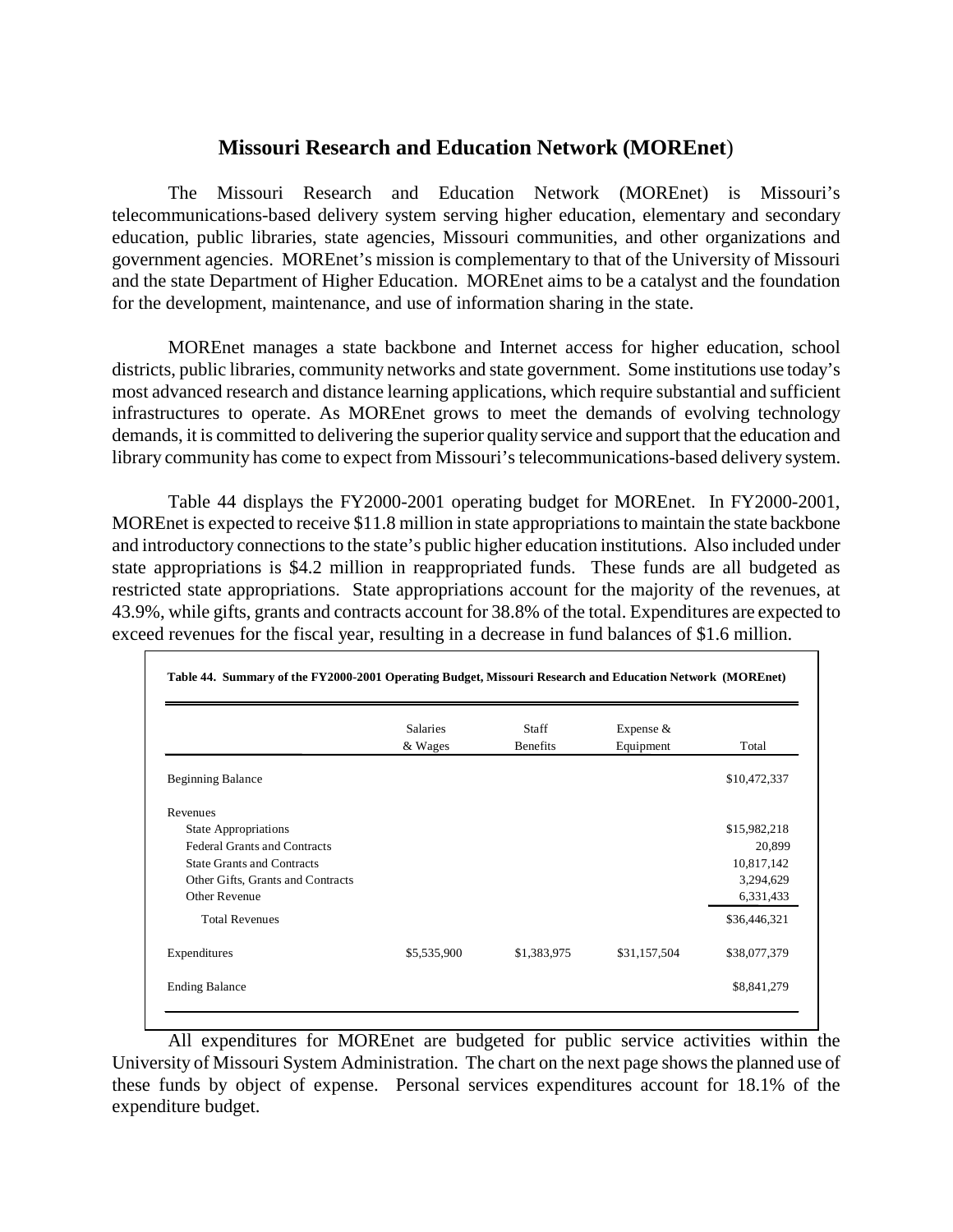

## **State Historical Society of Missouri**

Founded in 1898 by the Missouri Press Association, the Society has been a trustee for the state since 1901. Supported by state funds, it is directed by statute to collect, preserve, make accessible, and publish materials pertaining to the history of Missouri and western America.

 The Society operates the second largest specialized library in Missouri comprising more than 450,000 books, pamphlets, serials and official state publications, and a map collection totaling more in combination with the University of Missouri operates a manuscript library of over 40 million articles and documents on Missouri history. The Society also maintains an illustrative library of over using the collections of the State Historical Society. As a service institution, it is highly utilized by than 2,500 items. Its state newspaper library, dating from 1808 to the present, is the largest in the nation with over 1250 bound volumes and some 38.8 million pages of Missouri newspapers on microfilm. In addition, approximately 310 current newspapers from every Missouri county arrive weekly. Over 700,000 pages of these and older newspapers are microfilmed each year. The Society pages of manuscripts and 2,800 reels of microfilmed manuscripts. The Society also houses the largest public collections in the nation of paintings by Missouri artist George Caleb Bingham, and paintings and drawings by Thomas H. Benton. In the past ninety-seven years the Society has published over 100 volumes of historical material. Ninety-four volumes of the Missouri Historical Review, which has been published since 1906, contain the nation's most extensive collection of 100,000 items. A center for research into every aspect of Missouri's society and government; no serious scholarship pertaining to the history of the state and its people can be completed without the citizens of our state and the nation. More than 50,000 patrons have used the Society's collections each year since 1990.

 scholars, governmental agencies, businesses, professional, civic and fraternal organizations, and the The Society continues to examine every aspect of its operation to provide better services to its patrons. The staff annually answers some 50,000 research requests from its patrons - students,